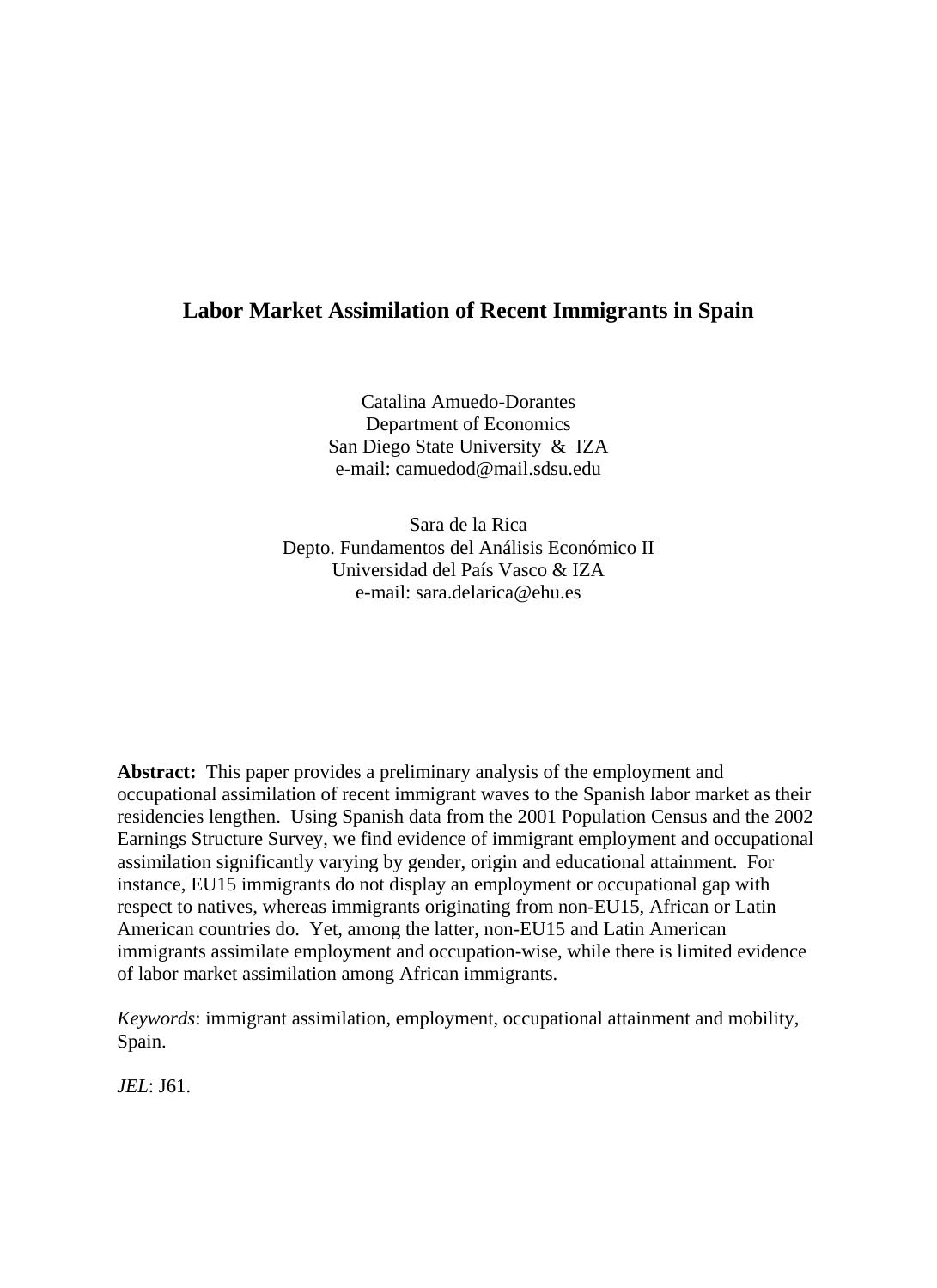# **1. Introduction**

Migration remains nowadays one of the most important topics of interest in Population Economics. Academic research regarding migration has concentrated on the following issues: (a) the effect of immigrant on natives, (b) migration policy, (c) the determinants of migration, and (d) assimilation of migrants. The study herein is focused on the last of these four topics. In this regard, and since the seminal work of Chiswick (1978), a great deal of attention has been dedicated to assessing the labor market performance of immigrants relative to that of natives as they integrate to their host country. This is undoubtedly an important issue from both a social and economic point of view for every country with a non-negligible immigration rate. In the case of Spain, where immigration has been increasing at an impressive pace during the past decade, a better understanding of how immigrants assimilate as their residence lengthens becomes crucial.

Preliminary findings by Chiswick (1978) for the United States found that while immigrants earned significantly less than natives upon their arrival, they caught up with natives in terms of earnings as they integrated in the host country. Chiswick (1978) used cross-sectional studies and compared the earnings of immigrants relative to natives of different cohorts. However, these findings were later questioned by Borjas (1985, 1995) on the basis that cross-section studies assumed that the quality of immigrants across cohorts did not change; an assumption that Borjas (1985) refuted. Borjas showed that the quality of immigrants in the U.S. had declined over the decades and, as a result, assimilation was not taking place as rapidly as Chiswick (1978) suggested. Additional studies examining the assimilation of immigrants to countries other than the United States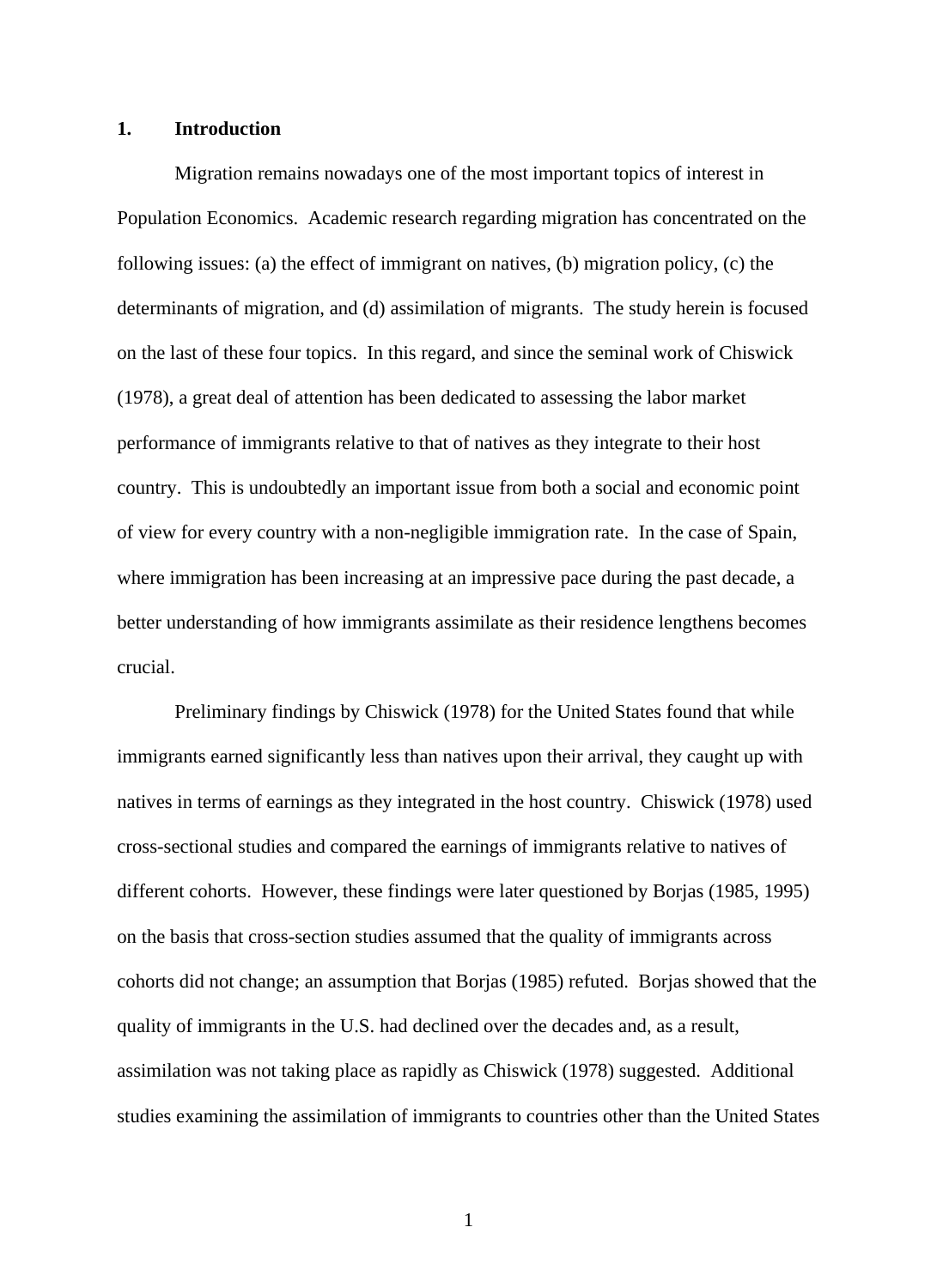include Longva and Raaum (2001) for Norway, Hartog and Winkelmann (2002) for the Netherlands, Bevelander and Nielsen (2000) for Sweden, Constant and Massey (2003) for Germany, and Wheatly Price (1999) for the U.K., among others. As of today, there is no empirical study on the labor market assimilation of immigrants in Spain.

This paper attempts to fill up this gap by focusing on two aspects of the labor market assimilation of immigrants. First, we examine immigrants' employment assimilation as captured by changes in the employment probability differential between similar immigrants and natives as immigrants' stay in Spain lengthens. This issue has been treated, among others, by Bevelander and Nielsen (2000) in Sweden and Wheatley Price (1999) in the U.K. Secondly, we look at the assimilation occupation-wise of employed immigrants. We rank occupations on the basis of their average earnings according to the 2002 Spanish Earnings Structure Survey. Subsequently, we analyze immigrants' occupational assimilation as their residencies in Spain lengthen relative to similarly skilled natives. The analysis is carried out separately by gender so as to uncover differences in the economic adaptation of male and female immigrants. In addition, we differentiate immigrants according to their place of origin. In Spain, ninety percent of immigrants originate from Europe (from a EU15 country member or not), Africa and Latin America.

The paper is organized as follows. The next section describes the recent trends in immigration in the Spanish case and provides a general characterization of recent immigrants. Section 3 discusses the methodology, whereas section 4 contains a description of the data used for the analysis. Section 5 presents the results and section 6 concludes the study.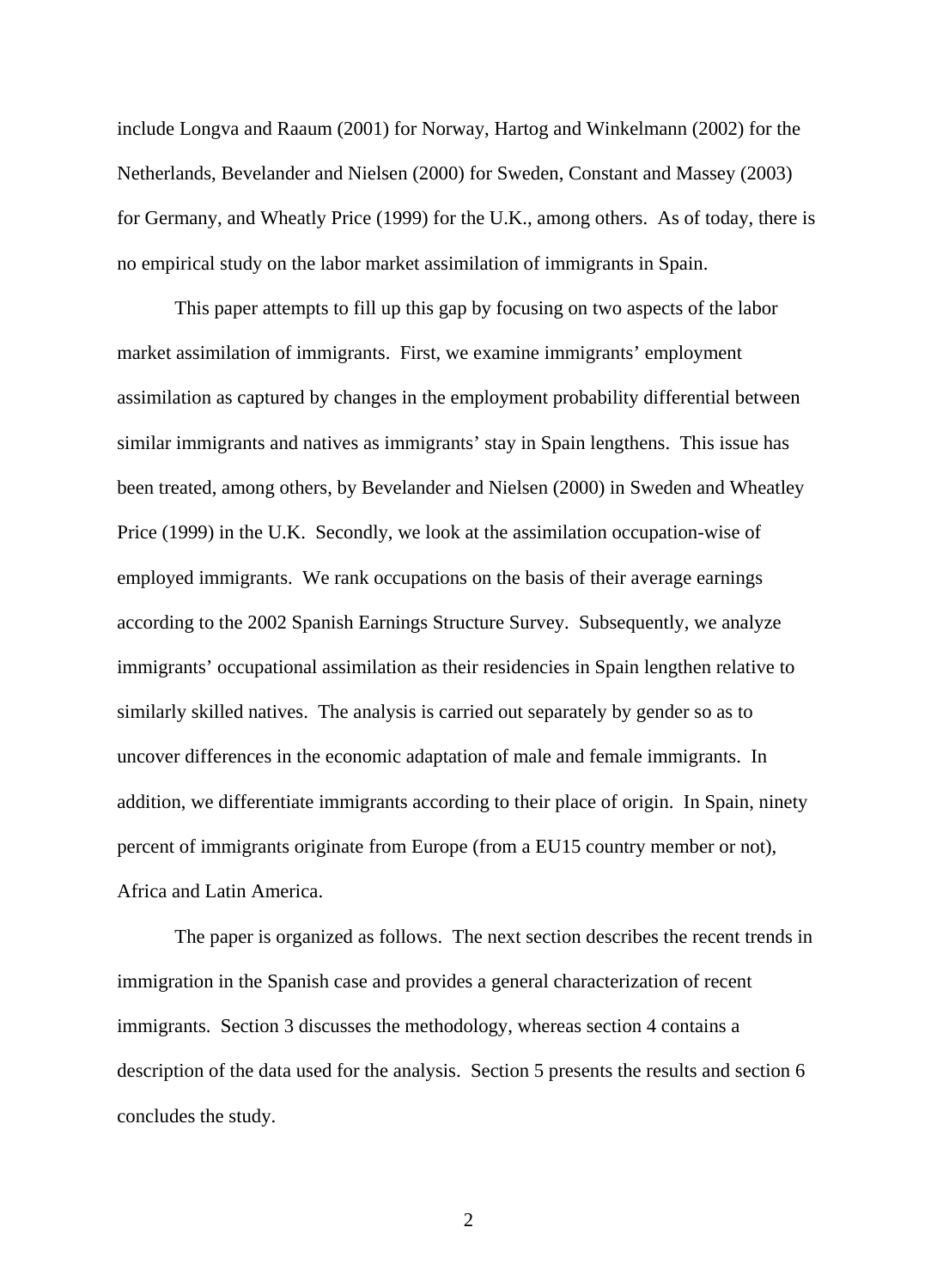# **2. Immigration in Spain**

#### **2.1. Recent Immigration Trends**

Spain has been traditionally a country of emigrants. During the 1850-1953 period, approximately 3.5 million Spaniards left for the Americas from regions such as Galicia, Asturias and the Canary Islands. Argentina, Uruguay, Brazil and Cuba were some of the most popular destinations of these emigrants. Spanish migrants also went to Africa from areas such as Murcia and the Balear Islands, although to a lesser extent. However, Spain witnessed some significant changes in its migration patterns during the  $20<sup>th</sup>$  century. First, about 74 percent of Spanish emigrants chose Northern Europe as their destination between mid 1950s and mid 1970s. Second, from the mid 1970s onwards, Spain became the host country of foreign laborers from Northern Africa and Latin-America. Out migration diminished during the international economic crisis of the early seventies, whereas immigration grew at a steady pace. The transition from an immigrantsending to an immigrant-receiving country was the byproduct of a larger shift in regional migration patterns. By the late 1980s and early 1990s, Mediterranean countries, such as Spain, Portugal and Italy, became immigrant-receiving nations due to a variety of factors, such as: (1) their geographical proximity to immigrant-sending regions, e.g. Africa; (2) the barriers to immigration in traditionally immigrant-receiving nations during the 1950s, 1960s, and part of the 1970s, as it was the case in Germany, Switzerland and France; and (3) the improved economies of Mediterranean countries.

At any rate, the largest immigration flow has taken place from the mid nineties onwards. Immigrants from Europe, Africa and Latin America account for approximately 92 percent of all recent immigrants. Figure 1 shows the changing composition of the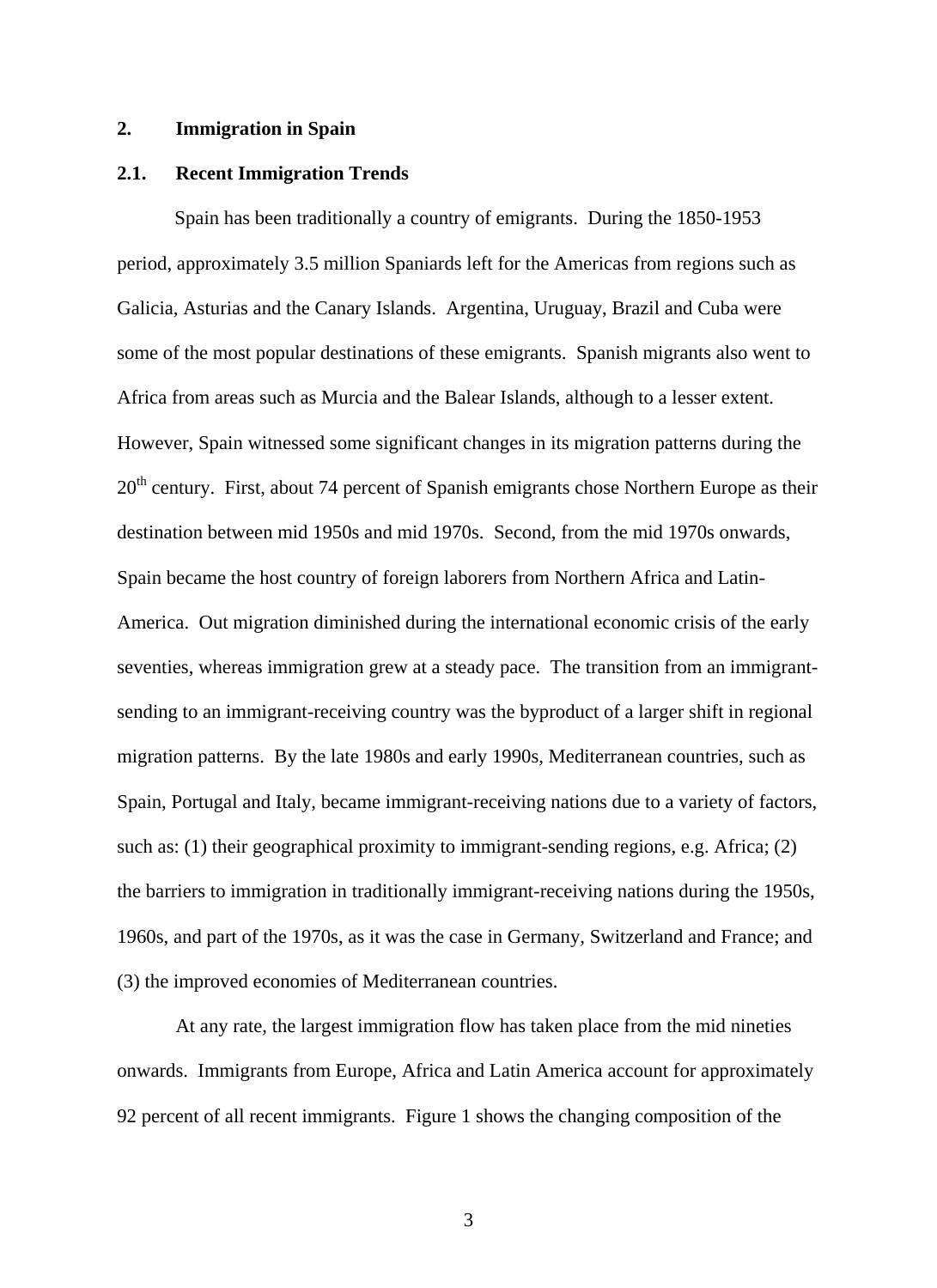immigrant inflow from 1995 to  $2004<sup>1</sup>$  [Alt](#page-4-0)hough Europeans used to account for half of all immigrants in 1995, the flow of immigrants from Latin American and Africa has increased at a faster rate after the year 2000, catching up with European immigrant flows by the year 2004.

These recent and growing immigrant flows pose some questions regarding their assimilation to the Spanish labor market. A better understanding of these two aspects of immigrants' economic integration is, indeed, crucial in the development of social policies facilitating the integration of these newcomers to the Spanish society. However, we first discuss some of the key features of Spanish immigration law during the period covered by our analysis, i.e., 1997-2001.

## **2.2. Key Features of Spanish Immigration Law (1997-2001)**

The first piece of legislation regulating immigrant rights in Spain was passed on July 1985 when immigration flows were still small relative to those of EU nations like Germany, France or Belgium. That law regulated relatively restrictive entry criteria for immigrants, such as short lasting residence and work permits. Additionally, despite paying social security taxes when employed, the law did not recognize immigrants the right to enjoy any social benefits. In an attempt to update the legislation, a new law, Law 8/2000, was approved by Congress in the year 2000. The new law addressed the regulation of new entry and work permit criteria similar to those in place in other EU country members. However, extraordinary immigrant regularizations or amnesties granted by the government have emerged as the most common via of getting work permits during the past two decades following the regularizations of 1986, 1991, 1996,

<u>.</u>

<span id="page-4-0"></span><sup>&</sup>lt;sup>1</sup> Figure 1 refers to immigrants with residence permits in each of the plotted years.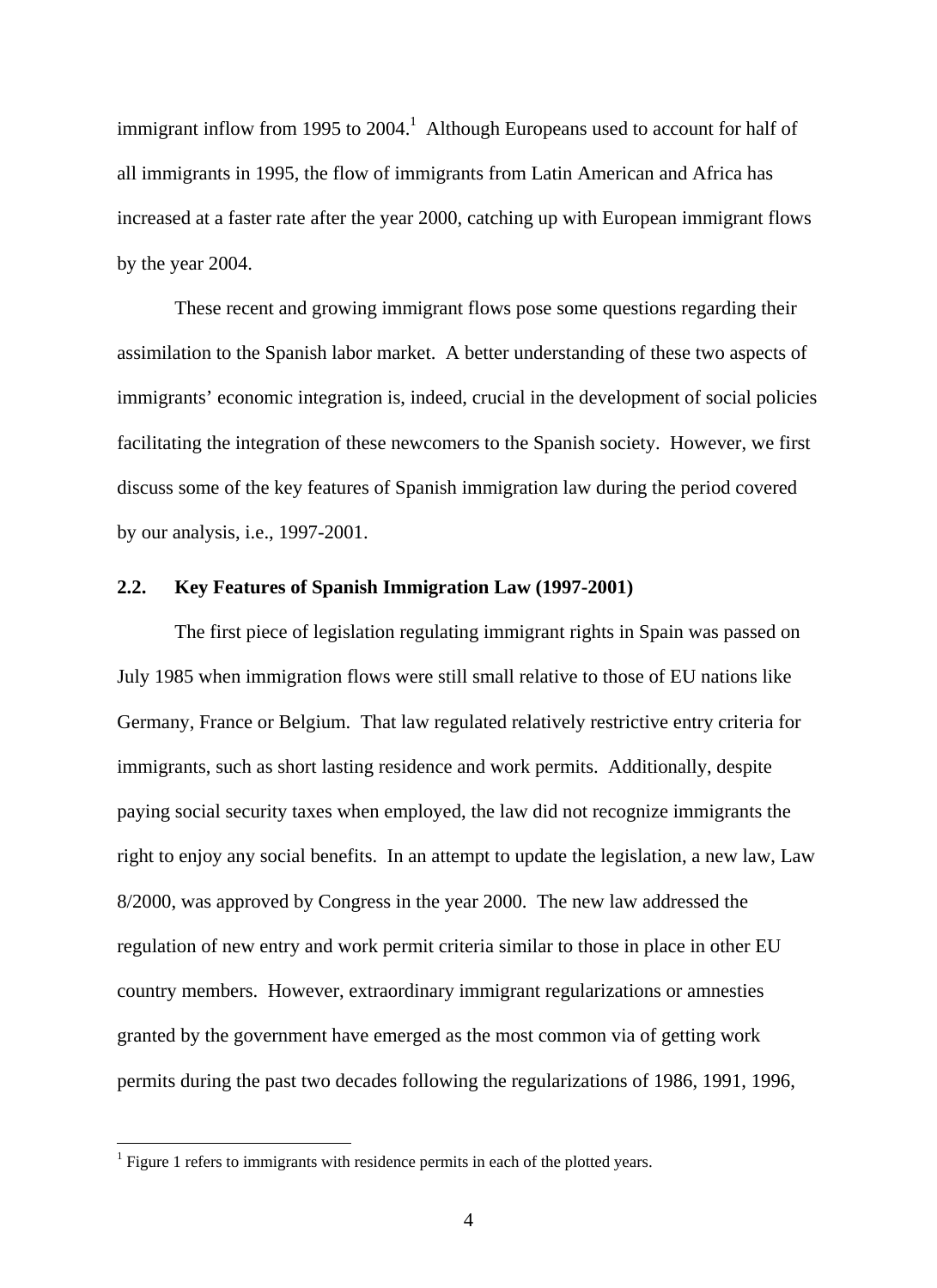and the year 2000. In fact, as a result of two amnesties granted in the year 2000, a total of 400,000 immigrants regularized their statuses between 2000 and 2002. In order to become legal aliens, immigrants had to provide proof of one of the following: (1) residence since June 1, 1999, (2) having held a work permit anytime during the three year period preceding February 1, 2000, (3) being denied asylum before February 2000, (4) having applied for any type of residence permit before March 30, 2000, or (5) family ties to legal residents or to individuals in any of the previous circumstances.

# **3. Methodology**

The purpose of this study is to examine the assimilation process of recent immigrant waves to the Spanish labor market. We focus on two crucial aspects of labor market assimilation as is the case with employment and occupational attainment of immigrants relative to natives as their residence lengthens. With this intent, we confine our analysis to individuals in the labor force. Once searching, immigrant *i* will work if the offered market wage,  $w_i$ , exceeds the reservation wage,  $w_i^r$ . We can thus define the following index function:

$$
(1) \qquad I_i = w_i - w_i^r = X_i \beta + \varepsilon_i
$$

where if  $I_i > 0$ , the individual will choose to work and s/he will remain unemployed otherwise. Consequently, the employment likelihood is given by:

(2) 
$$
P_i = \Pr(I_i > 0) = \Pr(\varepsilon_i > -X_i \beta) \text{ where: } \varepsilon_i \sim N(0,1),
$$

where  $X_i$  is a vector of socioeconomic characteristics affecting labor market earnings, such as: age –a proxy for labor market experience, marital status and relationship to the household head, educational attainment, and region of residence.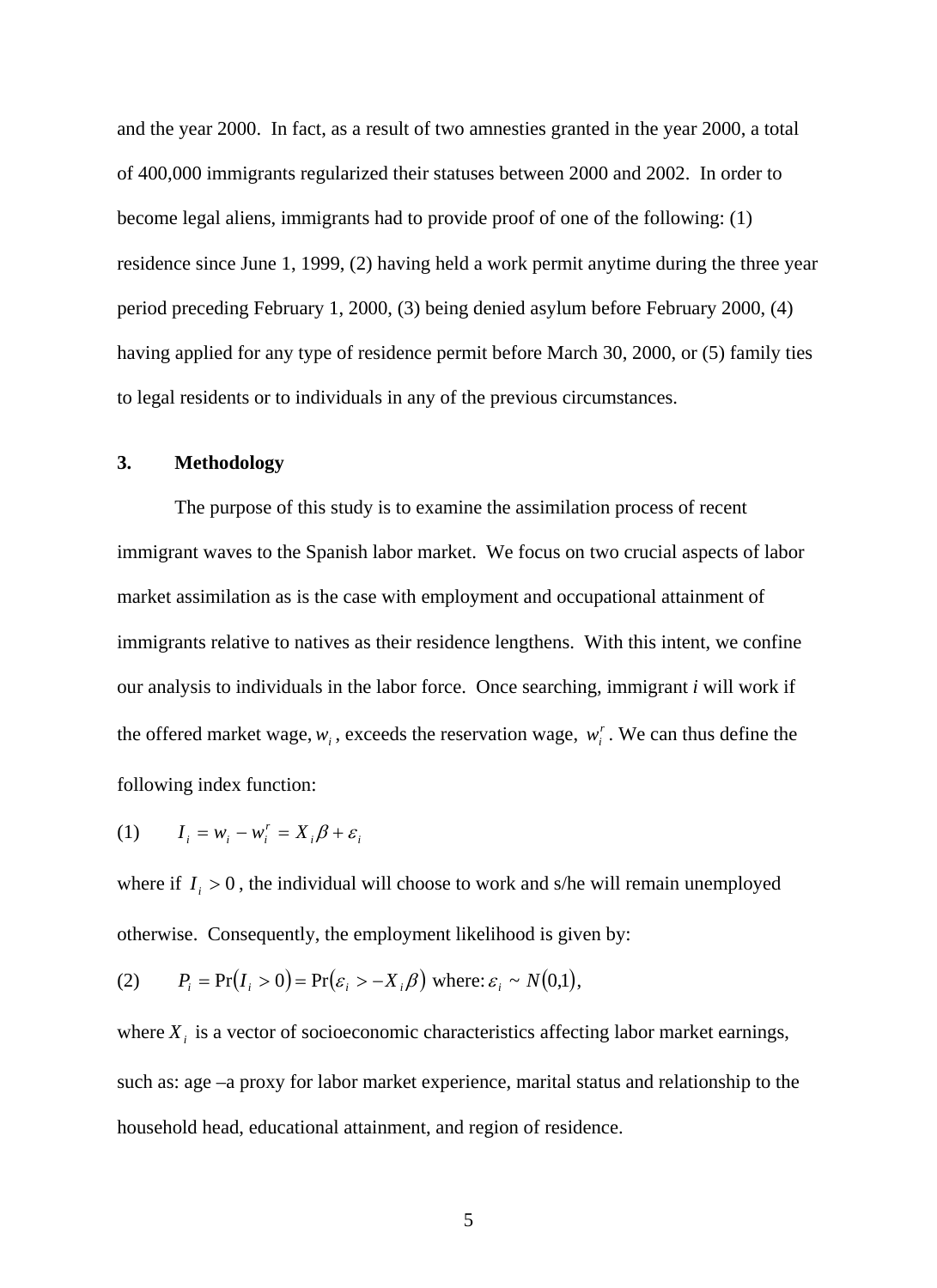Our main interest rests on the estimated employment probability of immigrants relative to native-born individuals, which can be assessed by including an immigrant dummy in the vector  $X_i$ . Additionally, we are interested in learning about immigrant's assimilation to natives as their residence lengthens. Immigrants accumulate country specific human capital –including language skills for those originating from non-Spanish speaking countries– as the number of years elapsed since migration increases. Therefore, the vector  $X_i$  also incorporates information on immigrants' years of residence in Spain to capture the expected positive correlation between years since migration and the employment likelihood of immigrants.

However, as pointed out by Borjas (1985), a single cross-section estimation of equation (2) will not help us assess the employment assimilation of immigrants unless it is assumed that the *quality* of immigrant cohorts has remained unchanged. This is not an unrealistic assumption in the Spanish case given the recent nature of Spanish immigration. Up to the mid 1970s, Spain had experienced more out-migration than immigration. In fact, the vast majority of immigrant flows have occurred during the late 1990s and early in the 21st century, resulting in a relatively short period of time for the quality of immigrant cohorts to have substantially differed. At any rate, we restrict our analysis to employed and unemployed natives and immigrants with no more than five years of residence in Spain as of 2001 so as to guarantee their similarity in terms of quality. This amounts to considering immigrants arriving in 1997 or later; an immigrant stock that accounts for approximately 60 percent of all immigrants.<sup>2</sup> [As](#page-6-0) such, we avoid including immigrants who may have been affected by the 1996 extraordinary

 $\overline{a}$ 

<span id="page-6-0"></span> $2$  Adding those immigrants who arrived during the first half of the nineties would only increase the fraction of overall immigrants by 12 percentage points.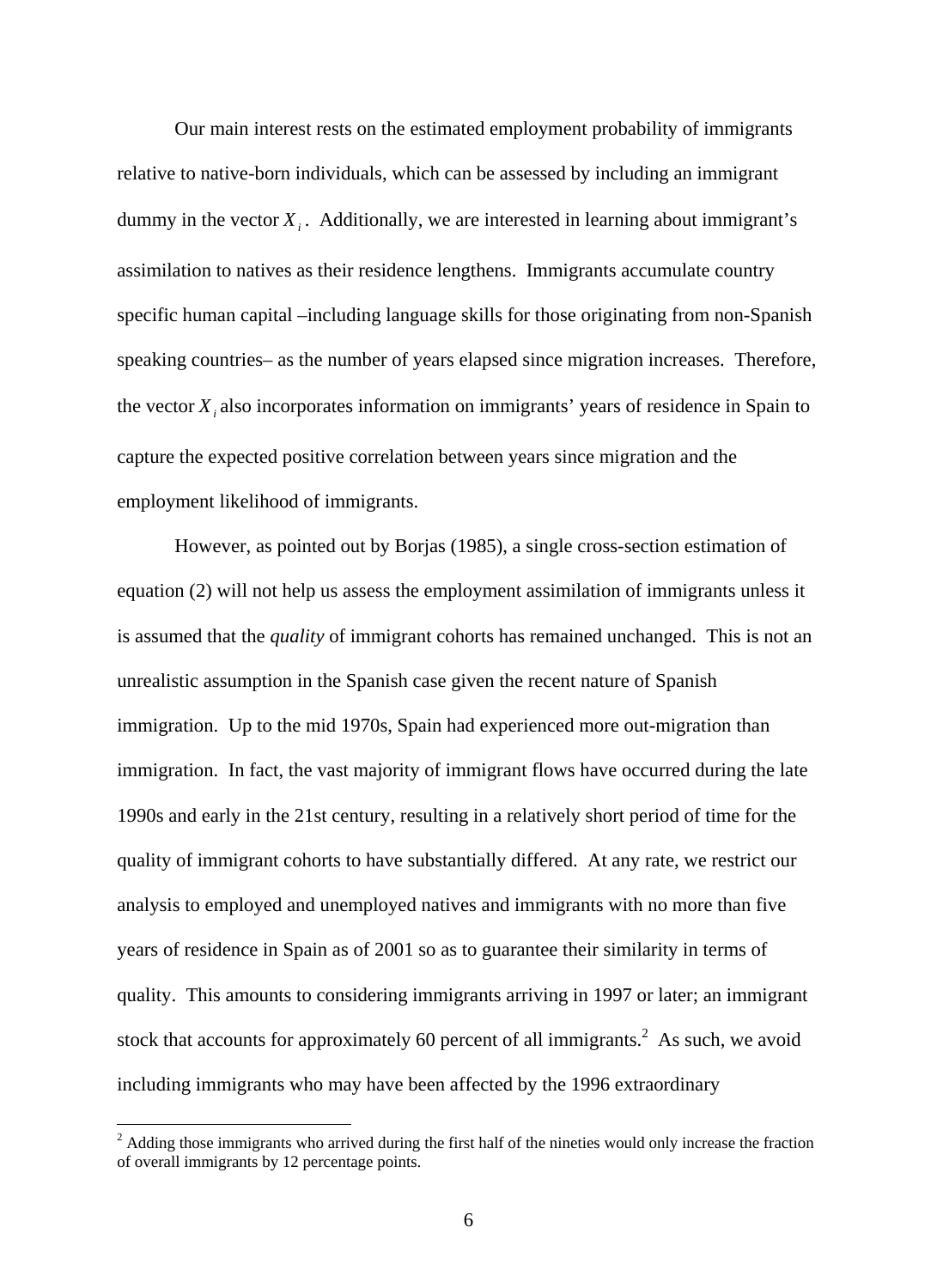regularization or amnesty and lessen any deterministic biases created by return migration.<sup>3</sup>

Using this sample, we estimate equation (2) jointly for natives and immigrants. We carry out the estimation separately by gender and by immigrants' origin to address their differential employment patterns. Subsequently, we use the coefficient estimates from equation (2) to derive the predicted employment probabilities for a representative immigrant and native,  $\hat{P}_I$  and  $\hat{P}_N$  respectively, evaluated at  $\overline{X}$  . We also report the predicted employment probabilities for immigrants if they had the same characteristics as natives. In this manner, we are able to more accurately report differences in the employment likelihood of natives relative to immigrants net of any differences in their observed skills. The following term gives an estimate of immigrants' assimilation to natives in terms of their employment likelihood,  $\hat{P}$ , as their residencies lengthen:

(3) 
$$
\hat{P}_{I,5\,yrs} - \hat{P}_{I,0\,yrs} = \left(\hat{P}_N - \hat{P}_{I,0\,yrs}\right) - \left(\hat{P}_N - \hat{P}_{I,5\,yrs}\right).
$$

 $\overline{a}$ 

Yet, the figures from equation (3) do not enable us to assess the quality of the job found as reflected, for instance, by its occupational rank. There is no easy way to rank occupations since many job attributes are difficult to compare. While cognizant of this limitation, we assume that it is possible to rank occupations based on their remuneration. This assumption allows us to work with a variety of occupations and a simple framework according to which, once employed, the probability that immigrant *i*'s occupation has rank *k*=*j* is given by the probability that the score –estimated as a linear function of the

 $3$  It is worth noting that the direction of the biases caused by return migration is not always obvious. On the one hand, it is possible that migrants who experience hardships upon arrival to the host country are the ones returning home. Alternatively, it may be the case that these migrants are the ones encountering a greater difficulty to return to their distant countries. As such, they are the ones to stay longer relative to more successful migrant who may choose to go back to their countries after successfully working and saving enough money in the host country.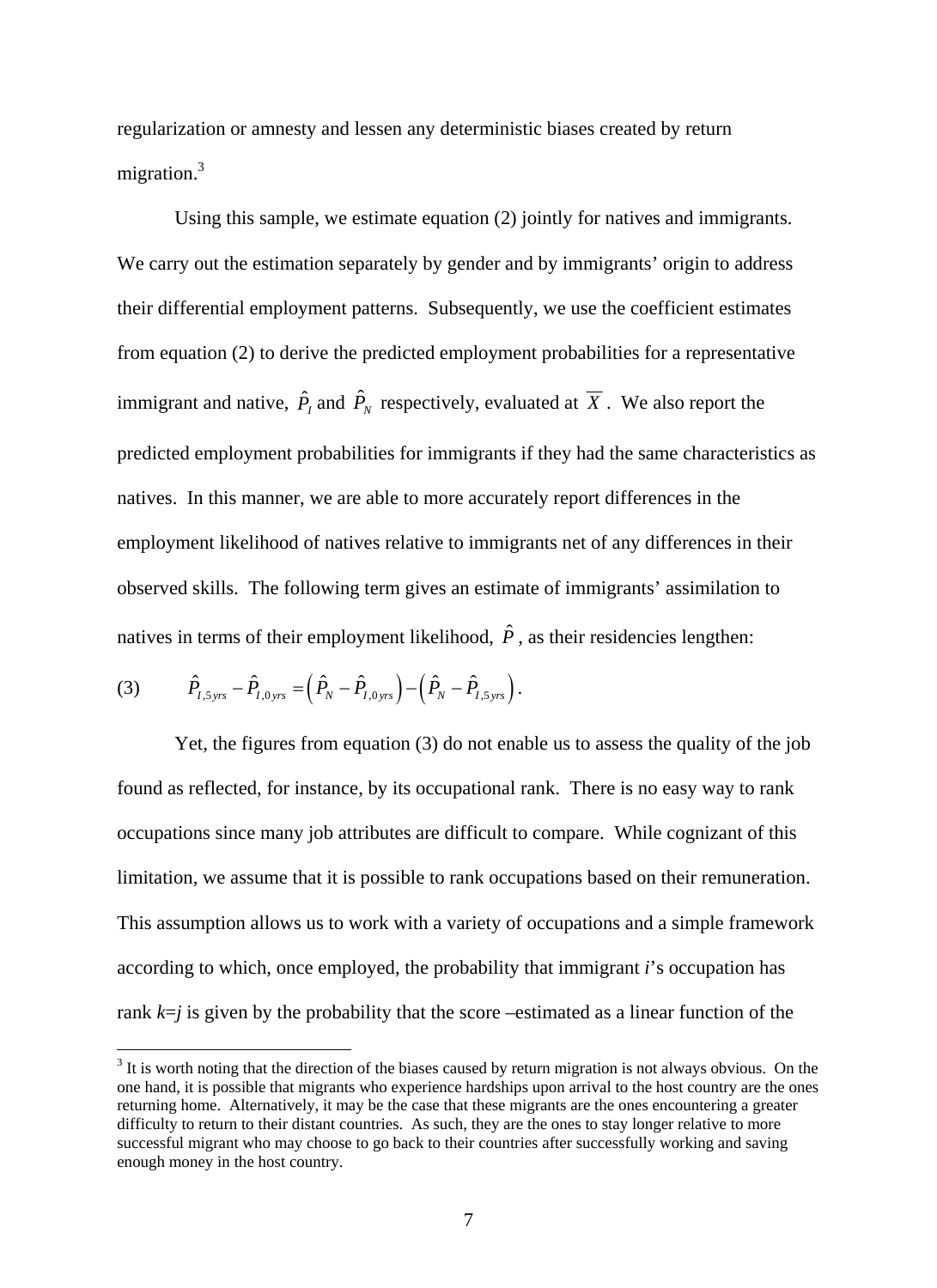migrant's personal characteristics and returns at various occupational ranks– plus the random error is within the range of cutoff points estimated for that specific rank *j* as follows:

(4) 
$$
\Pr\left(\text{rank of occupation}_i = j\right) = \Pr\left(k_{j-1} < X_{1i}\alpha_1 + \dots + X_{ki}\alpha_k + \nu_i \le k_j\right)
$$

where  $k=1,\ldots j,\ldots K$  is the number of possible ranks in the model. Since the Population Census lacks information on workers' earnings, we use data from the 2002 Spanish Earnings Structure Survey to devise an occupational ranking. In particular, we assign the lowest rank order (*k*=1) to the occupation with the lowest average hourly wage and assign the highest rank order (*k*=K) to the occupation with the largest average hourly wage. Assuming that the vector  $v_i$  in equation (4) is assumed to be logistically distributed according to an ordered logit, we can estimate equation (4) as an ordered logit. The vector  $X_i$  contains a dummy for foreign-born as well as information on years of Spanish residency. Therefore, we are able to explore how immigrants assimilate to natives in terms of their occupational attainment as well as immigrants' occupational mobility. The analysis is carried out separately by gender and by immigrant origin. To facilitate the interpretation of the results, we report the odds ratios computed as:

*odds*(*rank of occupation*<sub>*i*</sub> = *j*) = *P*(*rank of occupation*<sub>*i*</sub> > *j*)/ *P*(*rank of occupation*<sub>*i*</sub> ≤ *j*). Odds ratios are the ratios of the odds in two groups of interest. If the odds ratio is, for example, 0.75, it means that the outcome is 25 percent less likely among immigrants relative to natives. In contrast, an odds ratio of 1.33 means that the outcome is 33 percent more likely among immigrants than natives.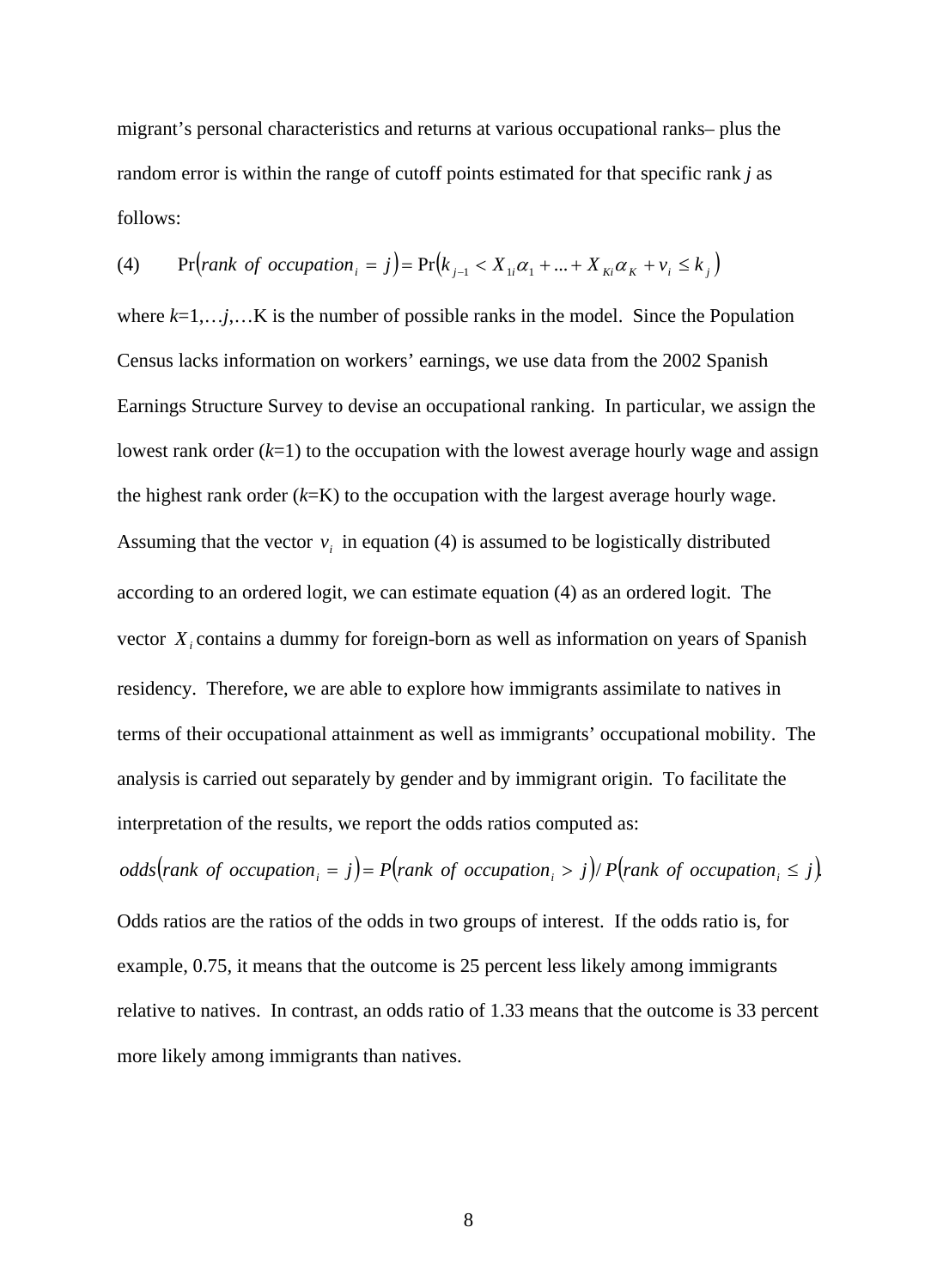# **4. Data and Some Descriptive Statistics**

# **4.1. The Data**

We use data from the 2001 Population Census. The Census has the advantage of, in principle, interviewing all immigrants independent of their legal status. Nonetheless, we are aware that an important fraction of unauthorized immigrants may not fill in the questionnaire and, as such, this group is likely to be under-represented in the Census. The 2001 Population Census was fielded by the Spanish Institute of Statistics during the last term of 2001. Around 13 million households and 40 million individuals were interviewed. The Census gathers information on personal and demographic characteristics (such as age, education, marital status, relationship to the household head, or province) and job characteristics (such as work status, occupation, and industry). In addition, for immigrants –defined as individuals reporting a foreign nationality, the Census collects information on the number of years elapsed since entry and on the country of origin.

Our sample consists of individuals in the workforce on account of our interest in assessing immigrant assimilation to alike natives in terms of employment and occupational attainment. Moreover, in order to ensure the comparability of immigrants' performance in terms of cohort *quality*, we focus on recent immigrants with up to five years of residence in Spain, who accounted for almost 60 percent of the immigrant stock in 2001.

Finally, given the lack of information on labor earnings in the Population Census, we extract average hourly wage data for each of the occupations in the 2002 Earnings Structure Survey –known by its acronym of EES-02. The EES-02 contains individual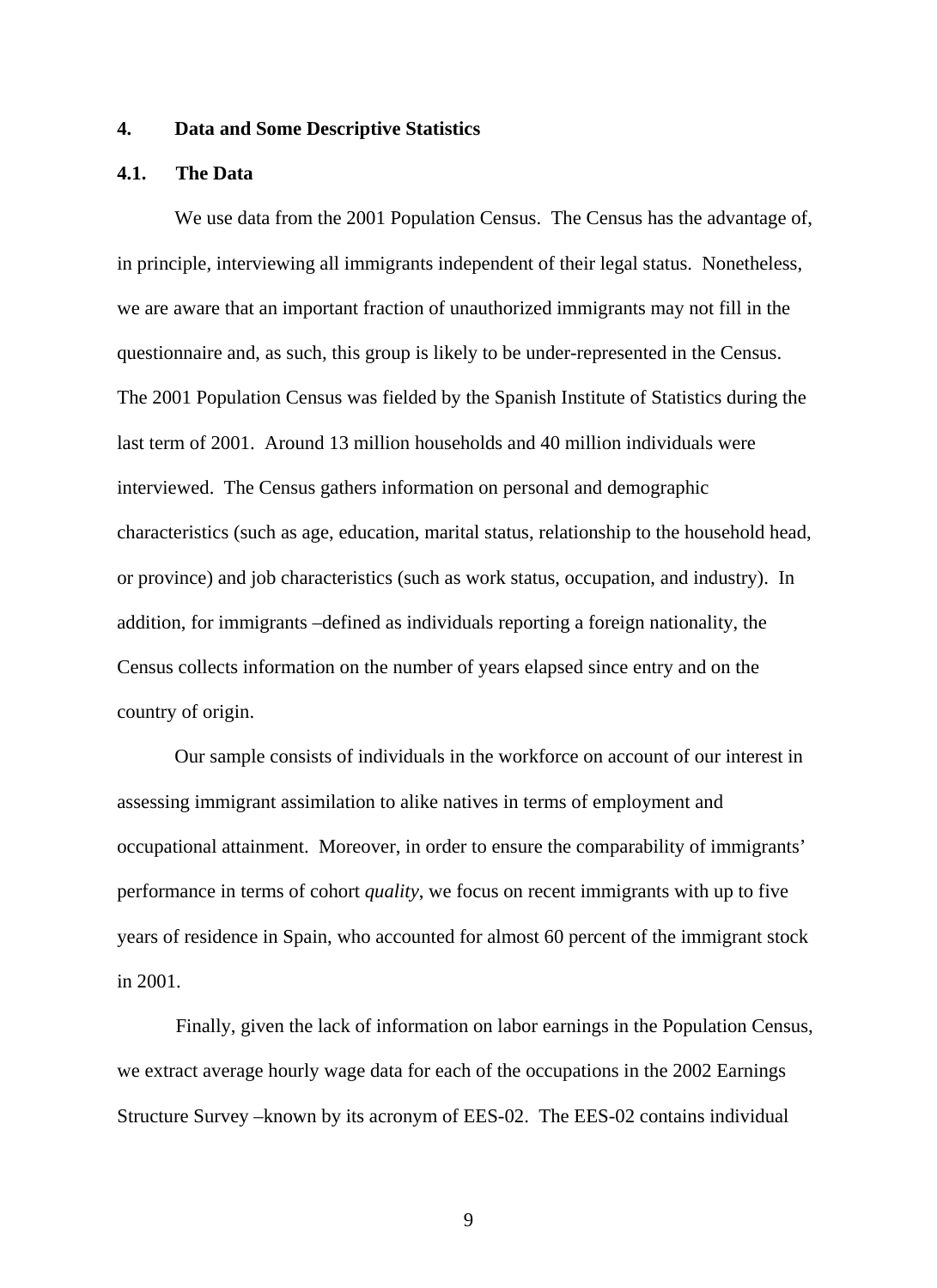information on 169,520 full-time workers (117,161 men and 52,359 women) from 21,621 establishments. The EES-02 survey includes a random sample of establishments in the manufacturing, construction and service industries. In addition to establishment level information, the survey collects individual level data on gross hourly wages and occupations held by workers at the two-digit ISCO-88 level. As such, we are able to construct average hourly wages for each of those occupations and use that information to rank occupations as explained in the methodology section.

## **4.2. Native and Recent Immigrant Profiles**

Table 1 displays some key features of the population object of study. On average, immigrants in our sample are 32 years old or between 4 and 6 years younger than their native counterparts. The incidence of household head status is about the same for natives and most immigrants. The exception is women from EU15 countries, fifty-five percent of who are household heads relative to an average 31 to 37 percent in the case of other immigrants or natives, respectively.

Residence-wise, immigrants have been an average of 2 years in Spain. EU15 and African immigrants display the longest residencies (in the order of 2.3 to 2.7 years), whereas non-EU15 and Latino immigrants display the shorter residencies. Additionally, immigrants display an educational attainment similar to that of natives. However, when distinguishing by region of origin, we uncover significant differences across immigrant groups. For instance, more than 50 percent of African immigrants only have primary education relative to less than 25 percent of natives and most other immigrant groups. In contrast, more than 30 percent of EU15 immigrants have a university degree relative to 16 and 26 percent of male and female natives, respectively. The remaining immigrant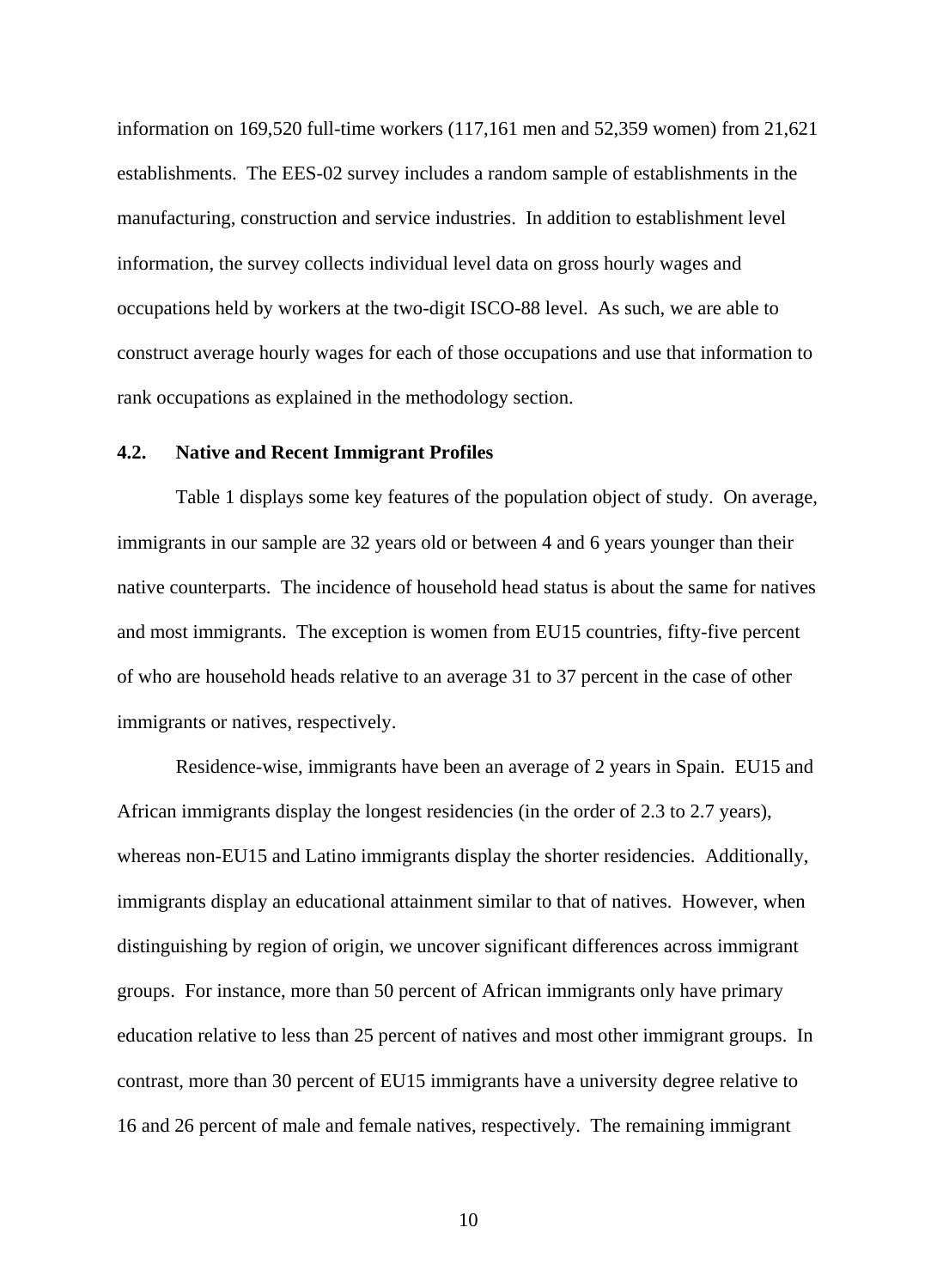groups display a significantly lower incidence of college education than comparable natives.

Lastly, employment-wise, male immigrants endure higher unemployment rates – approximately 7 percentage points higher, on average– than native men. In contrast, immigrant and native women display similar employment rates, in the order of 20 percent. Yet, by immigrant origin, African women endure the highest unemployment rates, i.e. 22 to 25 percent.

# **5. Immigrant Labor Market Assimilation**

### **5.1. Immigrant Employment Assimilation**

Tables 2 and 3 display the maximum likelihood estimates of equation (2) for the immigrant dummy and for the vector of years-since-migration dummies which are of interest to this study. The omitted variable (comparison group) is a native and, once we focus on immigrants' employment assimilation according to the length of their residencies, immigrants with less than 1 year since migration are used as reference. A couple of findings are worth discussing. First, immigrant men and women are significantly less likely to be employed than similar natives. On average, recent male and female immigrants (i.e. with less than one year of residence) endure a 14 percentage point and a 7 percentage point lower likelihood of employment than comparable natives, respectively. The magnitude of these employment gaps not only differs according to gender, but also depending on immigrants' origin. Specifically, immigrant men from non-EU15 countries endure the largest employment gap with respect to similar natives, i.e. in the order of 17 percentage points. In contrast, African immigrants are only 10 percentage points less likely to be employed than comparable natives. Among women,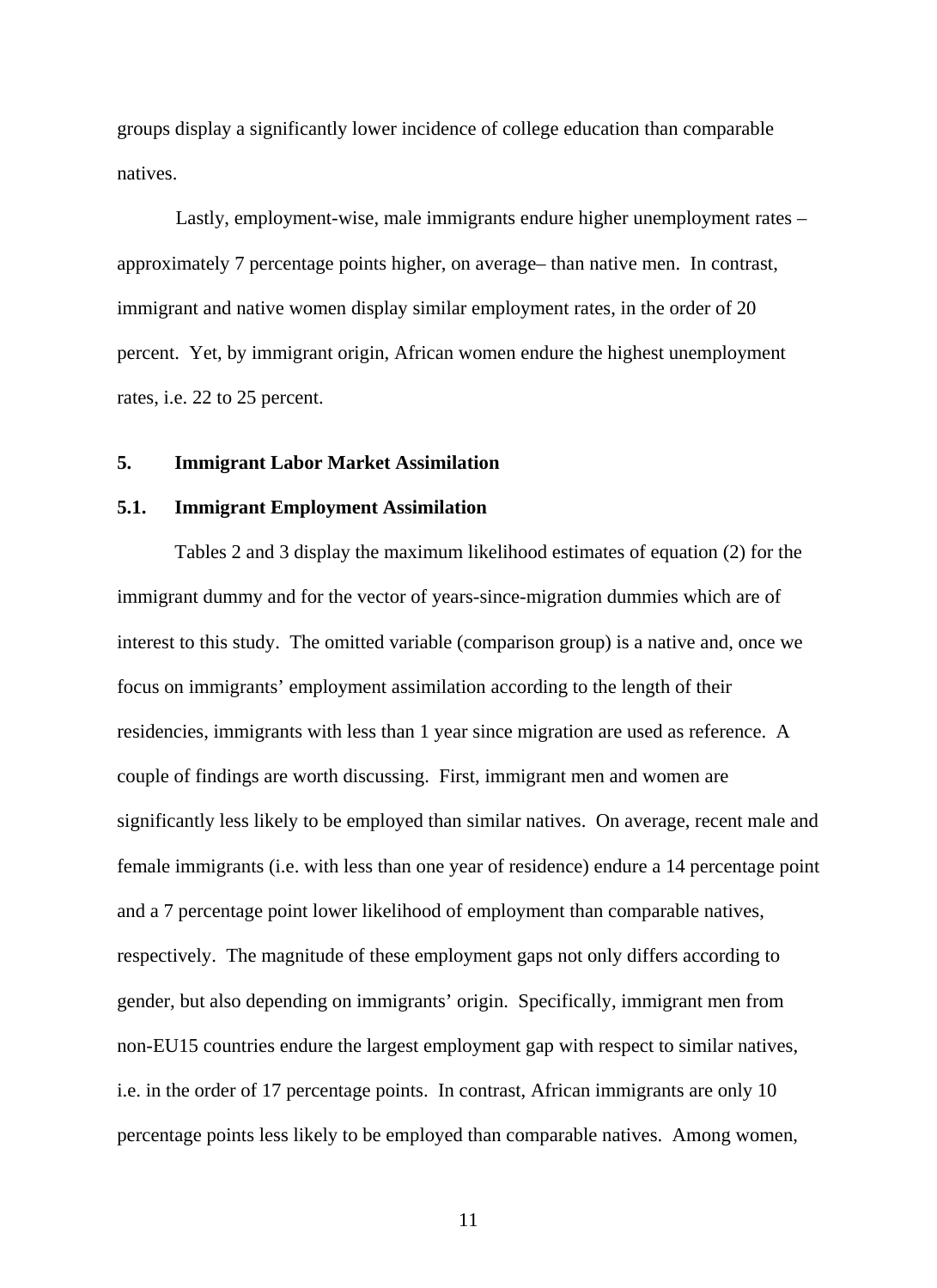recent immigrants from the EU15 countries display the largest employment gap with respect to similar natives (in the order of 16 percentage points), whereas recently arrived Latino women are only 6 percentage points less likely to be employed than alike natives. As we shall discuss in what follows, certain immigrant groups may have lower reservation wages than others. In those instances, differences in the employment likelihood may not function as good indicators of immigrant assimilation.

A second finding from the figures in Tables 2 and 3 refers to the assimilation rate of immigrants to natives as the number of years since migration lengthens. In this regard, Tables 4a to Table 4c summarize some key findings. Specifically, according to the figures in Table 4a, the employability gap between male immigrants and their native counterparts narrows from 17 percentage points when immigrants first arrive to the country to about 3 percentage points five years later. Yet, the largest employment gap reduction occurs within the first year of residence, when the gap narrows from 17 percentage points to 6 percentage points.

Because part of the employment gap between natives and immigrants may be explained by differences in their skills, we re-calculate the predicted employment gap when immigrant men have the same observable characteristics of native men. This gap is reported in the last column of Table 4a. Not surprisingly, the predicted employment gap between natives and immigrants is then reduced to 14 percentage points from the 17 percentage point gap when their characteristics differ. In fact, immigrants, as a whole, are practically able to close their employment gap with respect to comparable natives within two years after migration.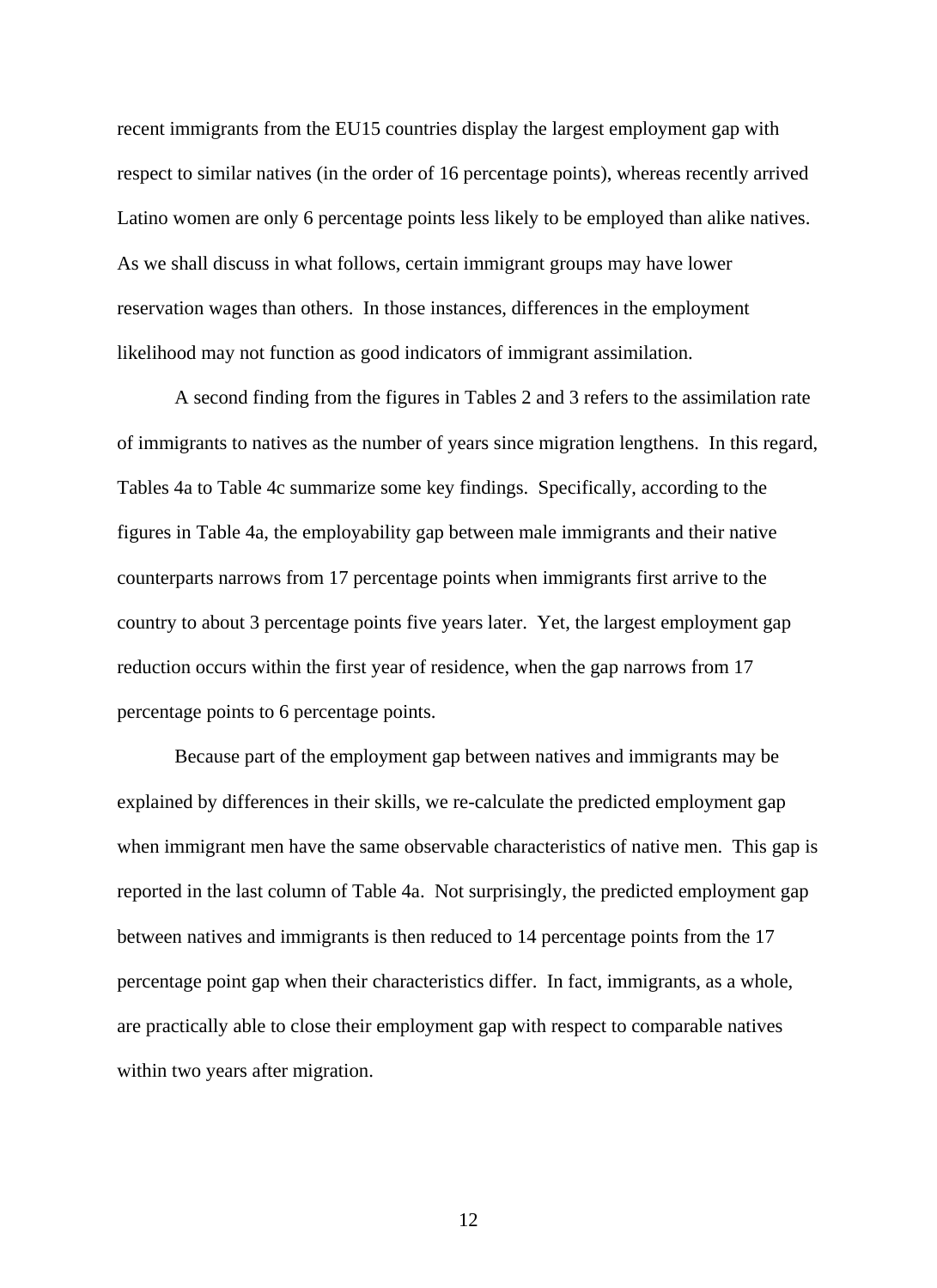In addition to differences in their skills, immigrant assimilation in terms of employment also varies according to immigrants' origin. Men's employability gap closes at the fastest rate between native men and their non-EU15 counterparts, who enjoy a higher likelihood of being employed than alike natives by the third year of residence. In contrast, African men endure the slowest assimilation rate of all immigrant groups. Despite being able to cut down their employment gap with respect to similar natives by 12 percentage points within a five year period, African men still endure a 5-percentage point lower employment likelihood than alike natives five years later. However, it is worth pointing out that much of this employment gap is likely to be explained by differences in the skills of native and African men. Indeed, the last column of Table 4a indicates that the employment likelihood of African men would have stood at 9 percentage points less than for alike natives upon arrival to Spain have they had the same characteristics. Furthermore, this gap would have disappeared by the second year after migration if they both had the same characteristics.

Table 4b informs on the employment assimilation of immigrant women, for whom assimilation appears to take place at a faster pace than for men. The predicted employment gap between native women and their immigrant counterparts upon arrival is 9 percentage points. However, on average, this gap disappears within the first year after migration, with the predicted likelihood of being employed of immigrant women exceeding that of their native counterparts thereafter. Immigrant women from European countries outside the EU15 and their Latino counterparts are able to close their employment gap relative to similar native women one year after migration. As such, five years later, these immigrant women enjoy a 7 to 8 percentage point higher likelihood of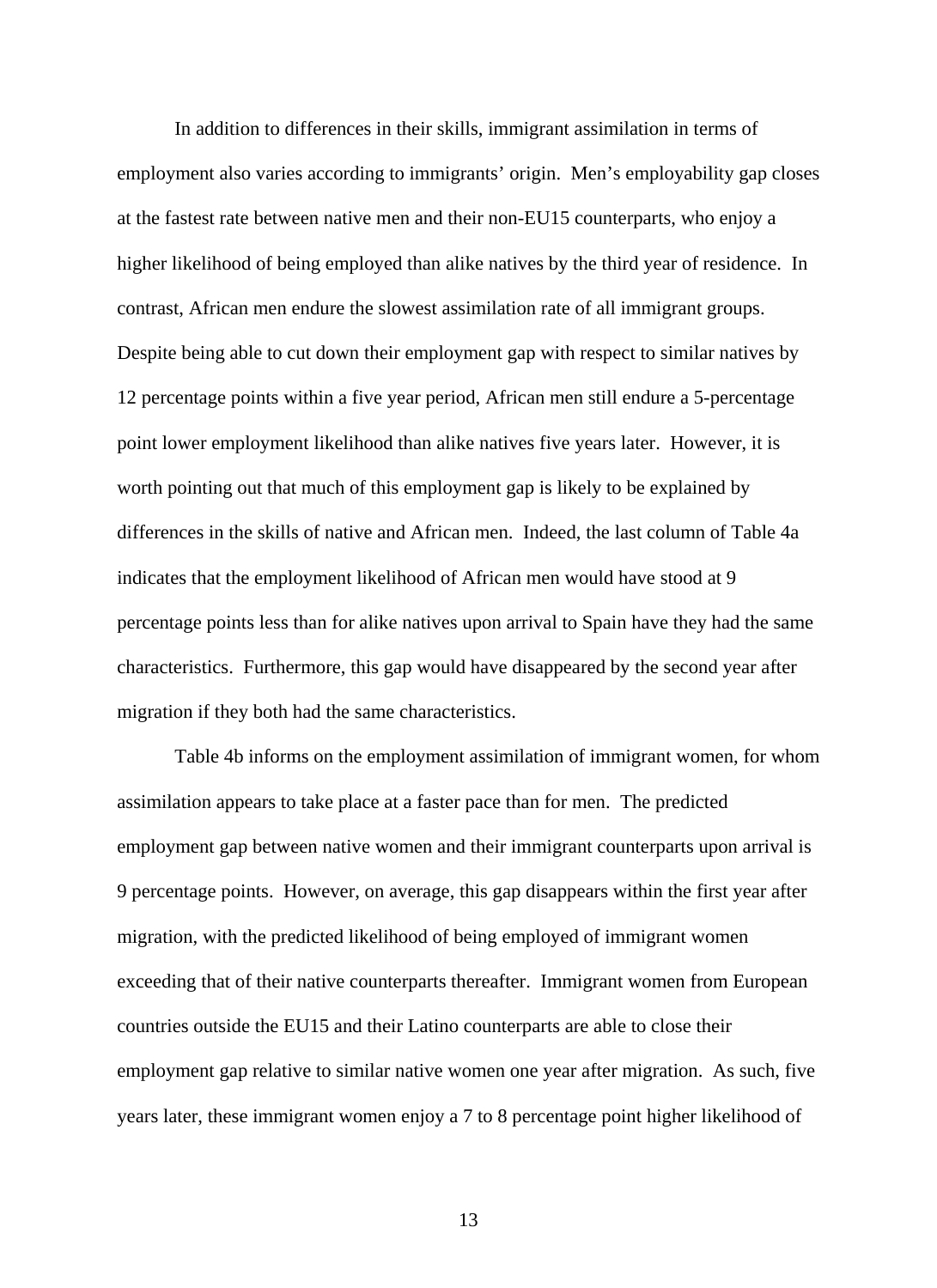being at work than their native counterparts. In contrast, African women endure the largest gap in their predicted employment likelihood with respect to similar natives; a gap that persists five years after migration. Yet, in most instances, any employment differences between native and immigrant women upon arrival are diminished as we compared immigrant women with the same characteristics of their native counterparts. In fact, immigrant women then appear more likely to be at work than native women.

Finally, Table 4c displays the employment assimilation that takes place for each immigrant group over the course of five years. During that time period, immigrant men and women improve their employment likelihood by an average of 14 percentage points. As noted in the discussion of Table 4a, immigrant men from countries outside the EU15 block as well as Latino immigrants assimilate at a faster rate than the average immigrant, whereas African men and immigrant men from EU15 countries improve their employment likelihood at a slower rate. Likewise, African women experience a slow advancement when it comes to their likelihood of finding a job, whereas women from EU15 countries experience a quicker than average assimilation employment-wise.

## **5.2. Immigrant Assimilation in Terms of Occupational Attainment and Mobility**

## **5.2.1. Some Descriptive Evidence by Gender and Educational Attainment**

The results from Tables 2 through 4 indicate that immigrants are, indeed, less likely than similarly skilled native-born individuals to be employed. However, assimilation does seem to occur, with the likelihood to find a job increasing with the time spent in Spain. Furthermore, the results reveal significant differences by gender and immigrants' origin. Specifically, immigrant men from non-EU15 countries endure the largest employment gap with respect to similar natives, whereas African immigrants are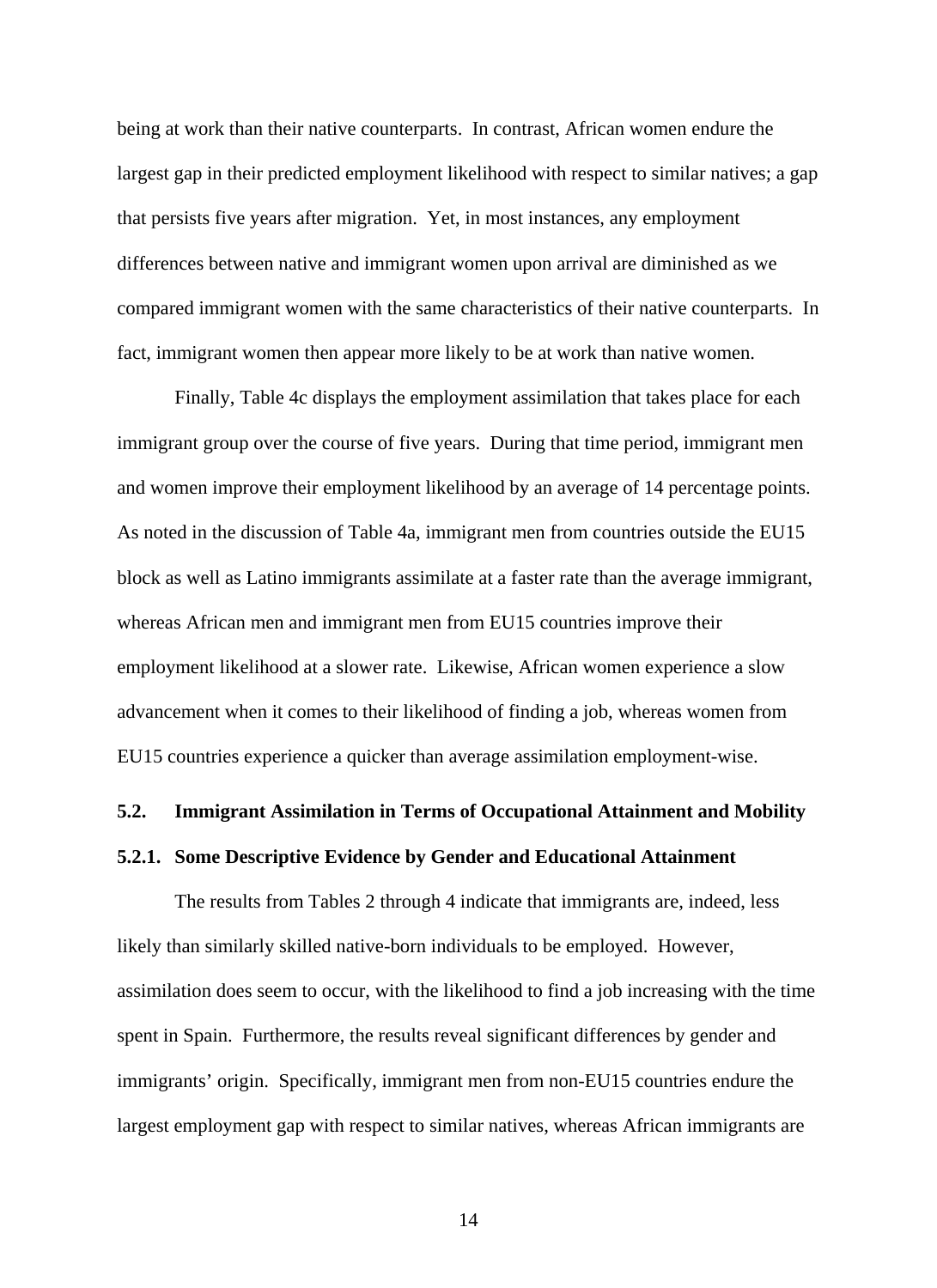only 10 percentage points less likely to be employed than comparable natives. Among women, recent immigrants from the EU15 countries are 16 percentage points less likely to be employed than similar natives, while recently arrived Latino women are only 6 percentage points less likely to be at work than alike natives. This finding, which in the case of Latino migrants may in part be due to their knowledge of the Spanish language, $4$ could also be explained by the different reservation wages of various immigrant groups on account of the earnings' differential between Spain and their home countries. Under such scenario, African men and Latino women may accept jobs quicker than their more highly educated native and EU15 counterparts. However, their jobs may be of higher quality than those held by other immigrant groups in terms of earnings.

In order to make some inferences about the quality of the jobs held by immigrants in our sample, we have first ranked all occupational categories displayed in the 2002 Census in terms of their aggregate average hourly wage. Due to the lack of information on labor earnings in the Census, we use average hourly wages for each of the occupational categories of interest from the 2002 Spanish Survey on the Structure of Earnings. Given their small number of observations, some occupations are bundled together to ensure that all categories have, at the minimum, two percent of the overall number of immigrants in the Census sample.<sup>5</sup> [Alt](#page-15-0)ogether, our ranking of occupations takes values ranging from 1 to 22 in the case of men and from 1 to 17 in the case of women, with the worst paid occupation taking the value of 1.

Table 5 presents the mean occupational rank for natives and immigrants in our sample. In the latter case, we distinguish according to immigrants' origin and length of

 $\overline{a}$ 

<sup>&</sup>lt;sup>4</sup> Unfortunately, the 2001 Census does not provide information on the Spanish fluency of immigrants.

<span id="page-15-0"></span> $<sup>5</sup>$  Bundling is always done with the next higher ranked occupational category.</sup>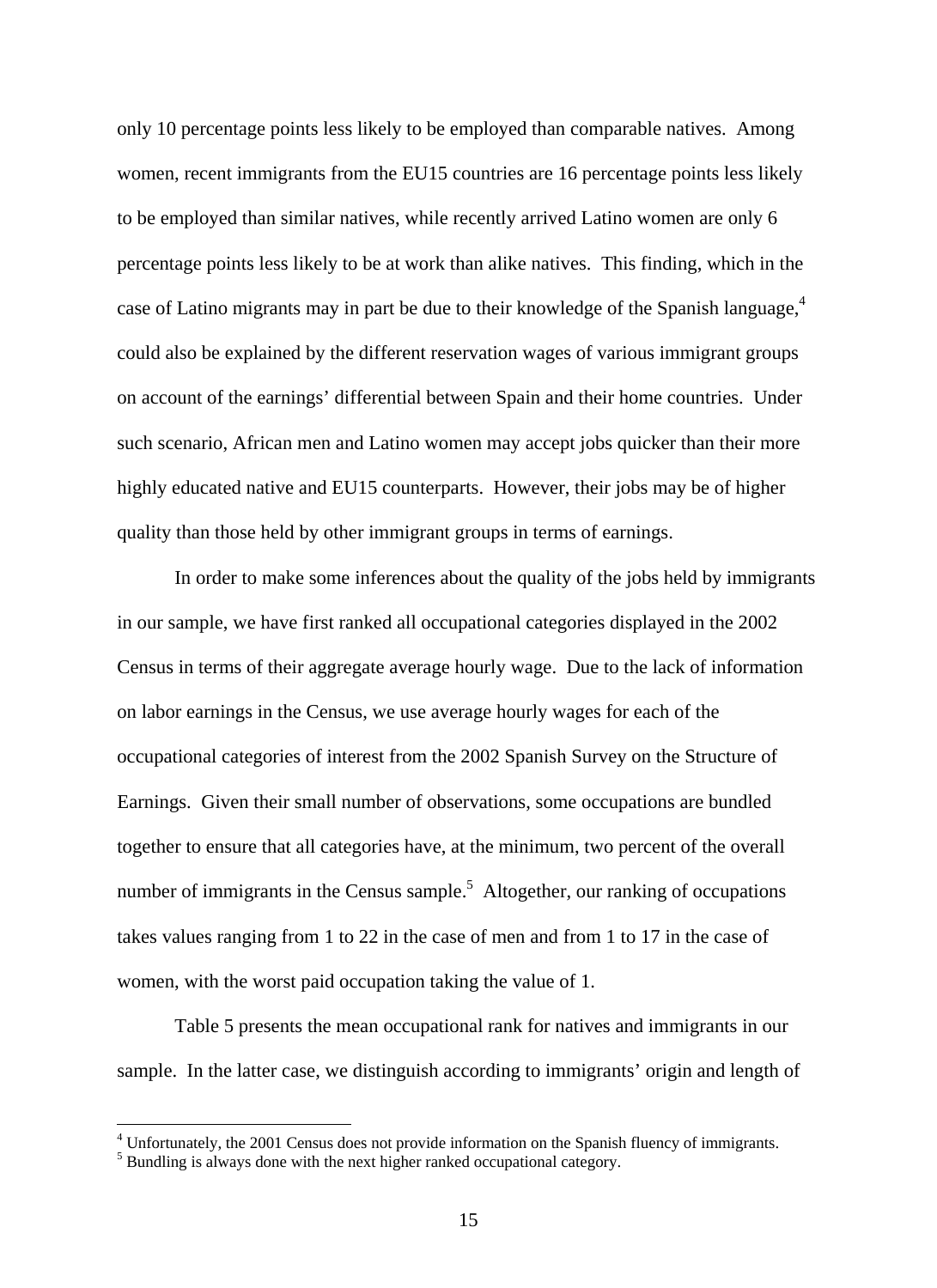residence in Spain. Native men occupy higher ranked jobs than their immigrant counterparts, even when compared to immigrants with five years of residence. Originwise, EU15 male immigrants work, on average, in higher ranked occupations than their native counterparts and, perhaps as a byproduct of their higher rank, they do not experience as much upward occupational mobility as other immigrant groups. In contrast, African men not only perform worse than native men occupation-wise but, furthermore, experience the least upward mobility. As their male counterparts, native women hold, for the most part, higher ranked occupations than most immigrant women – the exception being EU15 women. In contrast, African women work at lower ranked occupations than native women and endure a practical lack of upward occupational mobility.

Further descriptive evidence on native and immigrant occupational attainment is provided in Figure 2 through Figure 9. These figures display the occupational distribution of natives, recent immigrants (with zero or one year of residence) and nonrecent immigrants (with four or five years of residence). The ranking of occupations is measured in the X-axis. Figures 2 through 5 display the occupational distribution of all men and of men with varying educational attainment (primary, secondary, and university). Figures 6 through 9 do the same for working women. Distinguishing men's and women's occupational attainment according to their educational background is of interest as we should expect assimilation rates to be inversely related to educational attainment.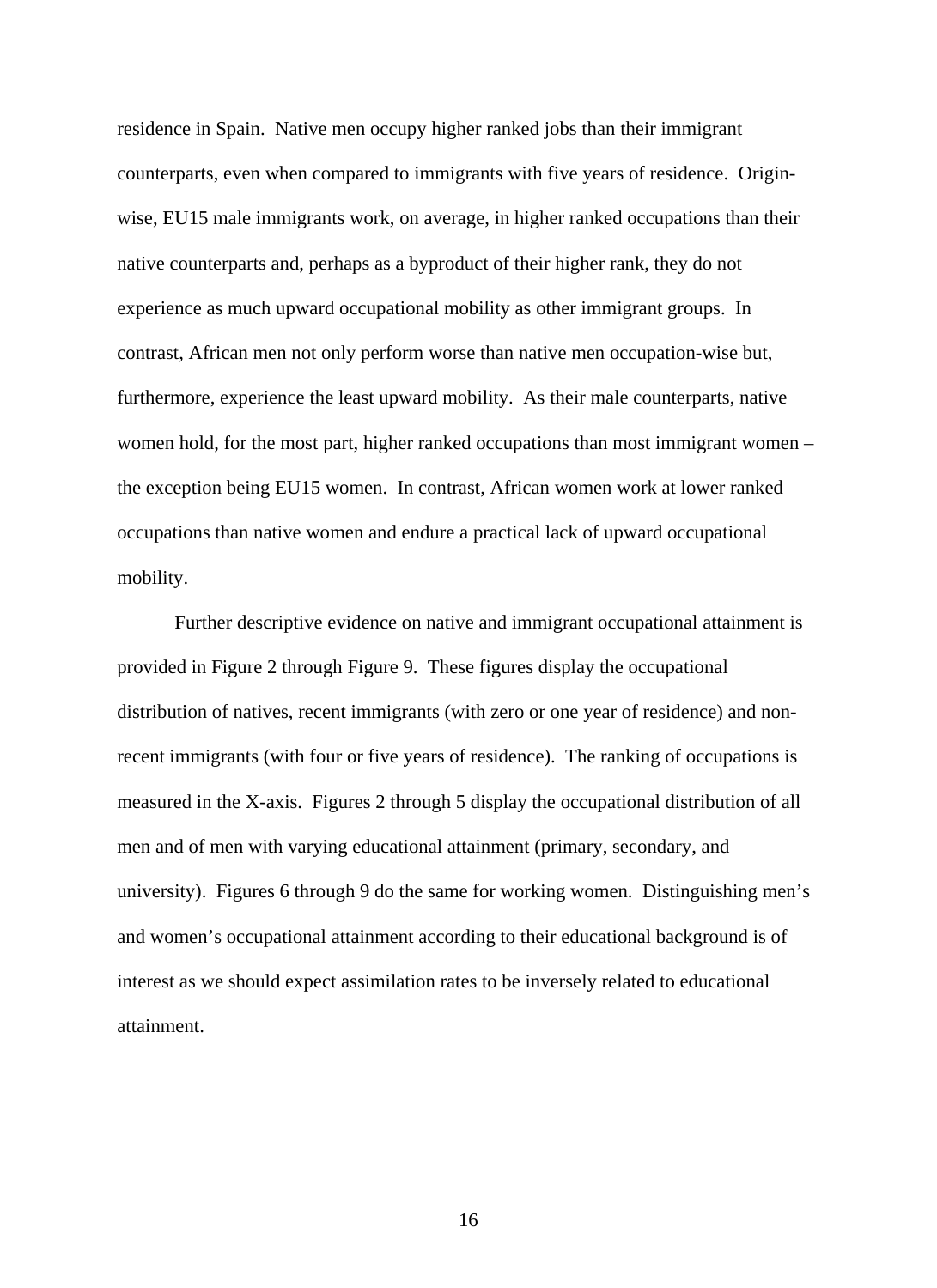## **A) Occupational Assimilation by Gender**

What is the empirical evidence regarding the occupational assimilation of all immigrant men and women in Figures 2 and 6, respectively? Reading Figure 2, we can conclude that roughly 40 percent of recent immigrants are concentrated in the five worse paid occupations. This percentage compares to 30 percent of non-recent immigrants and an even lower 12 percent of natives. In contrast, the concentration of natives is significantly higher at the opposite tail of the occupational distribution, where approximately 30 percent of natives can be found in the five better paid occupations. Yet, only 18 percent of non-recent immigrants and an even smaller 11 percent of recent immigrants are found in those occupations. Therefore, Figure 2 supports the notion that native men display a higher occupational attainment than immigrant men. Nonetheless, the fact that non-recent immigrants are better-off occupation-wise than their recent counterparts suggests the existence of some upward occupational mobility as immigrants' residencies lengthen.

Figure 6 tells a similar story for women, with the exception that, relative to men, working women are significantly segregated into lower paid occupations. Yet, as in the case of men, we find that approximately 72 percent of recent immigrants work in the five worse paid occupations relative to 60 percent of non-recent immigrants and 34 percent of natives. In contrast, up to 32 percent of native women work in the five better paid occupations as compared to 18 percent of non-recent female immigrants and a small 10 percent of recent female immigrants. Consequently, as for men, there seems to be some evidence of higher occupational attainment among native women combined with some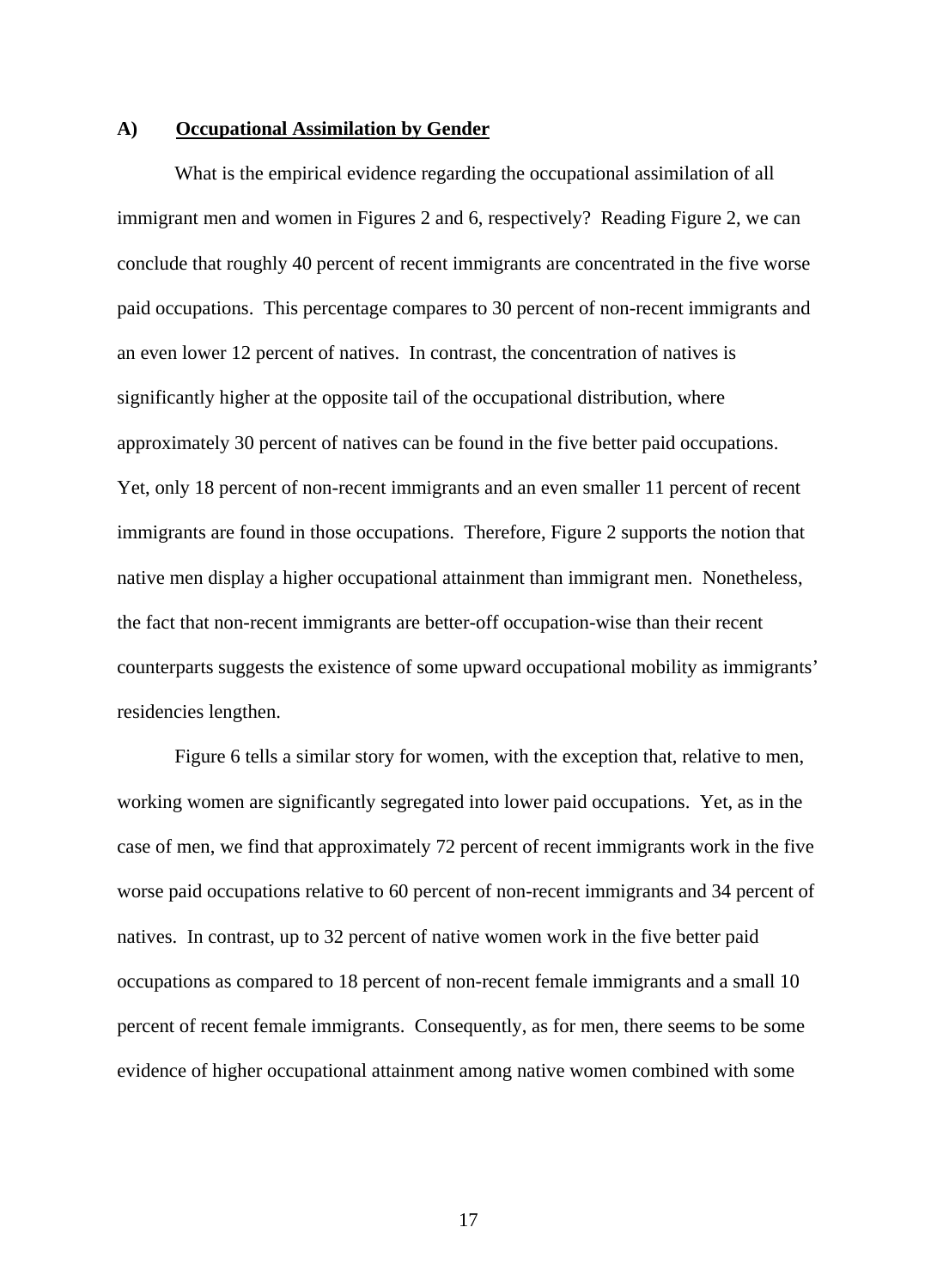upward occupational mobility on the part of female immigrants as their Spanish residencies grow longer.

## **B) Occupational Assimilation by Educational Attainment**

Do immigrant assimilation rates differ with educational attainment? The answer is yes. In the case of men, assimilation seems to take place at a slower pace for less educated immigrants than for their more educated counterparts. For instance, the small occupational differences between recent and non-recent immigrants in Figure 3 are in sharp contrast with the greater dispersion in the occupational distribution of workers reflected in Figure 5. Indeed, among highly educated men, two percent of natives, eight percent of non-recent immigrants and 13 percent of recent migrants are concentrated in the five worse paid occupations. These percentages compare to 68 percent of natives, fifty-three percent of non-recent immigrants and 46 percent of recent migrants in the five better paid occupations. The greater dispersion in the occupational distribution in Figure 5 hints at the greater upward occupational mobility enjoyed by highly educated immigrant men.

Similar findings are reported by Figures 7 through 9 for women. According to Figure 7, there is a large disparity in the occupational attainment of native women relative to immigrant women. For instance, sixty-five percent of native women are employed in the five lowest paid occupations as compared to 83 percent of immigrant women irrespective of their residencies. While these disparities between immigrant and native occupational attainment still persist regardless of women's educational attainment in Figures 8 and 9, there seems to exist more evidence of upward occupational mobility among more highly educated women. For example, according to Figure 8, only 6 percent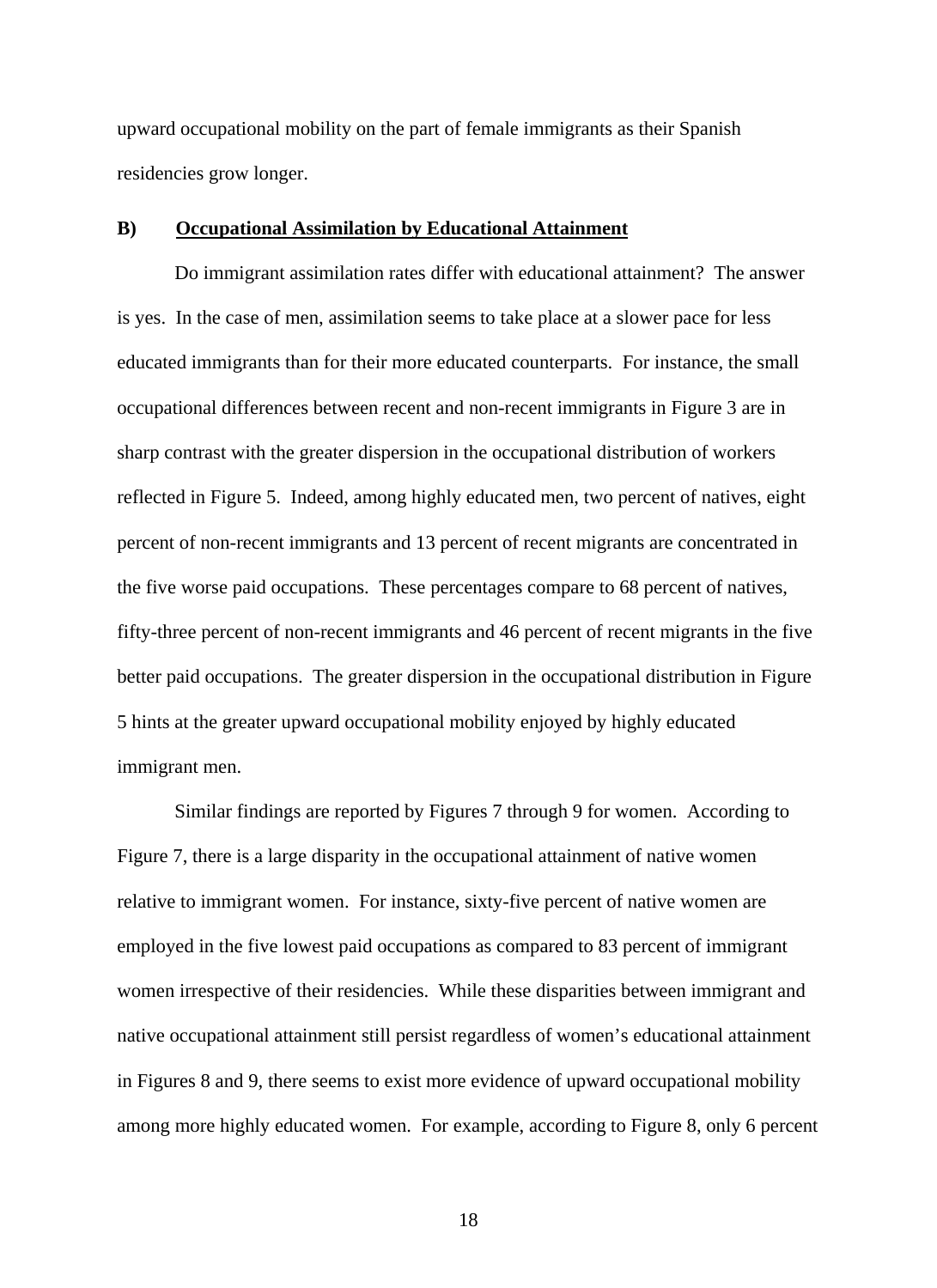of native women are employed in the five worse paid occupations as compared to 27 percent of non-recent and 45 percent of recent immigrants. Yet, sixty-six percent of native women, forty-four percent of non-recent immigrant women and 31 percent of recent migrant women are employed in the five better-paid occupations. As such, while native women still reflect a significantly higher occupational attainment than similarly educated immigrant women, immigrant women appear to be more equally distributed along the two tails of the occupational distribution in Figure 8 than in Figure 6.

## **5.2.2. Regression Based Findings on Immigrant Occupational Assimilation**

The descriptive evidence hints at the lower occupational attainment on the part of immigrants relative to natives; yet, there seems to exist some evidence of occupational mobility on the part of immigrants, particularly highly educated migrants. To better isolate the potential impact that time spent in Spain may have on immigrants' occupational assimilation, we estimate equation (4) separately by gender and for each of the main immigrant groups. The estimation is carried out via an ordered logit, using natives as the reference category. We report the estimated odds ratios for the dummies capturing years elapsed since migration to assess the degree of occupational assimilation as immigrants' residencies lengthen. As in the descriptive analysis, we distinguish according to gender and educational attainment. Table 6a displays the estimated odds ratios for men's (top panel) and women's (bottom panel) occupational assimilation. Subsequently, Table 6b and Table 6c explore differences in the occupational assimilation rates of men and women with varying educational attainment.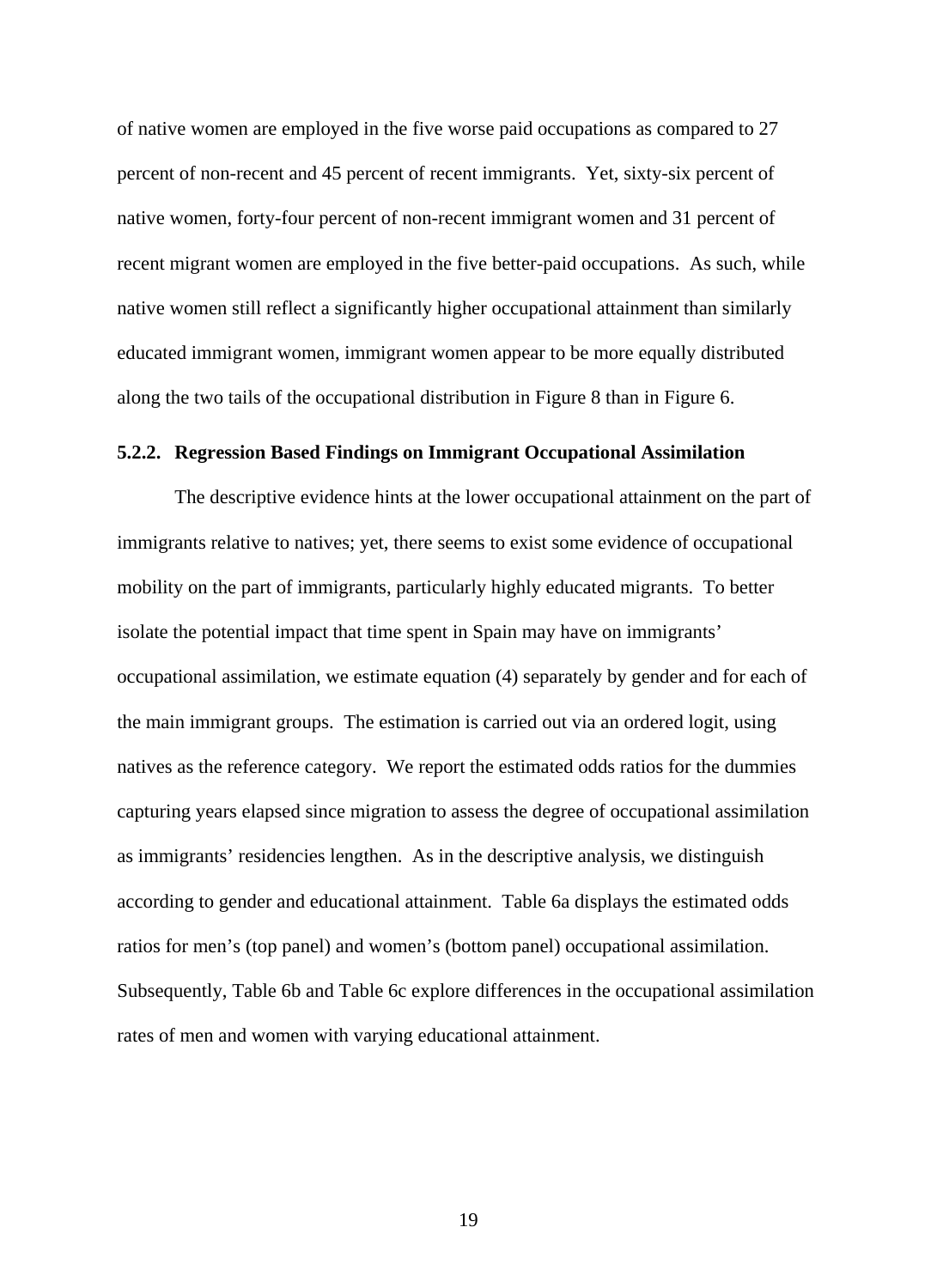## **A) Occupational Assimilation by Gender**

According to the odds ratios in Table 6a, male and female immigrants display a lower occupational attainment than their native counterparts. Specifically, the odds of holding a higher ranked occupation (versus a lower ranked occupation) are 71 percent lower [(0.293-1)=-0.707] for male immigrants and 82 percent lower [0.179-1=-0.82] for female immigrants as compared to natives. Yet, the figures for all immigrants in column 1 also provide evidence of upward occupational mobility as immigrants' Spanish residencies lengthen. In particular, male and female immigrants with five years of residence enjoy a 47 percent and 120 percent higher likelihood of holding a higher ranked occupation than their native counterparts. While still unable to close the occupational attainment gap with respect to similarly skilled natives, immigrant men and women experience significant upward occupational mobility over the five year period under consideration.

#### **B) Occupational Assimilation by Immigrant Origin**

Are there significant differences in the occupational attainment and mobility of immigrants by origin? Columns 2 through 5 in Table 6a address this question. A few findings are worth emphasizing. First, there are significant differences in the occupational attainment of immigrant men and women relative to similarly skilled natives with the exception of EU15 immigrants. Indeed, immigrant men and women from any of the countries in the EU15 block enjoy alike occupational achievements to those of similarly skilled natives. A second finding worth noting is the overall lack of occupational assimilation among African men and women. In particular, African women endure the lowest occupational attainment of all other immigrant groups upon arrival.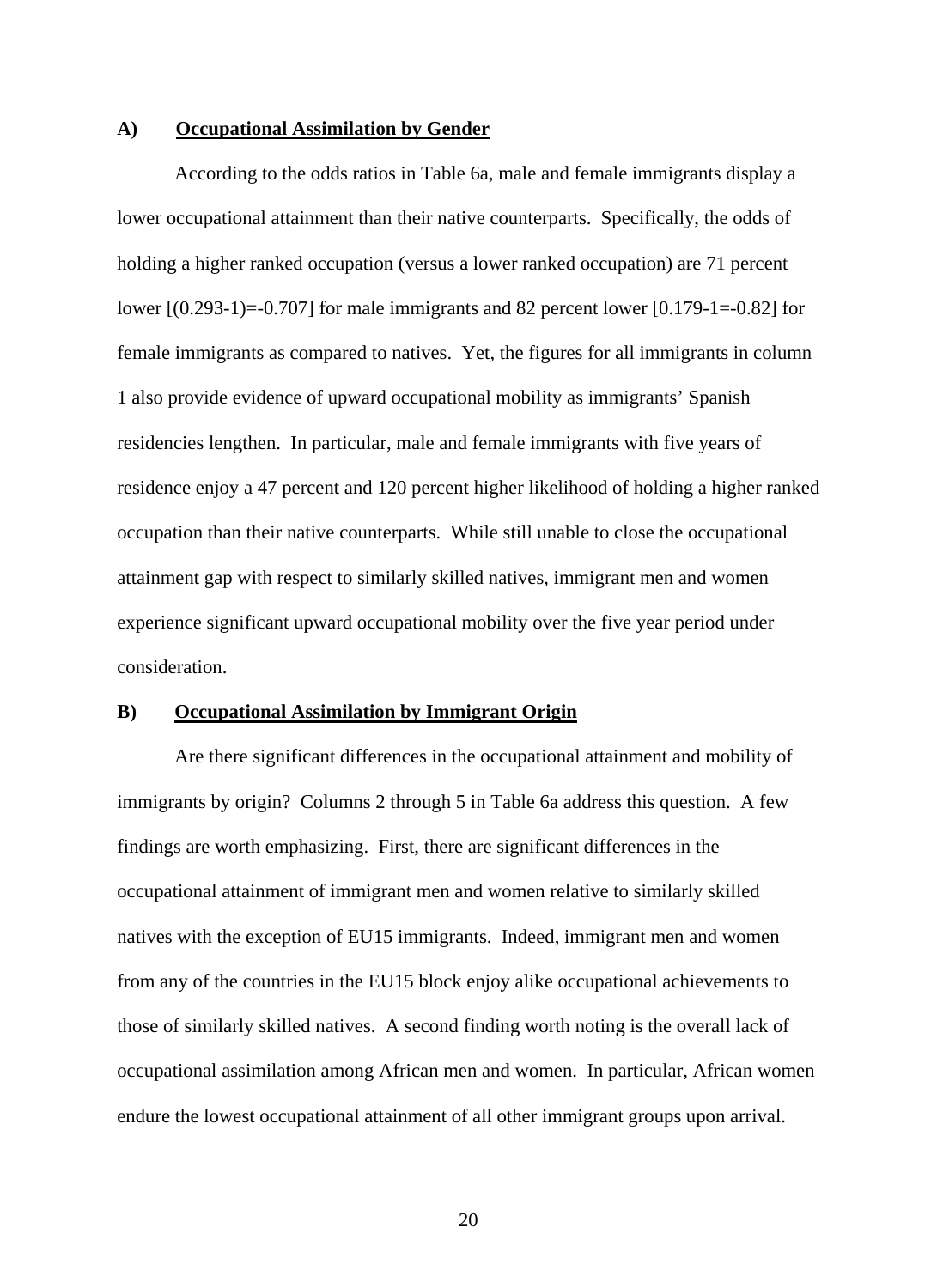Finally, it is worth emphasizing the occupational assimilation of other immigrant groups, such as European immigrants from outside the EU15 block and, specifically, Latino immigrants. Both of these immigrant groups display evidence of upward occupational mobility as their residencies lengthen.

## **C) Occupational Assimilation by Educational Attainment**

As noted earlier, immigrant occupational assimilation may vary according to their human capital. Immigrants endowed with a lower educational attainment may take a longer time to assimilate to their native counterparts occupation-wise than more educated migrants. This appears to be the case when we compare the occupational assimilation of immigrants with primary (Table 6b) to that of immigrants with a secondary education (Table 6c). Non-EU15 and Latino male immigrants with secondary schooling seem to close their occupational attainment gap with respect to similarly skilled natives as their Spanish residencies lengthen. This is also true for Latino women. Yet, occupational assimilation seems to vanish for immigrant men as we compare natives and immigrants with university degrees. The apparent lack of upward occupational assimilation on the part of immigrant men could be simply driven by the limited number of observations in this case. Yet, non-EU15 and Latino women with university degrees assimilate at a faster rate to their native counterparts occupation-wise than their less educated immigrant counterparts.

## **5.2.3. Occupational Assimilation or Immigrant Selection via Return Migration?**

Before concluding our discussion on the occupational assimilation of immigrants relative to similarly skilled natives, it is worth discussing the potential role played by return migration. Given the cross-sectional nature of the data, it is possible that the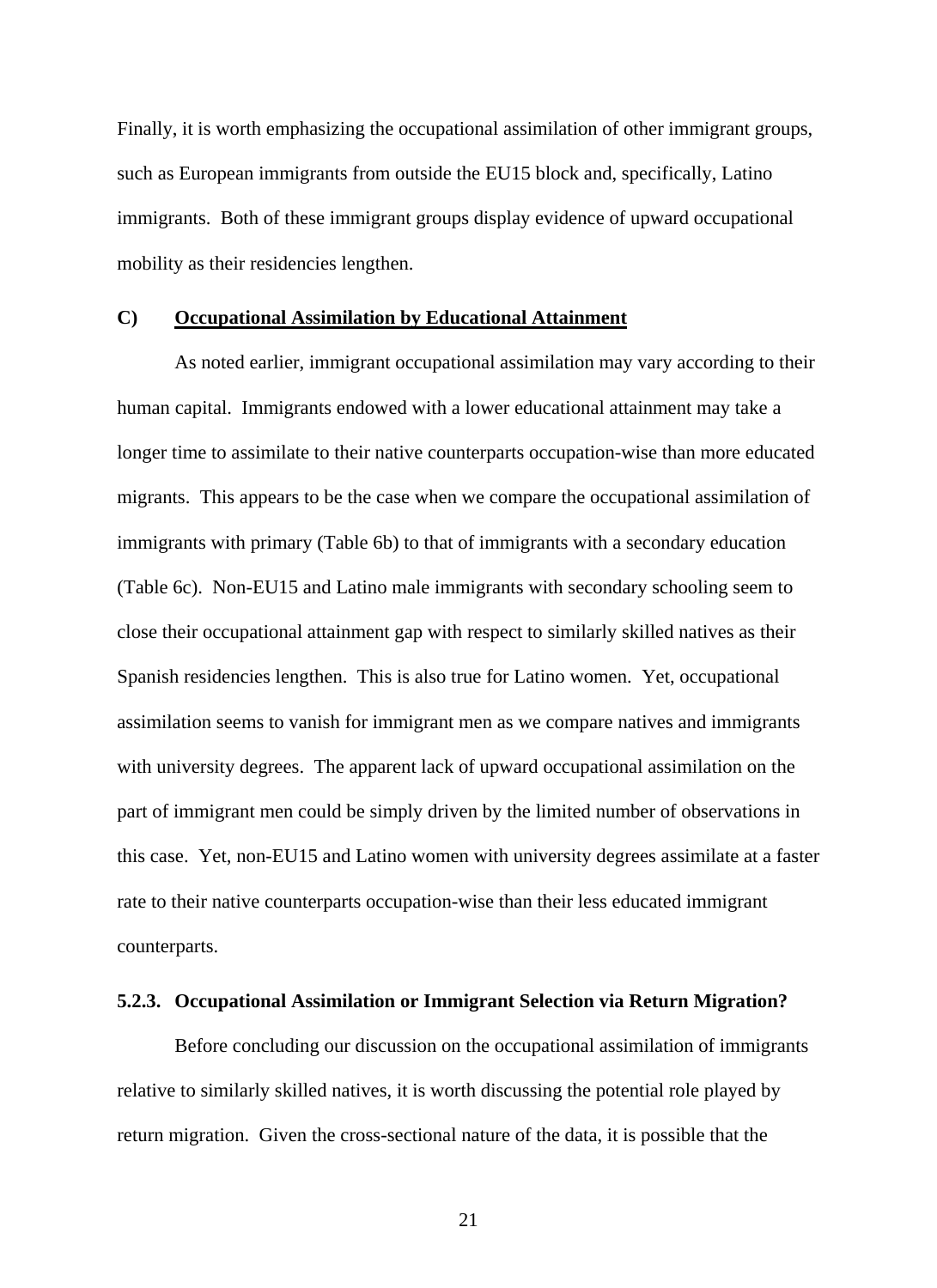upward occupational mobility associated to longer residencies in the host country is the by-product of a positive immigrant selection taking place via return migration (Dustmann, 1999, 2000). Yet, the potential role of return migration in biasing our assimilation estimates is uncertain for a couple of reasons. First, as of today, there is an ongoing debate in the literature as to the sign of the immigrant selection possibly taking place via return migration. On the one hand, it is often argued that successful immigrants are the ones choosing to stay in the host country (e.g. Borjas 1989). Yet, in some instances, successful immigrants return to their home countries upon achieving a savings goal, as in the case with 'target savers' who migrate in order to make enough money to build a home in their home country or to retire (e.g. Berninghaus and Seifert-Vogt 1993). To the extent that both cases of immigrant selectivity may be taking place, various studies have been unable to conclude whether return migration results in a positively or negatively selected sample of host country stayers (Constant and Massey 2003, Hunt 2004). Nonetheless, since immigrants appear to be performing quite well after their arrival, they are unlikely to return to their home countries unless they are 'target savers'. Therefore, we would be, most likely, underestimating immigrant assimilation rates. Furthermore, our focus on relatively recent migrants with up to five years of residence diminishes the role of return migration. Consequently, it is unclear the role played by return migration in the assimilation estimates of recent immigrants in Spain.

## **6. Summary and Conclusions**

This paper provides a preliminary analysis of the assimilation of recent immigrant waves to the Spanish labor market in terms of their employment likelihood, occupational attainment and occupational upward mobility as their residencies lengthen. We rely on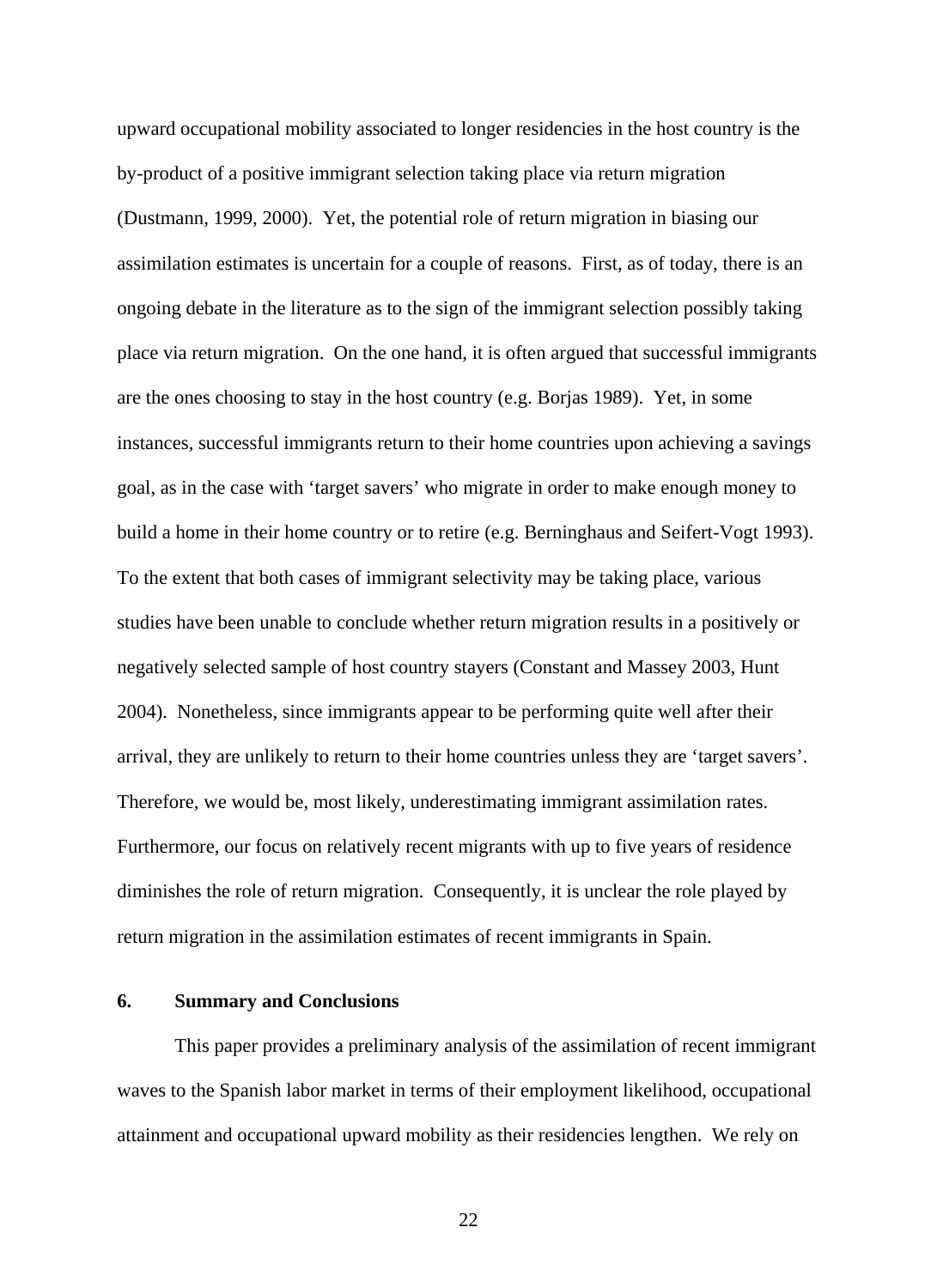data from the 2001 Population Census and on wage information from the 2002 Earnings Structure Survey. Several conclusions can be withdrawn from the analysis. First, immigrant men and women appear significantly less likely to be employed than similarly skilled natives. The employment gap varies by gender (from 14 percent for men to 7 percent for women) as well as by immigrants' origin. In particular, immigrant men from non-EU15 countries endure the largest employment gap with respect to similar natives, i.e. in the order of 17 percentage points. In contrast, African immigrants are only 10 percentage points less likely to be employed than comparable natives. Among women, recent immigrants from the EU15 countries are 16 percentage points less likely to be employed than similar natives, whereas recently arrived Latino women are only 6 percentage points less likely to be at work than alike natives. Furthermore, immigrants' employment likelihood does not necessarily increase monotonically with years since migration. Instead, immigrant assimilation employment-wise seems greater in the first year following migration. By immigrant origin, the employment gap closes at a faster rate for Latinos and at a slower pace for EU15 immigrants.

Second, the occupational attainment of EU15 immigrants seems on par with the one achieved by similarly skilled natives. However, there exists evidence of an occupational attainment gap between other non-EU15, African, and Latino immigrants and their native counterparts. The data also seem to support the notion of upward occupational mobility and assimilation on the part of non-EU15 and Latino immigrants as their Spanish residencies lengthen. However, we find no clear pattern of occupational assimilation in the case of African immigrants. We also examine differences in the occupational assimilation patterns of immigrants depending on their educational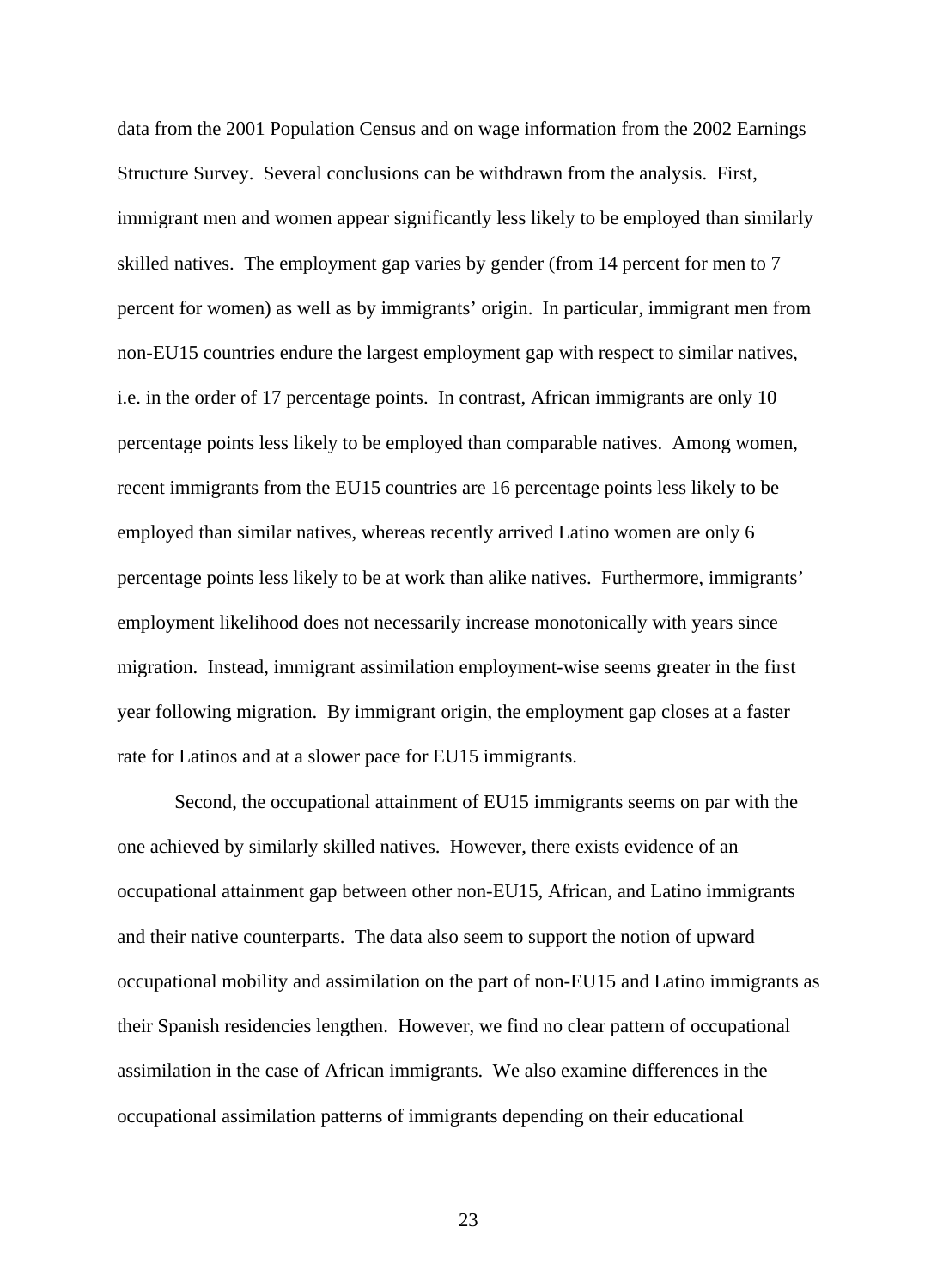attainment. It is not surprising to find that low educated immigrants with lesser human capital experience a slower occupational assimilation process than their counterparts with a secondary education. Yet, possibly due to the limited number of observations available on immigrants with a university degree, we find no evidence of occupational assimilation monotonically increasing with immigrants' educational attainment beyond secondary schooling except for non-EU15 and Latino immigrant women.

Overall, this study adds to our knowledge of immigrants' labor market assimilation –an important issue from a social and economic point of view in a country like Spain, where immigration flows have grown at an impressive rate over the past decade.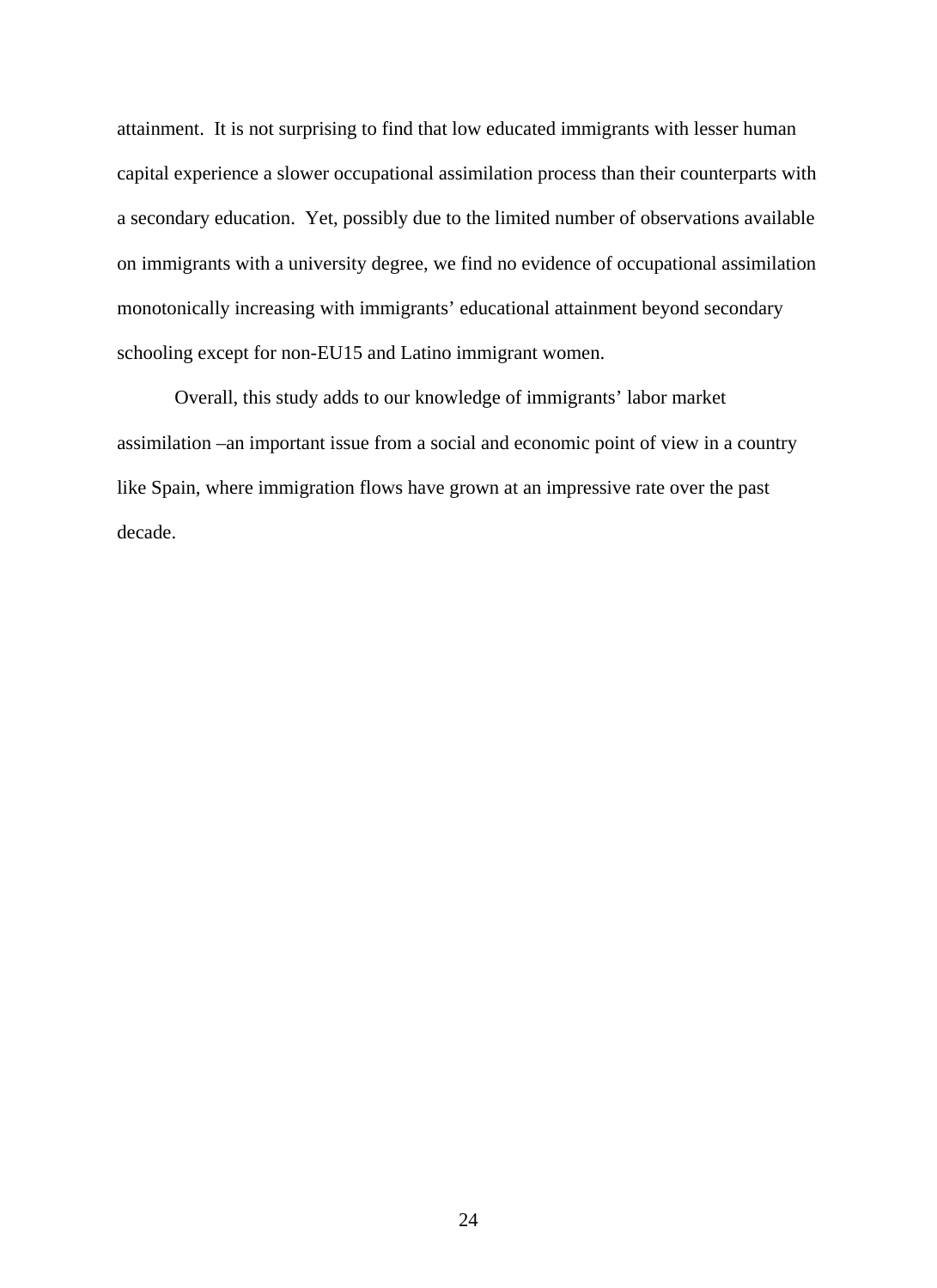## **References**

- Bevelander, P. and HS Nielsen. (2001). "Declining employment success of immigrant males in Sweden: Observed or Unobserved characteristics?", *Journal of Population Economics*, 14 (3) , pp: 455-472.
- Berninghaus, S. and H.G. Seifert-Vogt. (1993). "The Role of the Target Saving Motive in Guest Worker Migration", *Journal of Economic Dynamics and Control*, 17(1- 2):181-205.
- Borjas, G. (1985). "Assimilation, Changes in Cohort Quality, and the Earnings of Immigrants", *Journal of Labor Economics*, 3: 463-469.
- \_\_\_\_\_\_\_. (1986). "The Self-Employment experience of Immigrants", NBER working paper no. 1942.
- \_\_\_\_\_\_\_. (1989). "Immigrants and Emigrant Earnings: A Longitudinal Study", *Economic Inquiry*, 27(1): 21-37.
- \_\_\_\_\_\_\_. (1995). "Assimilation and Changes in Cohort Quality Revisited: What happened to Immigrant Earnings in the 1980s?" *Journal of Labor Economics*, 13: 201-245.
- Chiswick, B. (1978). "The effect of Americanization on the Earnings of Foreign-Born Men", *Journal of Political Economy*, 86: 897-921.
- Constant, A. and D.S. Massey. (2003). "Self-selection, earnings and out-migration: A longitudinal study of immigrants to Germany", *Journal of Population Economics*, 16(4): 631-53.
- Dustmann, C. (1999), "Temporary Migration, Human Capital and Language Fluency of Migrants", *Scandinavian Journal of Economics*, 101,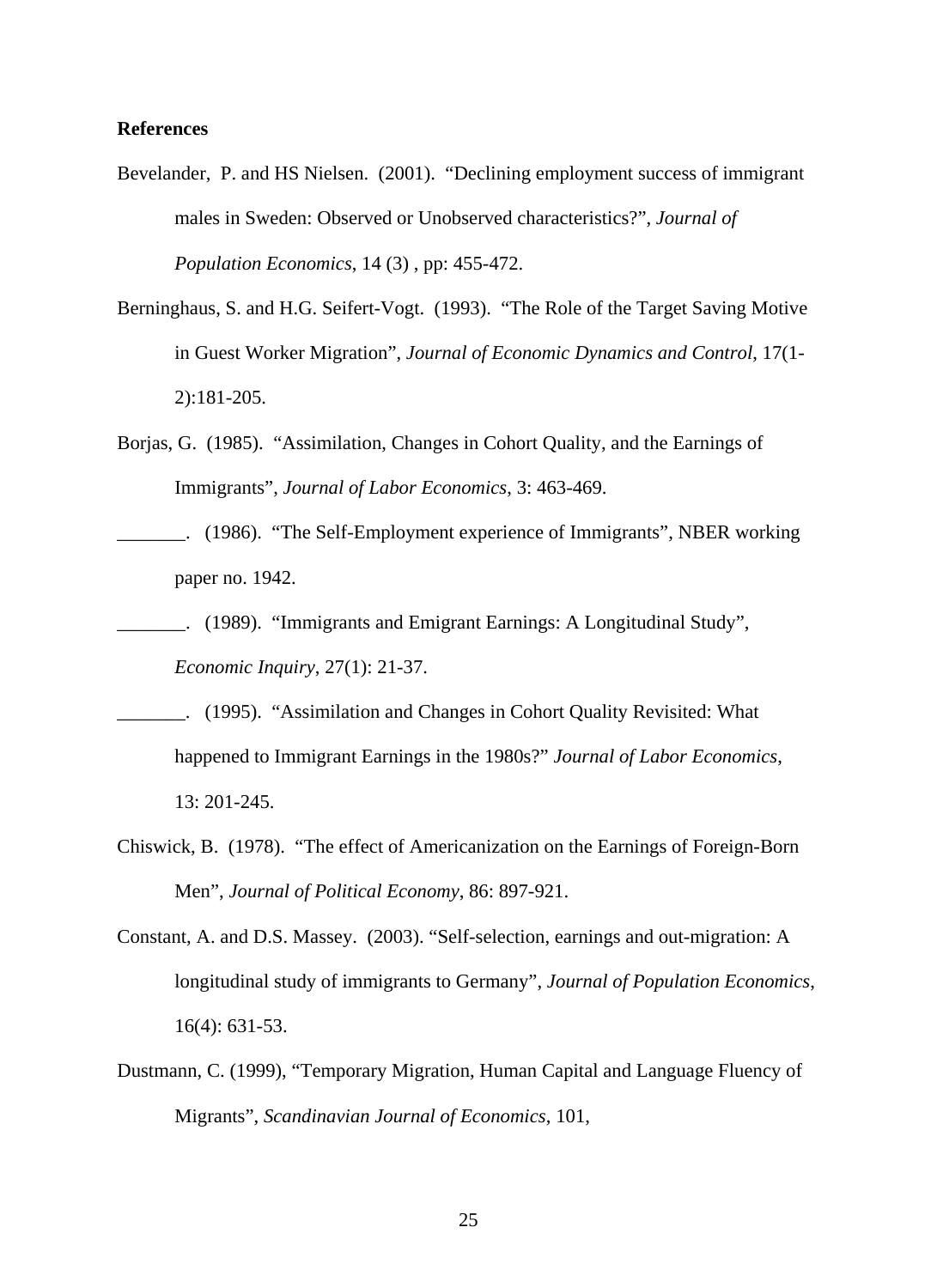- Dustmann, C. (2000). "Temporary Migration and Economic Assimilation", *Swedish Economic Policy Review*, 7: 213-244.
- Hartog, J. and R. Winkelmann (2002). "Comparing migrants to non-migrants: The case of Dutch migration to New Zealand", *Journal of Population Economics*,
- Hunt, J. (2004). "Are Migrants More Skilled than Non-migrants? Repeat, Return, and Same-Employer Migrants", *Canadian Journal of Economics*, 37(4): 830-49.
- Longva, P. and O. Raaum. (2003). "Earnings assimilation of immigrants in Norway A reappraisal", *Journal of Population Economics*, 16, pp: 177-193
- Wheatly Price S. (1999). "The employment adjustment of male immigrants in England", *Journal of Population Economics*, 14(1), pp: 193-220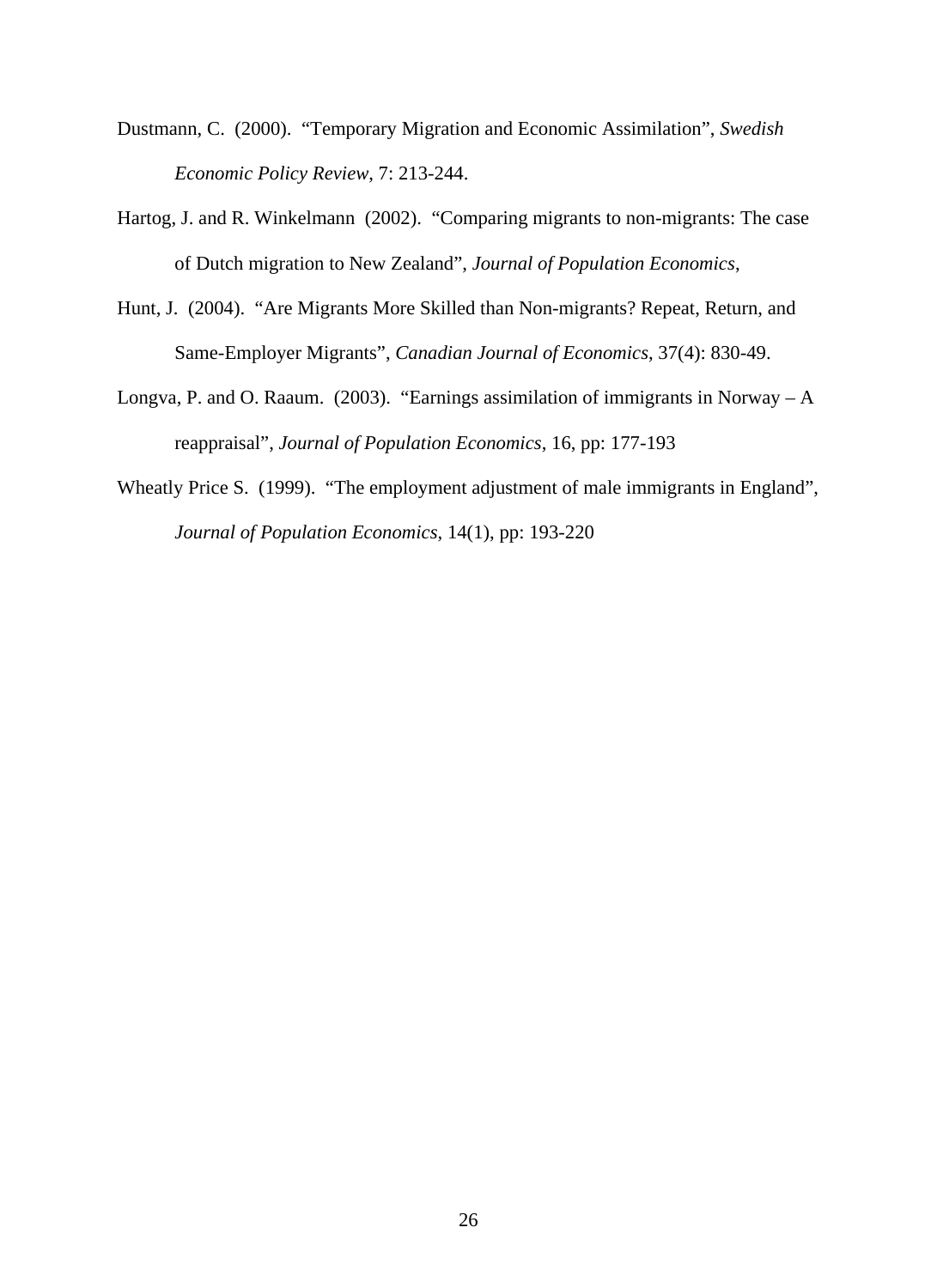|                    |        | <b>Natives</b> |        | <b>Immigrants</b> |        | <b>EU15</b> |        | Non-EU15 |        | Africa |        | Latinos |
|--------------------|--------|----------------|--------|-------------------|--------|-------------|--------|----------|--------|--------|--------|---------|
|                    | Men    | Women          | Men    | Women             | Men    | Women       | Men    | Women    | Men    | Women  | Men    | Women   |
| Age                | 38.333 | 36.282         | 32.224 | 32.12             | 36.817 | 34.805      | 32.407 | 32.149   | 30.299 | 30.604 | 32.191 | 32.095  |
|                    | 11.814 | 11.002         | 8.785  | 8.92              | 10.105 | 9.881       | 8.570  | 9.011    | 7.592  | 8.554  | 8.777  | 8.752   |
| Head of            | 0.540  | 0.365          | 0.410  | 0.33              | 0.677  | 0.547       | 0.403  | 0.326    | 0.380  | 0.316  | 0.363  | 0.309   |
| Household          | 0.498  | 0.481          | 0.492  | 0.47              | 0.468  | 0.498       | 0.491  | 0.469    | 0.486  | 0.465  | 0.481  | 0.462   |
| Married            | 0.578  | 0.518          | 0.468  | 0.429             | 0.444  | 0.369       | 0.567  | 0.536    | 0.397  | 0.451  | 0.487  | 0.401   |
|                    | 0.494  | 0.500          | 0.499  | 0.495             | 0.497  | 0.483       | 0.496  | 0.499    | 0.489  | 0.498  | 0.500  | 0.490   |
| Years since        | 38.333 | 36.282         | 1.907  | 1.72              | 2.498  | 2.730       | 1.619  | 1.713    | 2.332  | 2.433  | 1.506  | 1.776   |
| Entry              | 11.814 | 11.002         | 1.667  | 1.47              | 1.918  | 1.967       | 1.458  | 1.575    | 1.735  | 1.785  | 1.465  | 1.659   |
|                    |        |                |        |                   |        | Education   |        |          |        |        |        |         |
| Less than          | 0.060  | 0.045          | 0.149  | 0.081             | 0.032  | 0.027       | 0.091  | 0.062    | 0.344  | 0.256  | 0.067  | 0.063   |
| Primary            | 0.238  | 0.206          | 0.356  | 0.271             | 0.175  | 0.163       | 0.287  | 0.241    | 0.475  | 0.437  | 0.250  | 0.242   |
| Primary            | 0.199  | 0.140          | 0.209  | 0.174             | 0.098  | 0.074       | 0.197  | 0.173    | 0.292  | 0.271  | 0.188  | 0.172   |
|                    | 0.399  | 0.347          | 0.407  | 0.378             | 0.297  | 0.262       | 0.398  | 0.378    | 0.455  | 0.444  | 0.391  | 0.377   |
| Secondary          | 0.581  | 0.559          | 0.522  | 0.592             | 0.572  | 0.568       | 0.608  | 0.594    | 0.319  | 0.405  | 0.616  | 0.628   |
|                    | 0.493  | 0.497          | 0.500  | 0.492             | 0.495  | 0.496       | 0.488  | 0.491    | 0.466  | 0.491  | 0.486  | 0.483   |
| University         | 0.160  | 0.256          | 0.121  | 0.153             | 0.298  | 0.331       | 0.105  | 0.171    | 0.045  | 0.068  | 0.129  | 0.138   |
|                    | 0.366  | 0.437          | 0.326  | 0.362             | 0.458  | 0.471       | 0.307  | 0.376    | 0.208  | 0.252  | 0.335  | 0.345   |
| <b>Work Status</b> |        |                |        |                   |        |             |        |          |        |        |        |         |
| Employed           | 0.892  | 0.812          | 0.825  | 0.806             | 0.838  | 0.776       | 0.825  | 0.807    | 0.819  | 0.747  | 0.821  | 0.819   |
|                    | 0.311  | 0.391          | 0.380  | 0.396             | 0.369  | 0.417       | 0.380  | 0.395    | 0.385  | 0.435  | 0.383  | 0.385   |
| Unemployed         | 0.108  | 0.188          | 0.175  | 0.194             | 0.162  | 0.224       | 0.175  | 0.193    | 0.181  | 0.253  | 0.179  | 0.181   |
|                    | 0.311  | 0.391          | 0.380  | 0.396             | 0.369  | 0.417       | 0.380  | 0.395    | 0.385  | 0.435  | 0.383  | 0.385   |
| N                  | 535192 | 361140         | 16041  | 10950             | 1737   | 1004        | 2383   | 1610     | 4390   | 1043   | 6840   | 6955    |

**Table 1 Descriptive Statistics of the Sample: Means and Standard Deviations**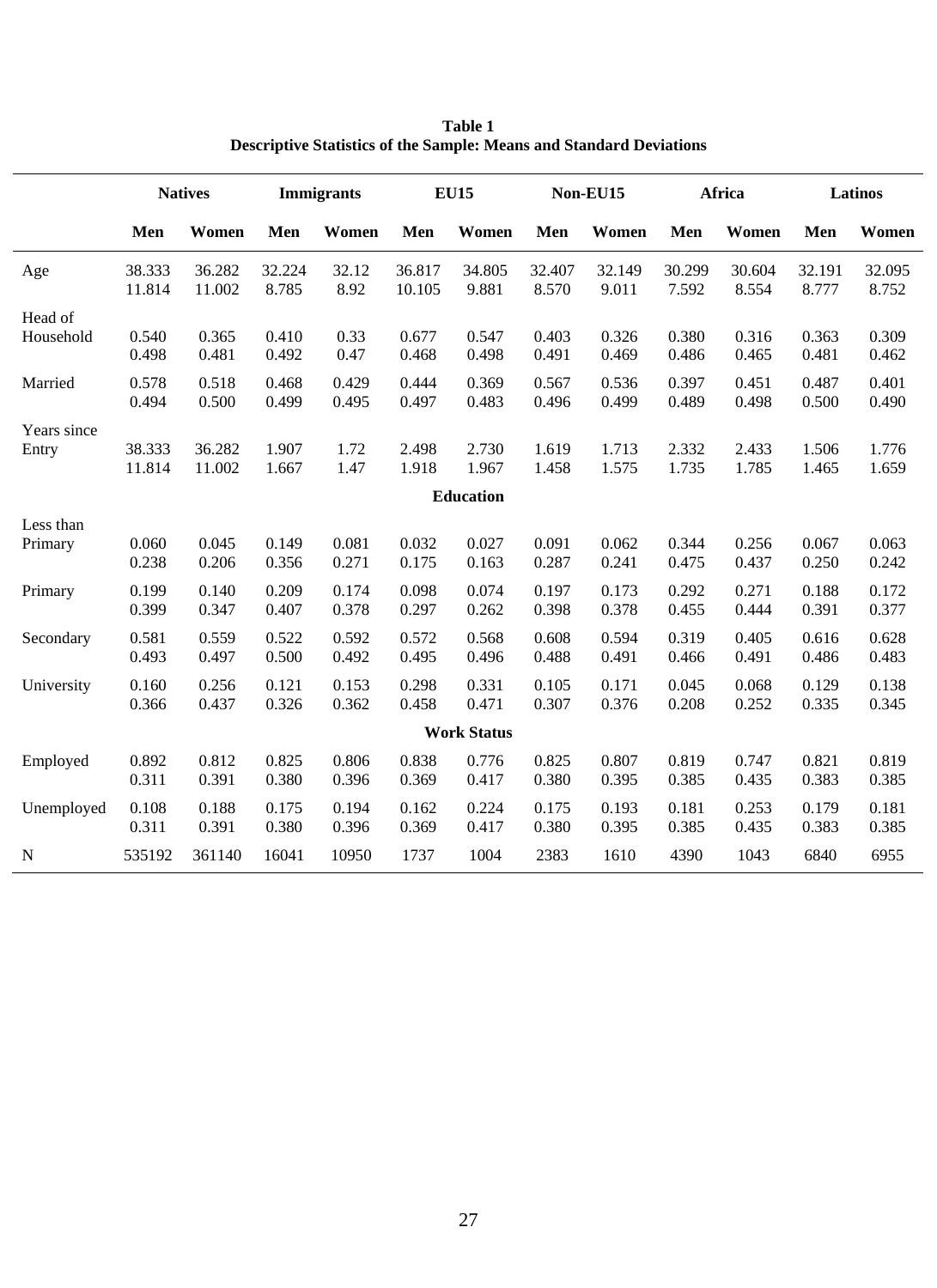| <b>Years Since Entry</b>   | All<br><b>Immigrants</b> | <b>EU15</b>  | Non-EU15     | <b>Africa</b> | <b>Latinos</b> |
|----------------------------|--------------------------|--------------|--------------|---------------|----------------|
| Immigrant 0 years          | $-0.6131***$             | $-0.5710***$ | $-0.7108***$ | $-0.4666$ *** | $-0.6524***$   |
|                            | (0.0235)                 | (0.0799)     | (0.0596)     | (0.0523)      | (0.0320)       |
|                            | $[-0.139]$               | $[-0.127]$   | $[-0.170]$   | $[-0.098]$    | $[-0.152]$     |
| Immigrant 1 Year           | $0.3121***$              | 0.1650       | $0.3121***$  | $0.2093***$   | $0.3836***$    |
|                            | (0.0338)                 | (0.1196)     | (0.0841)     | (0.0739)      | (0.0471)       |
|                            | [0.040]                  | [0.023]      | [0.039]      | [0.028]       | [0.046]        |
| Immigrant 2 Years          | $0.4465***$              | $0.2167*$    | $0.3605***$  | 0.3389***     | $0.5453***$    |
|                            | (0.0357)                 | (0.1161)     | (0.0912)     | (0.0702)      | (0.0543)       |
|                            | [0.052]                  | [0.029]      | [0.044]      | [0.042]       | [0.059]        |
| <b>Immigrant 3 Years</b>   | $0.5566***$              | $0.3228***$  | $0.8279***$  | $0.4045***$   | $0.6446***$    |
|                            | (0.0444)                 | (0.1278)     | (0.1333)     | (0.0791)      | (0.0797)       |
|                            | [0.060]                  | [0.041]      | [0.072]      | [0.048]       | [0.064]        |
| Immigrant 4 Years          | $0.4780***$              | 0.1905       | $0.6086***$  | $0.4881***$   | $0.4637***$    |
|                            | (0.0545)                 | (0.1330)     | (0.1819)     | (0.0977)      | (0.0972)       |
|                            | [0.055]                  | [0.026]      | [0.062]      | [0.054]       | [0.053]        |
| Immigrant 5 Years          | $0.4720***$              | $0.4773***$  | 1.2429***    | $0.3173***$   | $0.4356***$    |
|                            | (0.0612)                 | (0.1575)     | (0.2828)     | (0.1004)      | (0.1184)       |
|                            | [0.054]                  | [0.053]      | [0.082]      | [0.040]       | [0.051]        |
| No. of Observations        | 551233                   | 536929       | 537575       | 539582        | 539032         |
| Wald Chi <sub>2</sub> (64) | 35040.86                 | 34142.13     | 34166.29     | 34248.19      | 34576.90       |
| Prob > Chi2                | 0.0000                   | 0.0000       | 0.0000       | 0.0000        | 0.0000         |

## **Table 2 Probit of the Likelihood of Being Employed of Immigrant Men Relative to Natives Coefficients, (S.E.), and [Marginal Effects]**

**Notes:** The regressions include controls for age, household head status, marital status, educational attainment, province of residence, and a constant term. An immigrant with less than 1 year of residence in Spain is used as the category of reference. \*\*\* Signifies statistically different from zero at the 1% level or better, \*\*at the 5% level or better and \*at the 10% level or better.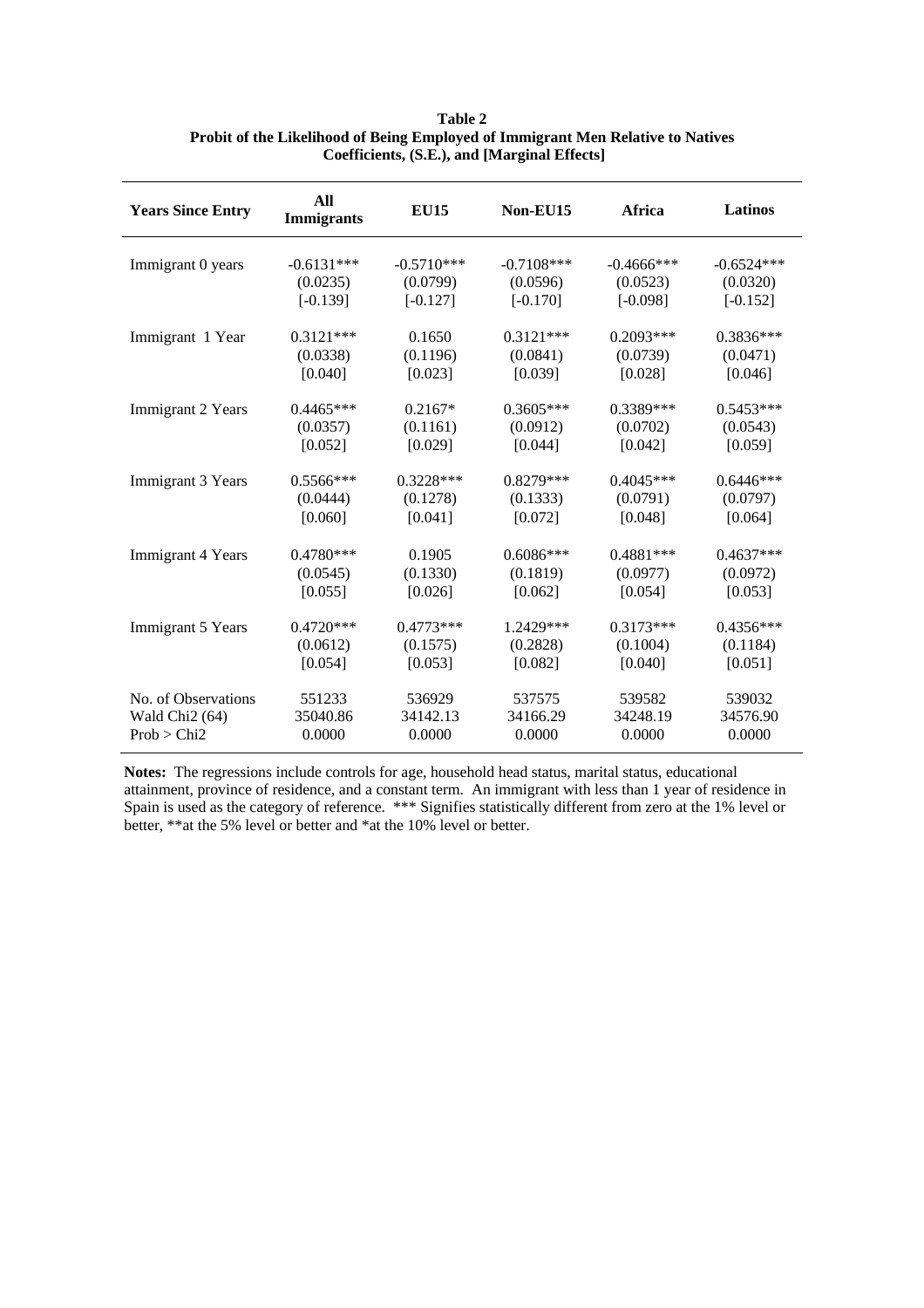| <b>Years Since Entry</b> | All<br><b>Immigrants</b> | <b>EU15</b>  | Non-EU15     | Africa       | Latinos       |
|--------------------------|--------------------------|--------------|--------------|--------------|---------------|
| Immigrant 0 years        | $-0.2500***$             | $-0.5165***$ | $-0.2632***$ | $-0.3911***$ | $-0.2020$ *** |
|                          | (0.0274)                 | (0.1036)     | (0.0689)     | (0.0956)     | (0.0333)      |
|                          | $[-0.069]$               | $[-0.159]$   | $[-0.074]$   | $[-0.115]$   | $[-0.055]$    |
| Immigrant 1 Year         | $0.3233***$              | 0.1935       | $0.2105**$   | $0.3978***$  | $0.3570***$   |
|                          | (0.0393)                 | (0.1496)     | (0.0985)     | (0.1409)     | (0.0479)      |
|                          | [0.069]                  | [0.044]      | [0.047]      | [0.081]      | [0.074]       |
| Immigrant 2 Years        | $0.3289***$              | $0.3584**$   | $0.3484***$  | $0.2454*$    | $0.3613***$   |
|                          | (0.0422)                 | (0.1490)     | (0.1065)     | (0.1302)     | (0.0539)      |
|                          | [0.070]                  | [0.074]      | [0.073]      | [0.054]      | [0.075]       |
| Immigrant 3 Years        | $0.2882***$              | 0.0976       | $0.2354*$    | $0.4374***$  | $0.3236***$   |
|                          | (0.0496)                 | (0.1496)     | (0.1295)     | (0.1429)     | (0.0664)      |
|                          | [0.062]                  | [0.023]      | [0.052]      | [0.087]      | [0.068]       |
| Immigrant 4 Years        | $0.2490***$              | $0.3846**$   | $0.3314**$   | $0.4038***$  | $0.2363***$   |
|                          | (0.0590)                 | (0.1683)     | (0.1713)     | (0.1633)     | (0.0798)      |
|                          | [0.055]                  | [0.079]      | [0.070]      | [0.082]      | [0.052]       |
| Immigrant 5 Years        | $0.4109***$              | $0.5843***$  | $0.5903**$   | 0.2385       | $0.4510***$   |
|                          | (0.0687)                 | (0.1758)     | (0.2499)     | (0.1828)     | (0.0946)      |
|                          | [0.083]                  | [0.107]      | [0.107]      | [0.053]      | [0.089]       |
| No. of Observations      | 372090                   | 362144       | 362750       | 362183       | 368095        |
| Wald Chi <sub>2</sub>    | 26126.20                 | 26085.69     | 26043.00     | 26082.89     | 26012.33      |
| Prob > Chi2              | 0.0000                   | 0.0000       | 0.0000       | 0.0000       | 0.0000        |

**Table 3 Probit of the Likelihood of Being Employed of Immigrant Women Relative to Natives Coefficients, (S.E.), and [Marginal Effects]**

**Notes:** The regressions include controls for age, household head status, marital status, educational attainment, province of residence, and a constant term. An immigrant with less than 1 year of residence in Spain is used as the category of reference. \*\*\* Signifies statistically different from zero at the 1% level or better, \*\*at the 5% level or better and \*at the 10% level or better.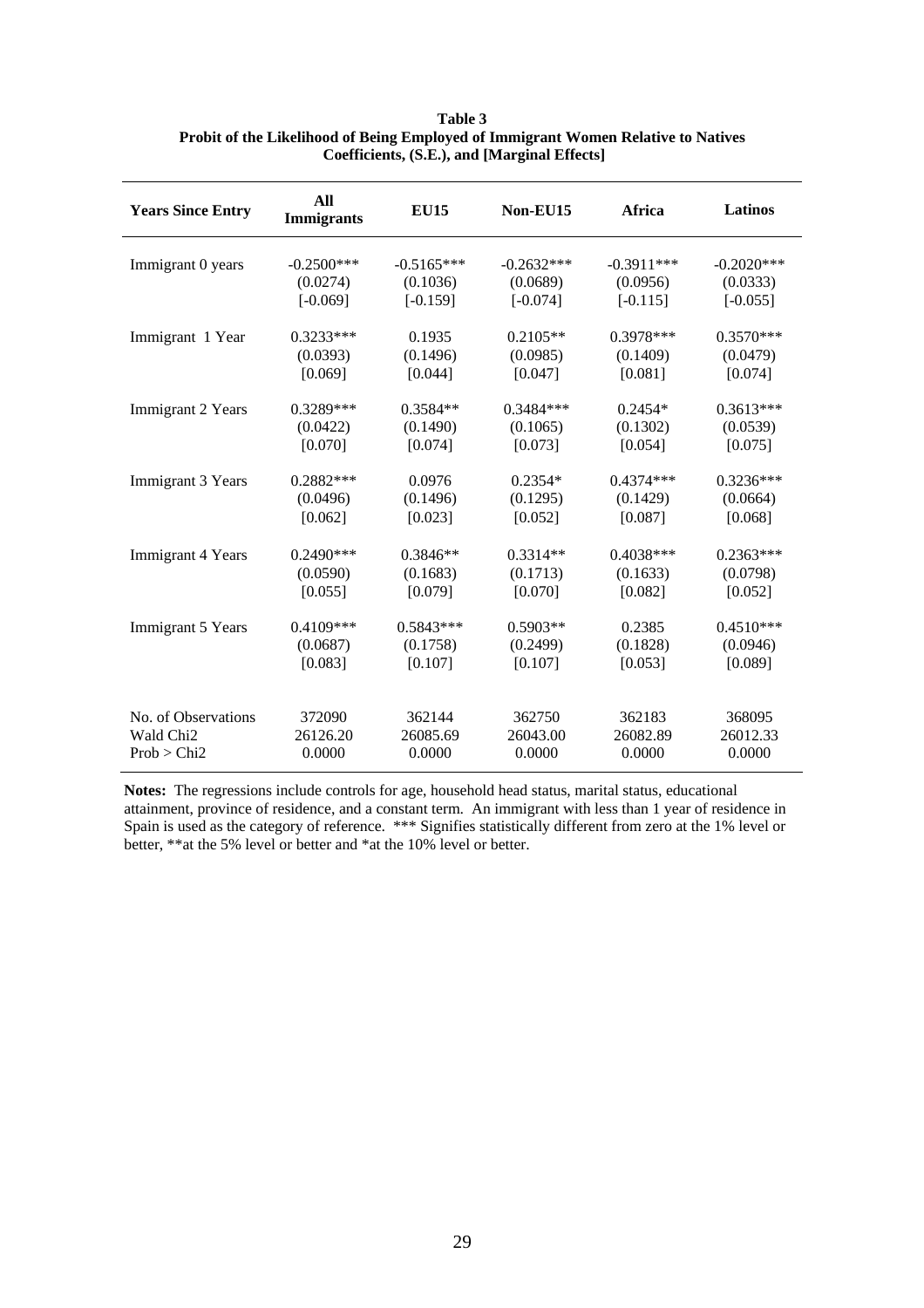| Table 4a                                                                                |
|-----------------------------------------------------------------------------------------|
| Differences in the Predicted Employment Probabilities of Immigrants Relative to Natives |
| By Region of Origin and By Years since Entry - MEN                                      |

| <b>Comparison Groups</b> | <b>Predicted</b><br><b>Probability</b><br>(1) | <b>Predicted</b><br><b>Probability</b><br>(2) | Diff. Native-<br>Immigrant<br>(1) | Diff. Native-<br>Immigrant<br>(2) |
|--------------------------|-----------------------------------------------|-----------------------------------------------|-----------------------------------|-----------------------------------|
| <b>Natives</b>           | 0.891                                         | 0.891                                         |                                   |                                   |
| Immigrants 0 year        | 0.723                                         | 0.755                                         | $0.168***$                        | $0.142***$                        |
| Immigrants 1 year        | 0.826                                         | 0.852                                         | $0.064***$                        | $0.039***$                        |
| Immigrants 2 years       | 0.851                                         | 0.878                                         | $0.039***$                        | $0.013***$                        |
| Immigrants 3 years       | 0.872                                         | 0.896                                         | $0.018***$                        | $-0.069***$                       |
| Immigrants 4 years       | 0.860                                         | 0.883                                         | $0.031***$                        | 0.008                             |
| Immigrants 5 years       | 0.861                                         | 0.881                                         | $0.029***$                        | 0.01                              |
| EU15 Immig. 0 year       | 0.791                                         | 0.770                                         | $0.100***$                        | $0.121***$                        |
| EU15 Immig. 1 year       | 0.828                                         | 0.806                                         | $0.062***$                        | $0.085^{\ast\ast\ast}$            |
| EU15 Immig. 2 yrs        | 0.838                                         | 0.815                                         | $0.053***$                        | $0.076***$                        |
| EU15 Immig. 3 yrs        | 0.863                                         | 0.849                                         | $0.028***$                        | $0.042***$                        |
| EU15 Immig. 4 yrs        | 0.832                                         | 0.815                                         | $0.059***$                        | $0.076***$                        |
| EU15 Immig. 5 yrs        | 0.891                                         | 0.875                                         | 0.002                             | $0.016***$                        |
| Non EU15 Immig. 0 yr     | 0.708                                         | 0.748                                         | $0.183***$                        | $0.143***$                        |
| Non EU15 Immig. 1 yrs    | 0.827                                         | 0.844                                         | $0.064***$                        | $0.047***$                        |
| Non EU15 Immig. 2 yrs    | 0.839                                         | 0.859                                         | $0.052***$                        | $0.032***$                        |
| Non EU15 Immig. 3 yrs    | 0.917                                         | 0.930                                         | $-0.026$ ***                      | $-0.039***$                       |
| Non EU15 Immig. 4 yrs    | 0.893                                         | 0.903                                         | $-0.002$                          | $-0.012***$                       |
| Non EU15 Immig. 5 yrs    | 0.957                                         | 0.961                                         | $-0.065***$                       | $-0.07***$                        |
| African Immig. 0 yr      | 0.724                                         | 0.797                                         | $0.167***$                        | $0.094***$                        |
| African Immig. 1 yr      | 0.789                                         | 0.866                                         | $0.102***$                        | $0.025***$                        |
| African Immig. 2 yr      | 0.826                                         | 0.879                                         | $0.065***$                        | $0.012***$                        |
| African Immig. 3 yr      | 0.845                                         | 0.895                                         | $0.045***$                        | $-0.0004$                         |
| African Immig. 4 yr      | 0.862                                         | 0.906                                         | $0.029***$                        | $-0.015***$                       |
| African Immig. 5 yr      | 0.841                                         | 0.885                                         | $0.049***$                        | 0.006                             |
| Latino Immig. 0 yr       | 0.711                                         | 0.732                                         | $0.180***$                        | $0.159***$                        |
| Latino Immig. 1 yr       | 0.840                                         | 0.855                                         | $0.051***$                        | $0.036***$                        |
| Latino Immig. 2 yr       | 0.873                                         | 0.884                                         | $0.018^{\ast\ast\ast}$            | 0.007                             |
| Latino Immig. 3 yr       | 0.899                                         | 0.898                                         | 0.002                             | $-0.007$                          |
| Latino Immig. 4 yr       | 0.864                                         | 0.869                                         | $0.027***$                        | $0.022***$                        |
| Latino Immig. 5 yr       | 0.857                                         | 0.857                                         | $0.034***$                        | $0.034***$                        |

**Notes:** \*\*\* Signifies statistically different from zero at the 1% level or better, \*\*at the 5% level or better and \*at the 10% level or better. The predicted employment probability (1) refers to the predicted employment probability of a representative individual of each group. The predicted employment probability (2) is computed in all cases for a representative individual of the sample, only being different in their origin and (for immigrants) years since residence.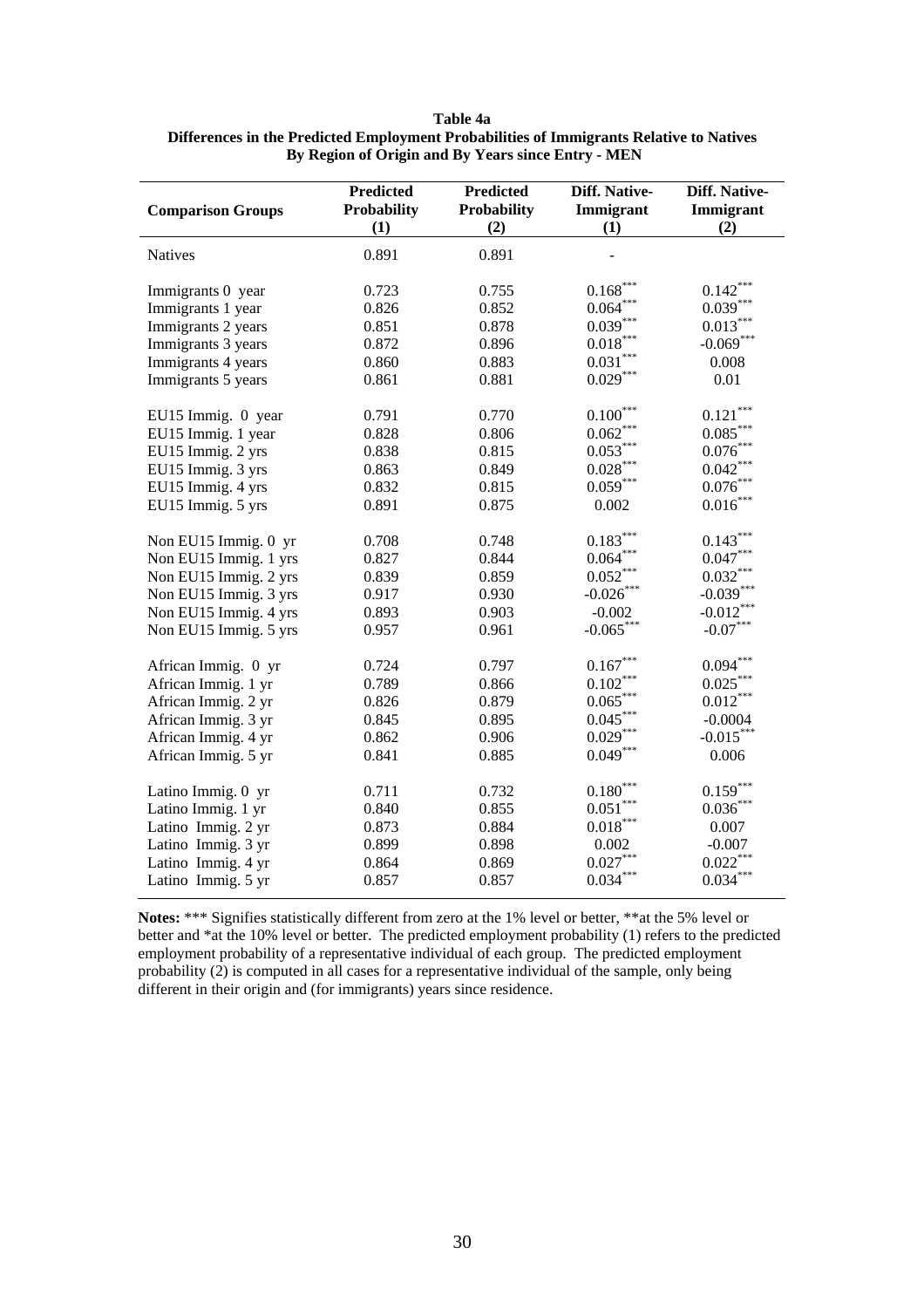| Table 4b                                                                                |
|-----------------------------------------------------------------------------------------|
| Differences in the Predicted Employment Probabilities of Immigrants Relative to Natives |
| By Region of Origin and By Years since Entry - WOMEN                                    |

| <b>Comparison Groups</b> | <b>Predicted</b><br>Probability<br>(1) | <b>Predicted</b><br>Probability<br>(2) | Diff. Native-<br>Immigrant<br>(1) | Diff. Native-<br>Immigrant<br>(2) |
|--------------------------|----------------------------------------|----------------------------------------|-----------------------------------|-----------------------------------|
| <b>Natives</b>           | 0.812                                  | 0.831                                  |                                   |                                   |
| Immigrants 0 year        | 0.720                                  | 0.831                                  | $0.091***$                        | $\boldsymbol{0}$                  |
| Immigrants 1 year        | 0.823                                  | 0.899                                  | $-0.010***$                       | $-0.068$ ***                      |
| Immigrants 2 years       | 0.829                                  | 0.900                                  | $-0.017***$                       | $-0.069$ ***                      |
| Immigrants 3 years       | 0.824                                  | 0.893                                  | $-0.012***$                       | $-0.062***$                       |
| Immigrants 4 years       | 0.815                                  | 0.886                                  | $-0.003$                          | $-0.055***$                       |
| Immigrants 5 years       | 0.862                                  | 0.914                                  | $-0.050***$                       | $-0.083***$                       |
| EU15 Immig. 0 year       | 0.685                                  | 0.832                                  | $0.127***$                        | $-0.001$                          |
| EU15 Immig. 1 year       | 0.761                                  | 0.876                                  | $0.050***$                        | $-0.045***$                       |
| EU15 Immig. 2 yrs        | 0.805                                  | 0.906                                  | 0.007                             | $-0.075***$                       |
| EU15 Immig. 3 yrs        | 0.748                                  | 0.855                                  | $0.063***$                        | $-0.024***$                       |
| EU15 Immig. 4 yrs        | 0.818                                  | 0.910                                  | $-0.006$                          | $-0.079***$                       |
| EU15 Immig. 5 yrs        | 0.867                                  | 0.939                                  | $-0.055***$                       | $\textbf{-0.108}^{\ast\ast\ast}$  |
| Non EU15 Immig. 0 yr     | 0.720                                  | 0.832                                  | $0.091***$                        | $-0.001$                          |
| Non EU15 Immig. 1 yrs    | 0.804                                  | 0.879                                  | 0.007                             | $-0.048$ ***                      |
| Non EU15 Immig. 2 yrs    | 0.847                                  | 0.904                                  | $-0.031***$                       | $-0.073***$                       |
| Non EU15 Immig. 3 yrs    | 0.810                                  | 0.884                                  | 0.001                             | $-0.053***$                       |
| Non EU15 Immig. 4 yrs    | 0.832                                  | 0.902                                  | $-0.020$ **                       | $\textbf{-0.071}^{***}$           |
| Non EU15 Immig. 5 yrs    | 0.887                                  | 0.939                                  | $-0.075***$                       | $\textbf{-0.108}^{\ast\ast\ast}$  |
| African Immig. 0 yr      | 0.644                                  | 0.831                                  | $0.167***$                        | $\boldsymbol{0}$                  |
| African Immig. 1 yr      | 0.812                                  | 0.913                                  | $0.045***$                        | $-0.082***$                       |
| African Immig. 2 yr      | 0.726                                  | 0.886                                  | $0.085***$                        | $-0.055***$                       |
| African Immig. 3 yr      | 0.789                                  | 0.919                                  | $0.022***$                        | $-0.088$ ***                      |
| African Immig. 4 yr      | 0.764                                  | 0.914                                  | $0.047***$                        | $-0.083***$                       |
| African Immig. 5 yr      | 0.757                                  | 0.885                                  | $0.054***$                        | $-0.054***$                       |
| Latino Immig. 0 yr       | 0.731                                  | 0.832                                  | $0.080^{\ast\ast\ast}$            | $-0.001$                          |
| Latino Immig. 1 yr       | 0.839                                  | 0.903                                  | $-0.026$ ***                      | $-0.072***$                       |
| Latino Immig. 2 yr       | 0.847                                  | 0.907                                  | $-0.034***$                       | $-0.076$ ***                      |
| Latino Immig. 3 yr       | 0.845                                  | 0.900                                  | $-0.033***$                       | $-0.069$ ***                      |
| Latino Immig. 4 yr       | 0.827                                  | 0.884                                  | $-0.015***$                       | $-0.053***$                       |
| Latino Immig. 5 yr       | 0.812                                  | 0.921                                  | $-0.067***$                       | $-0.09***$                        |

 **Notes:** \*\*\* Signifies statistically different from zero at the 1% level or better, \*\*at the 5% level or better and \*at the 10% level or better. The predicted employment probability (1) refers to the predicted employment probability of a representative individual of each group. The predicted employment probability (2) is computed in all cases for a representative individual of the sample, only being different in their origin and (for immigrants) years since residence.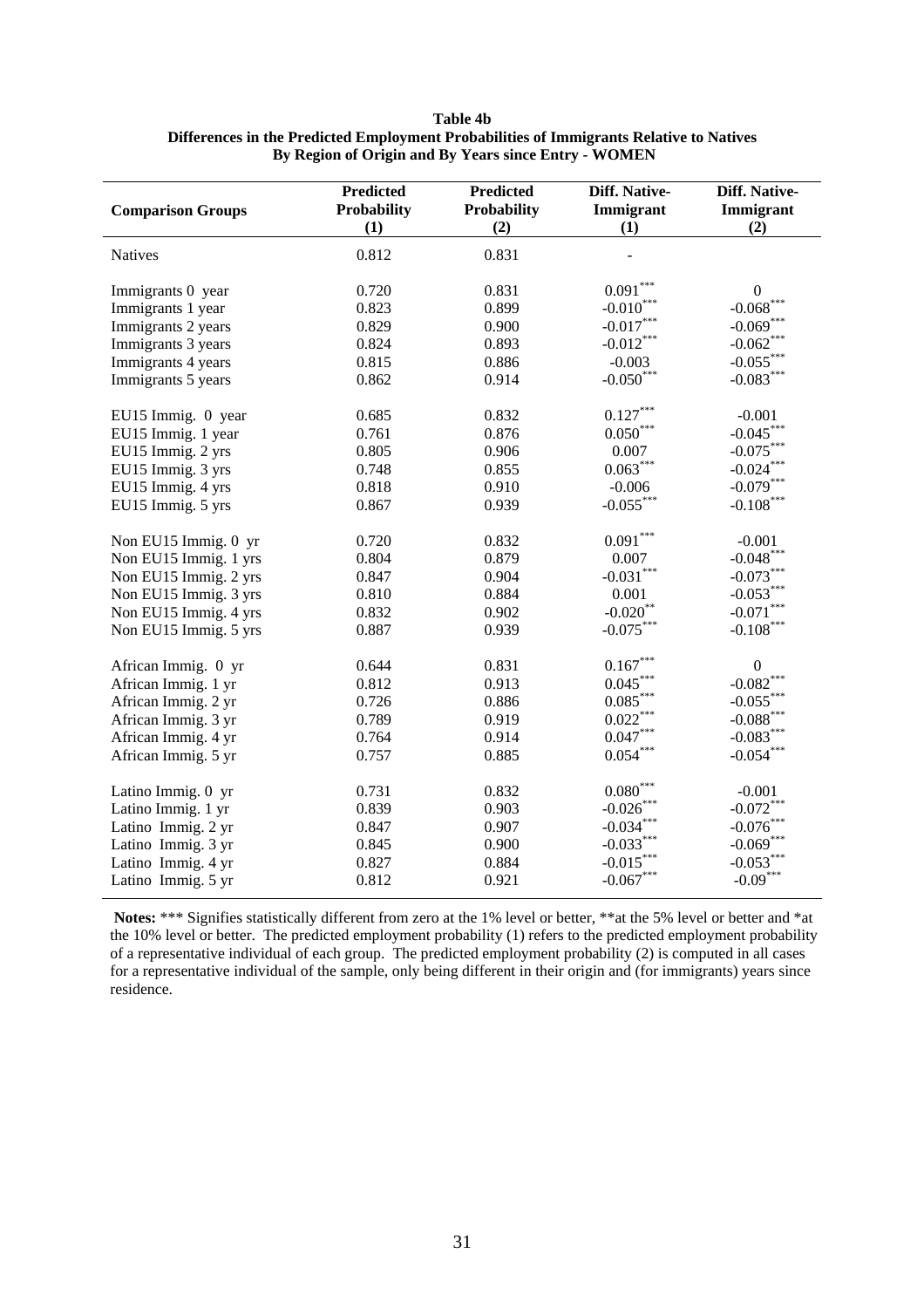| <b>Immigrant Groups</b> | Men  | Women |
|-------------------------|------|-------|
| All Immigrants          | 0.14 | 0.14  |
| EU15 Immigrants         | 0.10 | 0.18  |
| Non-EU15 Immigrants     | 0.25 | 0.16  |
| African Immigrants      | 0.12 | 0.11  |
| Latino Immigrants       | 0.15 | 0.14  |

**Table 4c Employment Assimilation by Immigrant Origin**

**Notes:** Assimilation is measured as:  $\hat{P}_{I,5\,yrs} - \hat{P}_{I,0\,yrs} = (\hat{P}_N - \hat{P}_{I,0\,yrs}) - (\hat{P}_N - \hat{P}_{I,5\,yrs})$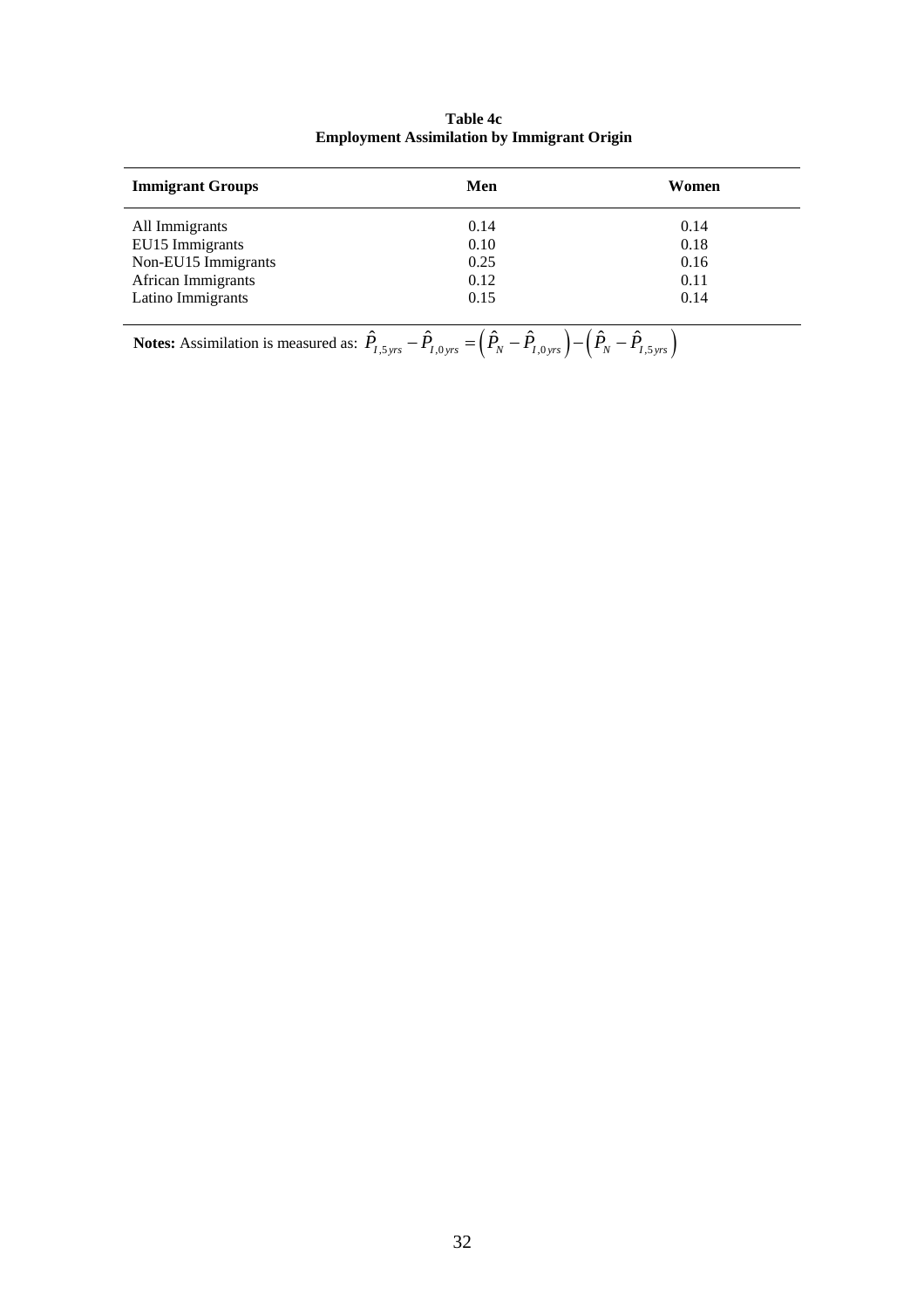|                       |             | Men (Rank varies from 1 to 22) |           | Women (Rank varies from 1 to 17) |      |             |
|-----------------------|-------------|--------------------------------|-----------|----------------------------------|------|-------------|
| <b>Groups</b>         | <b>Mean</b> | S.D.                           | ${\bf N}$ | <b>Mean</b>                      | S.D. | $\mathbf N$ |
| <b>Natives</b>        | 12.9        | 5.95                           | 472,817   | 8.9                              | 5.1  | 292568      |
| Immigrants 0 year     | 8.5         | 5.9                            | 2783      | 4.4                              | 4.6  | 1927        |
| Immigrants 1 year     | 8.4         | 5.7                            | 3510      | 4.4                              | 4.6  | 2446        |
| Immigrants 2 years    | 8.8         | 5.8                            | 3215      | 4.7                              | 4.8  | 1944        |
| Immigrants 3 years    | 9.1         | 5.9                            | 1882      | 5.3                              | 4.9  | 1194        |
| Immigrants 4 years    | 9.4         | 6.4                            | 1044      | 5.6                              | 5.2  | 695         |
| Immigrants 5 years    | 9.8         | 6.4                            | 764       | 6.2                              | 5.4  | 604         |
| EU15 Immig. 0 year    | 14.0        | 6.7                            | 294       | 9.5                              | 5.2  | 130         |
| EU15 Immig. 1 year    | 13.8        | 6.7                            | 261       | 9.5                              | 5.2  | 135         |
| EU15 Immig. 2 yrs     | 14.2        | 6.4                            | 299       | 9.3                              | 5.4  | 158         |
| EU15 Immig. 3 yrs     | 13.5        | 6.5                            | 257       | 9.8                              | 5.2  | 128         |
| EU15 Immig. 4 yrs     | 13.9        | 6.4                            | 181       | 10.1                             | 5.4  | 109         |
| EU15 Immig. 5 yrs     | 13.8        | 6.6                            | 161       | 10.5                             | 5.1  | 121         |
| Non EU15 Immig. 0 yr  | 7.4         | 5.2                            | 423       | 4.0                              | 4.1  | 305         |
| Non EU15 Immig. 1 yrs | 7.5         | 4.9                            | 624       | 4.5                              | 4.5  | 369         |
| Non EU15 Immig. 2 yrs | 8.8         | 5.3                            | 479       | 4.6                              | 4.6  | 327         |
| Non EU15 Immig. 3 yrs | 8.9         | 5.6                            | 262       | 4.8                              | 4.7  | 156         |
| Non EU15 Immig. 4 yrs | 9.5         | 5.7                            | 111       | 5.7                              | 5.1  | 80          |
| Non EU15 Immig. 5 yrs | 9.7         | 6.7                            | 65        | 5.7                              | 4.9  | 51          |
| African Immig. 0 yr   | 6.6         | 5.3                            | 571       | 4.7                              | 3.7  | 121         |
| African Immig. 1 yr   | 6.6         | 5.1                            | 681       | 4.5                              | 4.1  | 144         |
| African Immig. 2 yr   | 7.2         | 5.2                            | 970       | 4.5                              | 4.1  | 191         |
| African Immig. 3 yr   | 6.8         | 4.8                            | 663       | 4.3                              | 3.8  | 165         |
| African Immig. 4 yr   | 6.6         | 5.3                            | 396       | 3.7                              | 3.7  | 88          |
| African Immig. 5 yr   | 7.3         | 5.2                            | 300       | 4.5                              | 4.1  | 63          |
| Latino Immig. 0 yr    | 8.4         | 5.5                            | 1403      | 3.9                              | 4.4  | 1340        |
| Latino Immig. 1 yr    | 8.6         | 5.5                            | 1849      | 4.0                              | 4.3  | 1750        |
| Latino Immig. 2 yr    | 8.7         | 5.5                            | 1310      | 4.3                              | 4.6  | 1201        |
| Latino Immig. 3 yr    | 9.4         | 5.8                            | 567       | 4.8                              | 4.8  | 676         |
| Latino Immig. 4 yr    | 10.2        | 6.2                            | 297       | 4.7                              | 4.7  | 384         |
| Latino Immig. 5 yr    | 10.6        | 6.0                            | 184       | 5.4                              | 5.1  | 339         |

**Table 5 Average Occupational Rank by Immigrant Origin and Years of Residence**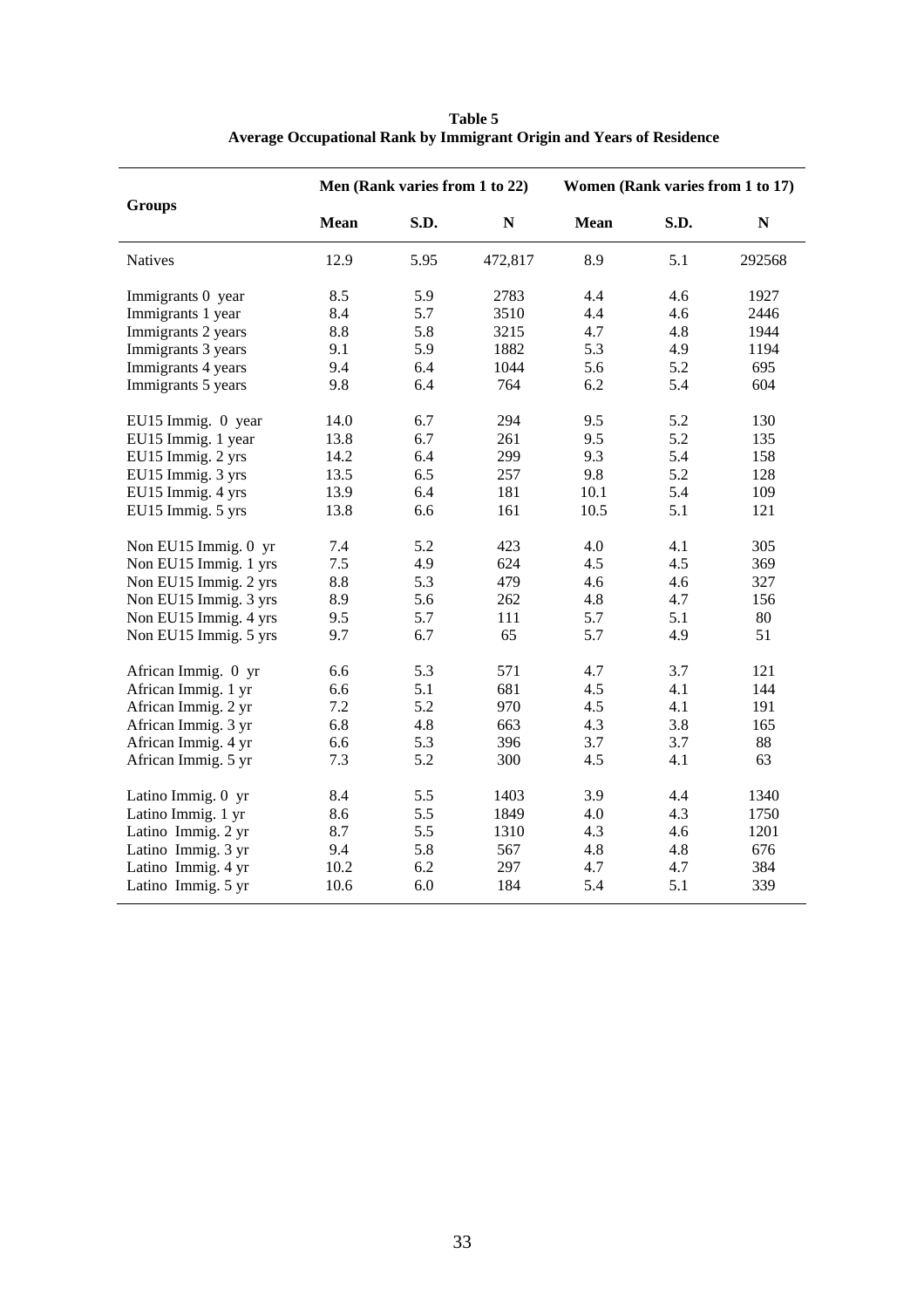#### **Table 6a Ordered Logit Estimates - Odd Ratios Dependent Variable: Occupational Ranking All Educational Levels**

|                                                     | <b>PANEL A: MEN (22 occupational categories)</b> |             |            |               |            |  |  |  |
|-----------------------------------------------------|--------------------------------------------------|-------------|------------|---------------|------------|--|--|--|
| <b>Comparison Group</b><br>(Control Group: Natives) | All<br><b>Immigrants</b>                         | <b>EU15</b> | Non-EU15   | <b>Africa</b> | Latino     |  |  |  |
| Immigrants 0 year residence                         | $0.293***$                                       | 1.113       | $0.216***$ | $0.239***$    | $0.261***$ |  |  |  |
|                                                     | (0.010)                                          | (0.139)     | (0.020)    | (0.017)       | (0.013)    |  |  |  |
| Immigrants 1 year residence                         | 0.952                                            | 0.867       | 0.907      | 1.054         | 1.046      |  |  |  |
|                                                     | (0.047)                                          | (0.160)     | (0.108)    | (0.107)       | (0.070)    |  |  |  |
| Immigrants 2 years residence                        | $1.111***$                                       | 0.986       | $1.322***$ | $1.247***$    | 1.038      |  |  |  |
|                                                     | (0.056)                                          | (0.164)     | (0.167)    | (0.120)       | (0.077)    |  |  |  |
| Immigrants 3 years residence                        | $1.261***$                                       | 0.873       | $0.418***$ | 1.102         | $1.478***$ |  |  |  |
|                                                     | (0.073)                                          | (0.146)     | (0.218)    | (0.112)       | (0.139)    |  |  |  |
| Immigrants 4 years residence                        | $1.273***$                                       | 1.035       | $1.720***$ | 0.988         | $1.312***$ |  |  |  |
|                                                     | (0.093)                                          | (0.203)     | (0.332)    | (0.117)       | (0.175)    |  |  |  |
| Immigrants 5 years residence                        | $1.471***$                                       | 0.947       | $1.853***$ | 1.216         | $1.601***$ |  |  |  |
|                                                     | (0.119)                                          | (0.198)     | (0.537)    | (0.162)       | (0.230)    |  |  |  |
| N. of observations<br>$(natives = 477, 154)$        | 13,214                                           | 1,458       | 1,966      | 3,585         | 5,615      |  |  |  |

**PANEL B : WOMEN (17 occupational categories)** 

| <b>Comparison Group</b><br>(Control Group: Natives) | All               | <b>EU15</b> | Non-EU15   | <b>Africa</b> | Latino     |
|-----------------------------------------------------|-------------------|-------------|------------|---------------|------------|
|                                                     | <b>Immigrants</b> |             |            |               |            |
| Immigrants 0 year residence                         | $0.179***$        | 1.023       | $0.175***$ | $0.396***$    | $0.132***$ |
|                                                     | (0.009)           | (0.158)     | (0.020)    | (0.067)       | (0.009)    |
| Immigrants 1 year residence                         | 1.000             | 1.014       | 1.030      | 0.938         | 1.044      |
|                                                     | (0.072)           | (0.228)     | (0.175)    | (0.233)       | (0.093)    |
| Immigrants 2 years residence                        | $1.192***$        | 1.047       | 0.901      | 1.116         | $1.184***$ |
|                                                     | (0.091)           | (0.227)     | (0.167)    | (0.252)       | (0.115)    |
| Immigrants 3 years residence                        | $1.640***$        | 1.055       | 1.343      | 1.192         | $1.521***$ |
|                                                     | (0.138)           | (0.235)     | (0.281)    | (0.263)       | (0.175)    |
| Immigrants 4 years residence                        | $1.691***$        | 1.324       | $1.912***$ | 0.683         | $1.431***$ |
|                                                     | (0.171)           | (0.329)     | (0.535)    | (0.194)       | (0.192)    |
|                                                     | $2.196***$        | $1.543***$  | $2.059***$ | 1.184         | $1.799***$ |
| Immigrants 5 years residence                        | (0.232)           | (0.385)     | (0.702)    | (0.354)       | (0.255)    |
| N. of observations<br>$(natives = 293,233)$         | 8,815             | 781         | 1,290      | 773           | 5,692      |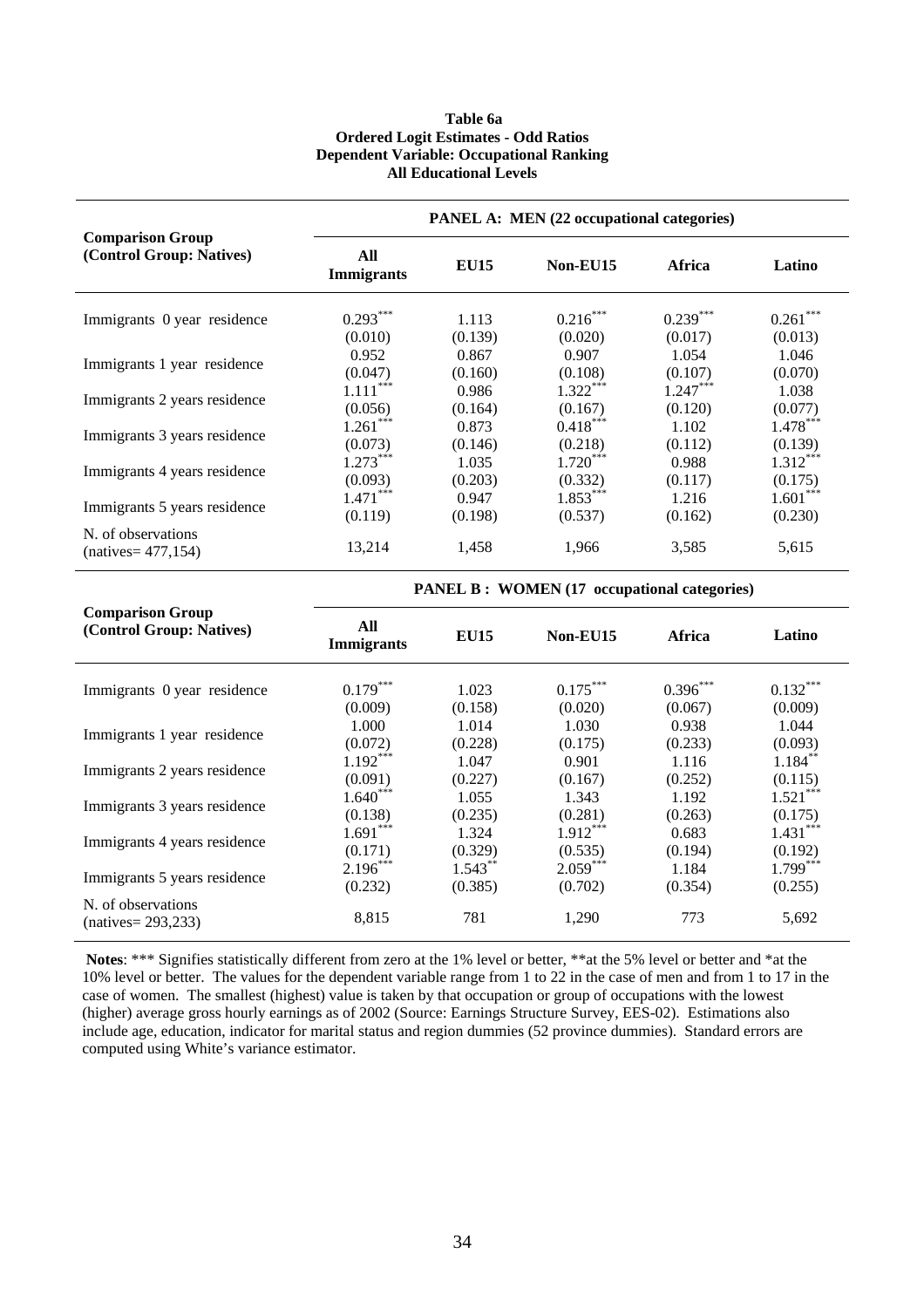#### **Table 6b Ordered Logit Estimates – Odd Ratios Dependent Variable: Occupational Ranking Primary Educational Attainment**

|                                                     | <b>PANEL A: MEN (22 occupational categories)</b> |             |            |            |            |  |  |  |
|-----------------------------------------------------|--------------------------------------------------|-------------|------------|------------|------------|--|--|--|
| <b>Comparison Group</b><br>(Control Group: Natives) | All<br><b>Immigrants</b>                         | <b>EU15</b> | Non-EU15   | Africa     | Latino     |  |  |  |
| Immigrants 0 year residence                         | $0.281***$                                       | 0.725       | $0.307***$ | $0.203***$ | $0.324***$ |  |  |  |
|                                                     | (0.016)                                          | (0.227)     | (0.047)    | (0.017)    | (0.030)    |  |  |  |
| Immigrants 1 year residence                         | $1.142***$                                       | 0.769       | 1.076      | $1.262***$ | 1.105      |  |  |  |
|                                                     | (0.086)                                          | (0.347)     | (0.218)    | (0.144)    | (0.137)    |  |  |  |
| Immigrants 2 years residence                        | $1.202***$                                       | 1.621       | 1.095      | $1.444***$ | 1.030      |  |  |  |
|                                                     | (0.094)                                          | (0.708)     | (0.254)    | (0.160)    | (0.139)    |  |  |  |
| Immigrants 3 years residence                        | $1.271***$                                       | 1.968       | 1.301      | $1.253***$ | $1.591***$ |  |  |  |
|                                                     | (0.111)                                          | (0.909)     | (0.327)    | (0.148)    | (0.272)    |  |  |  |
| Immigrants 4 years residence                        | 1.058                                            | 1.398       | 1.011      | 1.094      | 1.259      |  |  |  |
|                                                     | (0.113)                                          | (0.628)     | (0.304)    | (0.146)    | (0.344)    |  |  |  |
| Immigrants 5 years residence                        | $1.135***$                                       | 1.446       | 0.719      | 1.204      | 1.285      |  |  |  |
|                                                     | (0.145)                                          | (0.768)     | (0.340)    | (0.195)    | (0.319)    |  |  |  |
| N. of observations<br>$(natives = 117,347)$         | 4,721                                            | 180         | 309        | 2,297      | 1,454      |  |  |  |

**PANEL B : WOMEN (17 occupational categories)** 

| <b>Comparison Group</b><br>(Control Group: Natives) | All<br><b>Immigrants</b> | <b>EU15</b> | Non-EU15   | <b>Africa</b> | Latino     |
|-----------------------------------------------------|--------------------------|-------------|------------|---------------|------------|
| Immigrants 0 year residence                         | $0.312***$               | 0.396       | $0.261***$ | $0.707*$      | $0.282***$ |
|                                                     | (0.027)                  | (0.447)     | (0.046)    | (0.164)       | (0.031)    |
| Immigrants 1 year residence                         | 1.030                    | 1.330       | $1.612**$  | 0.729         | 0.917      |
|                                                     | (0.118)                  | (1.573)     | (0.435)    | (0.212)       | (0.133)    |
| Immigrants 2 years residence                        | 1.135                    | 2.792       | 1.321      | 0.730         | 0.939      |
|                                                     | (0.134)                  | (3.281)     | (0.378)    | (0.205)       | (0.144)    |
| Immigrants 3 years residence                        | $1.479***$               | 1.865       | $1.645***$ | 0.818         | 1.348      |
|                                                     | (0.193)                  | (2.262)     | (0.497)    | (0.223)       | (0.271)    |
| Immigrants 4 years residence                        | 1.145                    | 3.158       | $1.892**$  | $0.419***$    | 0.942      |
|                                                     | (0.182)                  | (3.773)     | (0.756)    | (0.134)       | (0.227)    |
| Immigrants 5 years residence                        | $1.407***$               | 4.996       | $1.911***$ | 1.005         | 1.098      |
|                                                     | (0.237)                  | (6.388)     | (0.637)    | (0.330)       | (0.280)    |
| N. of observations<br>$(natives = 50,234)$          | 2,247                    | 73          | 309        | 404           | 1,362      |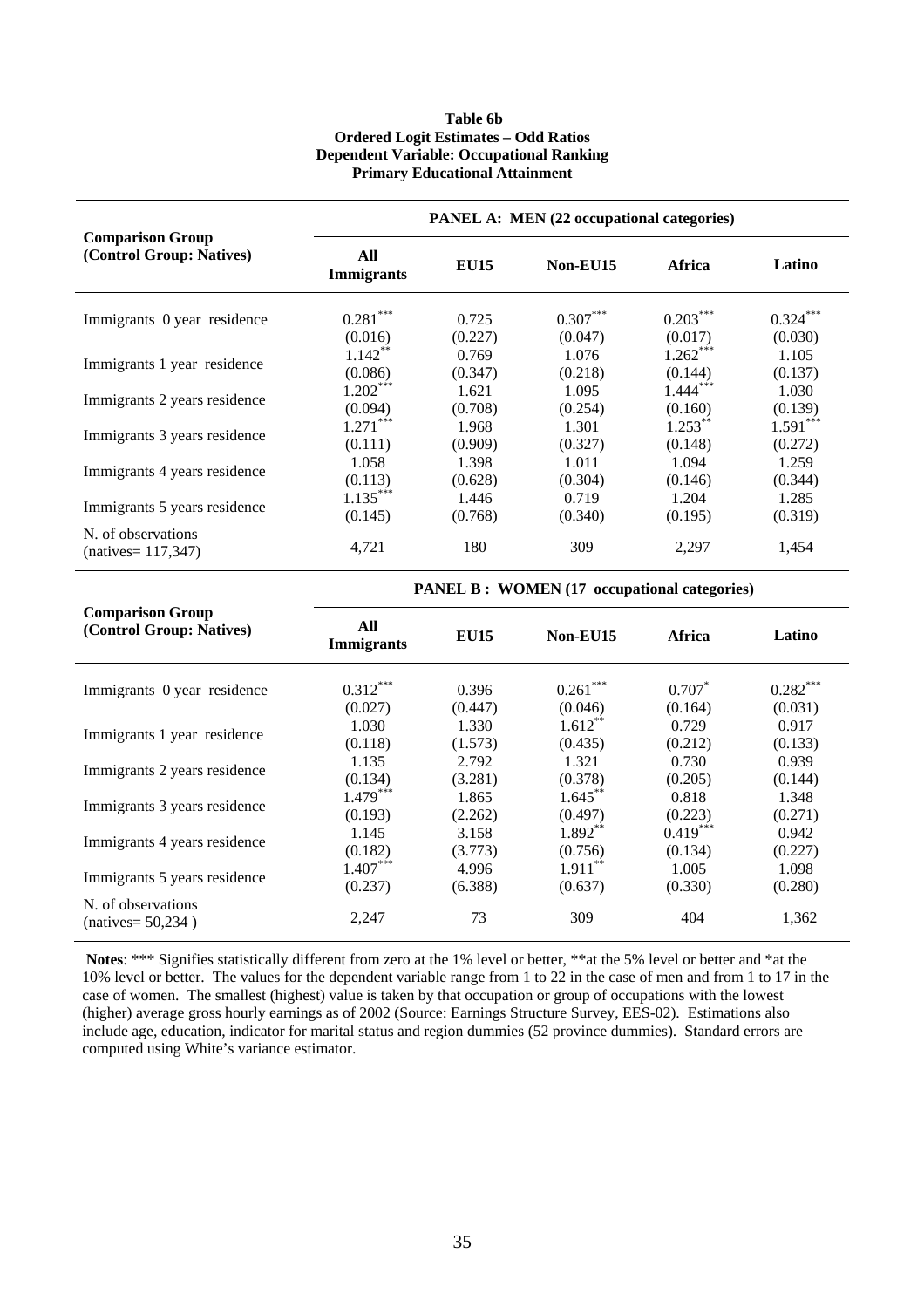#### **Table 6c Ordered Logit Estimates – Odd Ratios Dependent Variable: Occupational Ranking Secondary Educational Attainment**

| <b>Comparison Group</b><br>(Control Group: Natives) | PANEL A: MEN (22 occupational categories) |             |            |            |            |  |
|-----------------------------------------------------|-------------------------------------------|-------------|------------|------------|------------|--|
|                                                     | All<br><b>Immigrants</b>                  | <b>EU15</b> | Non-EU15   | Africa     | Latino     |  |
| Immigrants 0 year residence                         | $0.277***$                                | 1.060       | $0.181***$ | $0.257***$ | $0.239***$ |  |
|                                                     | (0.013)                                   | (0.195)     | (0.022)    | (0.037)    | (0.015)    |  |
| Immigrants 1 year residence                         | 0.914                                     | 0.882       | 1.007      | 0.778      | 1.063      |  |
|                                                     | (0.060)                                   | (0.237)     | (0.156)    | (0.157)    | (0.088)    |  |
| Immigrants 2 years residence                        | 1.153                                     | 0.927       | $1.684***$ | 1.048      | 1.141      |  |
|                                                     | (0.079)                                   | (0.225)     | (0.269)    | (0.185)    | (0.104)    |  |
| Immigrants 3 years residence                        | $0.330***$                                | 0.752       | $1.650***$ | 0.982      | $1.500***$ |  |
|                                                     | (0.105)                                   | (0.187)     | (0.314)    | (0.180)    | (0.177)    |  |
| Immigrants 4 years residence                        | 1.463                                     | 1.063       | $2.344***$ | 0.795      | $1.501***$ |  |
|                                                     | (0.155)                                   | (0.0.299)   | (0.582)    | (0.186)    | (0.259)    |  |
| Immigrants 5 years residence                        | $1.754***$                                | 1.154       | $2.871***$ | 1.273      | $1.636***$ |  |
|                                                     | (0.202)                                   | (0.366)     | (0.985)    | (0.291)    | (0.315)    |  |
| N. of observations<br>$(natives = 279.977)$         | 5,197                                     | 815         | 1,204      | 1,126      | 3,448      |  |

**PANEL B : WOMEN (17 occupational categories)** 

| <b>Comparison Group</b><br>(Control Group: Natives) | All<br><b>Immigrants</b> | <b>EU15</b> | Non-EU15   | <b>Africa</b> | Latino     |
|-----------------------------------------------------|--------------------------|-------------|------------|---------------|------------|
| Immigrants 0 year residence                         | $0.148***$               | 0.964       | $0.180***$ | $0.288***$    | $0.108***$ |
|                                                     | (0.009)                  | (0.202)     | (0.024)    | (0.058)       | (0.008)    |
| Immigrants 1 year residence                         | 1.028                    | 1.379       | 0.945      | 0.920         | 1.137      |
|                                                     | (0.087)                  | (0.443)     | (0.180)    | (0.337)       | (0.115)    |
| Immigrants 2 years residence                        | 1.031                    | 1.006       | 0.741      | 0.853         | 1.123      |
|                                                     | (0.094)                  | (0.312)     | (0.158)    | (0.297)       | (0.125)    |
|                                                     | $1.360***$               | 1.369       | 0.970      | 0.735         | $1.402***$ |
| Immigrants 3 years residence                        | (0.142)                  | (0.445)     | (0.249)    | (0.227)       | (0.184)    |
| Immigrants 4 years residence                        | $1.697***$               | 1.370       | 1.178      | 0.918         | $1.699***$ |
|                                                     | (0.217)                  | (0.505)     | (0.435)    | (0.430)       | (0.262)    |
| Immigrants 5 years residence                        | $2.210***$               | $2.114***$  | 1.594      | 0.893         | $1.745***$ |
|                                                     | (0.319)                  | (0.727)     | (0.919)    | (0.379)       | (0.304)    |
| N. of observations<br>$(natives = 161,217)$         | 5,197                    | 424         | 748        | 316           | 3,565      |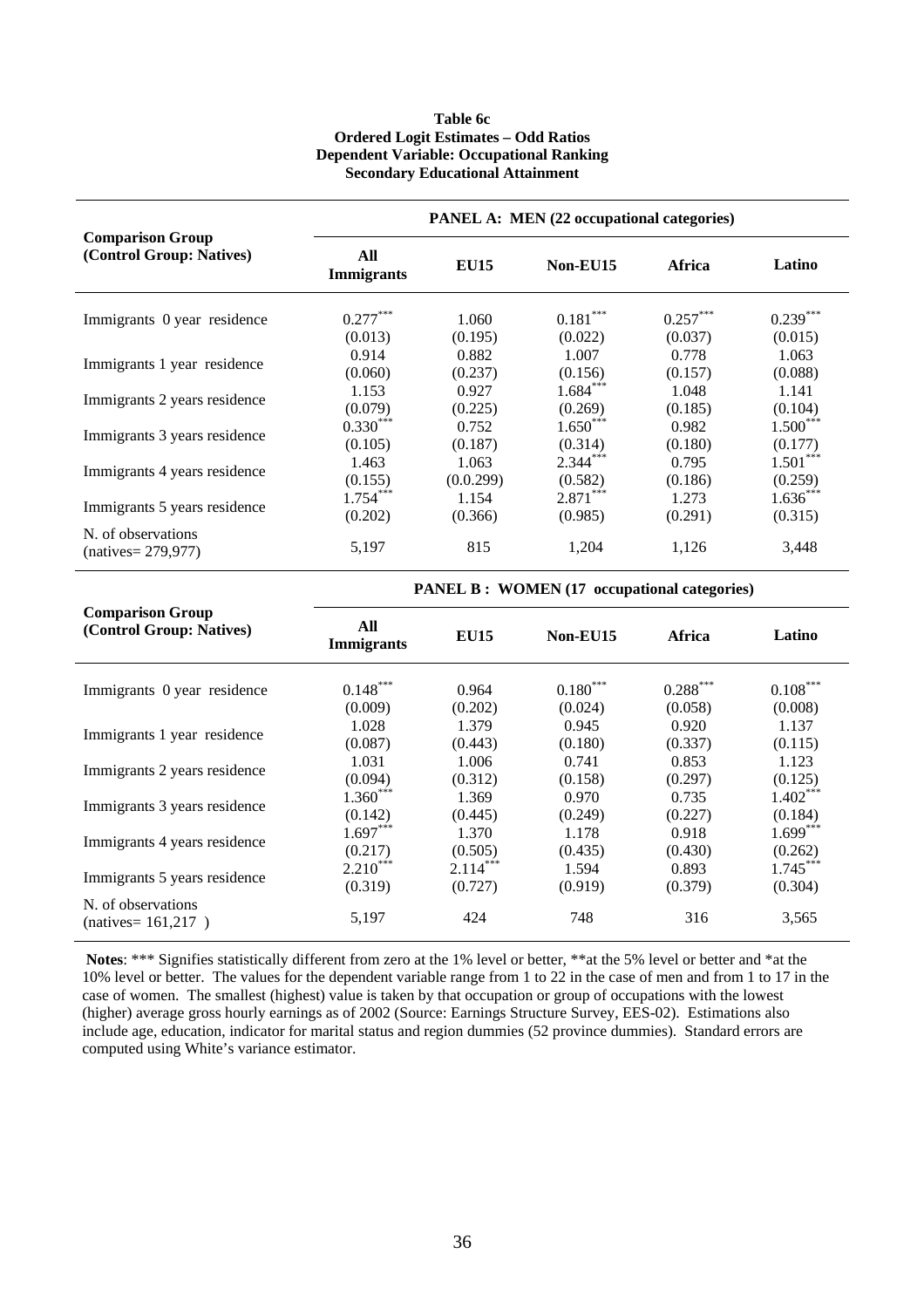### **Table 6d Ordered Logit Estimates - Odd Ratios Dependent Variable: Occupational Ranking University Education**

| <b>Comparison Group</b><br>(Control Group: Natives) | <b>PANEL A: MEN (22 occupational categories)</b> |             |            |            |                      |  |
|-----------------------------------------------------|--------------------------------------------------|-------------|------------|------------|----------------------|--|
|                                                     | All<br><b>Immigrants</b>                         | <b>EU15</b> | Non-EU15   | Africa     | Latino               |  |
| Immigrants 0 year residence                         | $0.399***$                                       | 1.407       | $0.123***$ | $0.229***$ | $0.239***$           |  |
|                                                     | (0.059)                                          | (0.298)     | (0.047)    | (0.191)    | (0.051)              |  |
| Immigrants 1 year residence                         | $0.607***$                                       | 0.837       | 0.526      | 0.454      | 0.807                |  |
|                                                     | (0.121)                                          | (0.280)     | (0.246)    | (0.439)    | (0.220)              |  |
| Immigrants 2 years residence                        | $0.603***$                                       | 0.890       | 0.959      | 0.431      | $0.567$ <sup>*</sup> |  |
|                                                     | (0.124)                                          | (0.257)     | (0.453)    | (0.396)    | (0.173)              |  |
| Immigrants 3 years residence                        | 0.769                                            | 0.640       | 0.979      | 0.233      | 1.046                |  |
|                                                     | (0.179)                                          | (0.198)     | (0.758)    | (0.221)    | (0.341)              |  |
| Immigrants 4 years residence                        | 1.111                                            | 0.904       | 2.130      | 1.081      | 0.996                |  |
|                                                     | (0.285)                                          | (0.348)     | (1.793)    | (1.449)    | (0.355)              |  |
|                                                     | 1.223                                            | 0.520       | 6.387      | 0.933      | 1.920                |  |
| Immigrants 5 years residence<br>N. of observations  | (0.301)                                          | (0.180)     | (11.579)   | (0.924)    | (0.817)              |  |
| $(natives = 79,830)$                                | 1,598                                            | 463         | 190        | 162        | 713                  |  |

**PANEL B : WOMEN (17 occupational categories)** 

| <b>Comparison Group</b>                    |                          |             |             |        |            |
|--------------------------------------------|--------------------------|-------------|-------------|--------|------------|
| (Control Group: Natives)                   | All<br><b>Immigrants</b> | <b>EU15</b> | Non-EU15    | Africa | Latino     |
| Immigrants 0 year residence                | $0.118***$               | 1.283       | $0.036***$  |        | $0.071***$ |
|                                            | (0.025)                  | (0.368)     | (0.016)     |        | (0.021)    |
| Immigrants 1 year residence                | 0.753                    | 0.573       | 1.299       |        | 0.780      |
|                                            | (0.213)                  | (0.242)     | (0.763)     |        | (0.296)    |
| Immigrants 2 years residence               | $1.942***$               | 0.933       | 1.681       |        | $2.300***$ |
|                                            | (0.583)                  | (0.380)     | (1.022)     |        | (0.972)    |
| Immigrants 3 years residence               | $3.087***$               | 0.693       | $3.668$ **  |        | $3.203***$ |
|                                            | (0.930)                  | (0.267)     | (2.525)     |        | (1.465)    |
| Immigrants 4 years residence               | $3.239***$               | 1.111       | $16.053***$ |        | 1.413      |
|                                            | (1.211)                  | (0.498)     | (14.212)    |        | (0.844)    |
| Immigrants 5 years residence               | $3.905***$               | 0.743       | $7.085***$  |        | $4.319***$ |
|                                            | (1.289)                  | (0.321)     | (7.090)     |        | (2.039)    |
| N. of observations<br>$(natives = 81,782)$ | 1,371                    | 284         | 233         | 53     | 765        |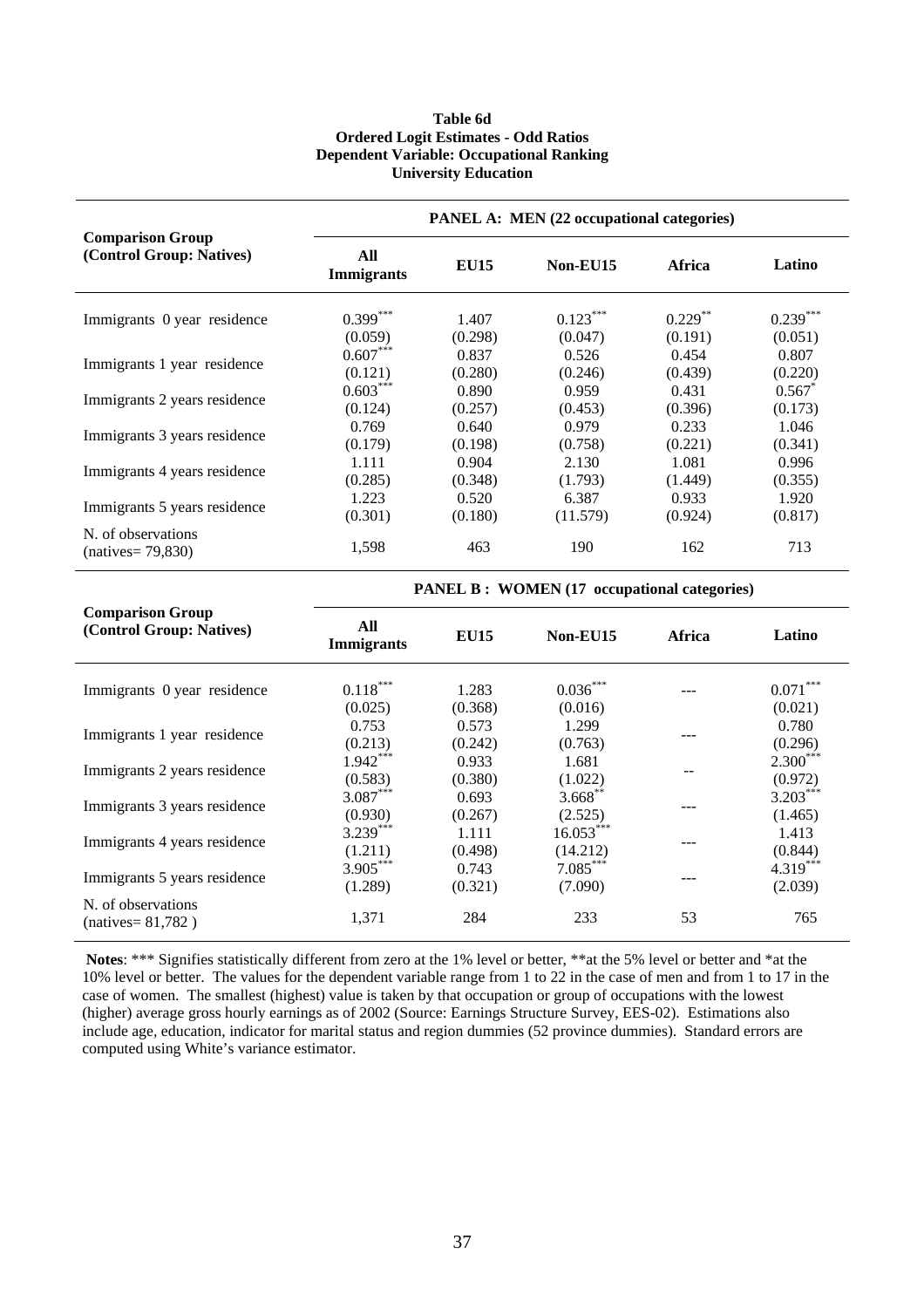**Figure 1 Evolution of Foreign Residents in Spain by Place of Origin, 1995-2004** 



**Source:** Anuario de Extranjería and Permanent Observatory of Immigration (Immigrants with Residence Permits).



**Figure 2 Occupational Distribution All Educational levels - MEN**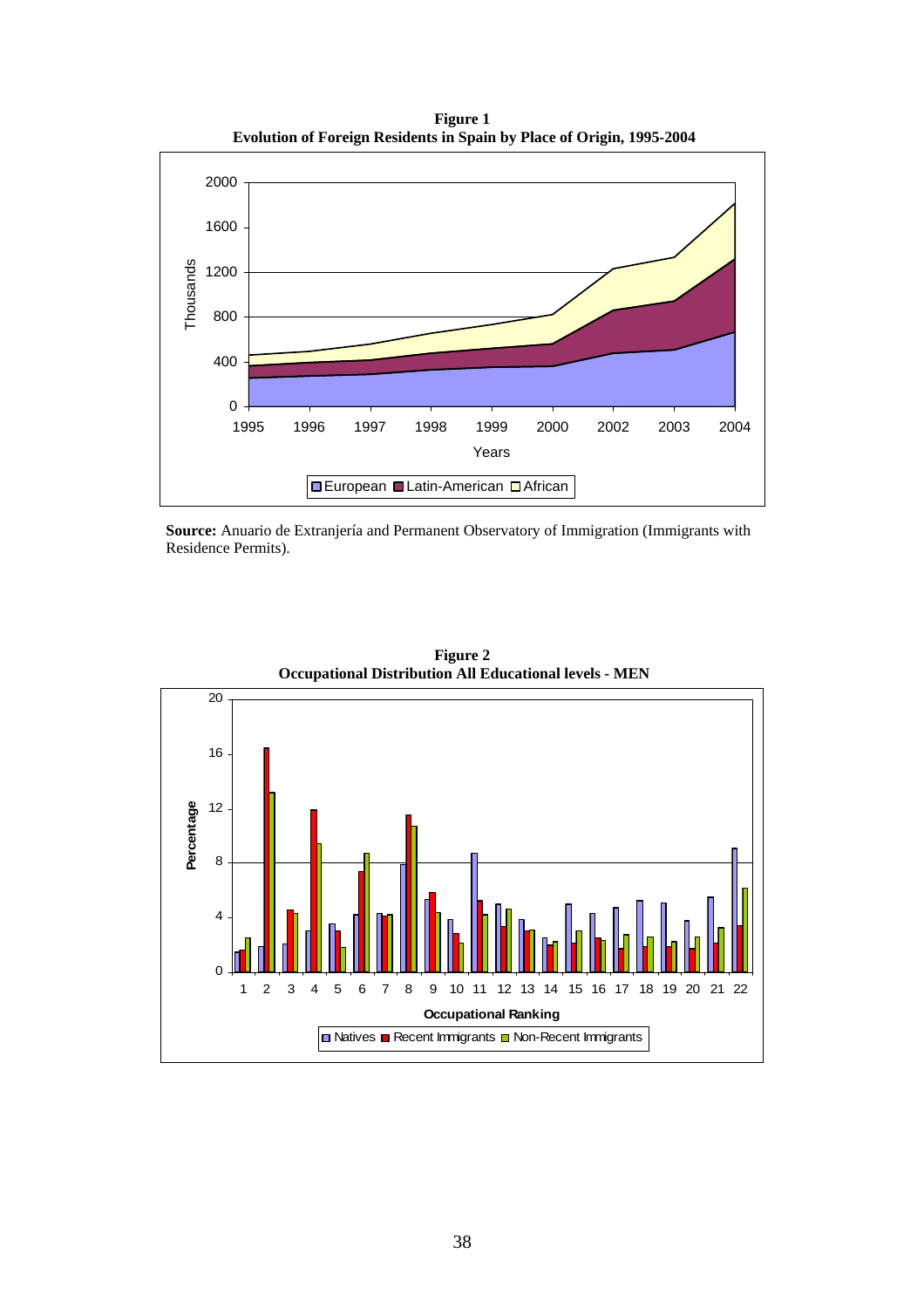**Figure 3 Occupational Distribution – Primary Education or less - MEN**



15 12 Percentage 9 **Percentage** 6 3  $\overline{0}$ 1 4 7 10 13 16 19 22 **Occupational Ranking**  $\Box$  Natives  $\Box$  Recent Immigrants  $\Box$  Non-Recent Immigrants

**Figure 4 Occupational Distribution – Secondary Education - MEN**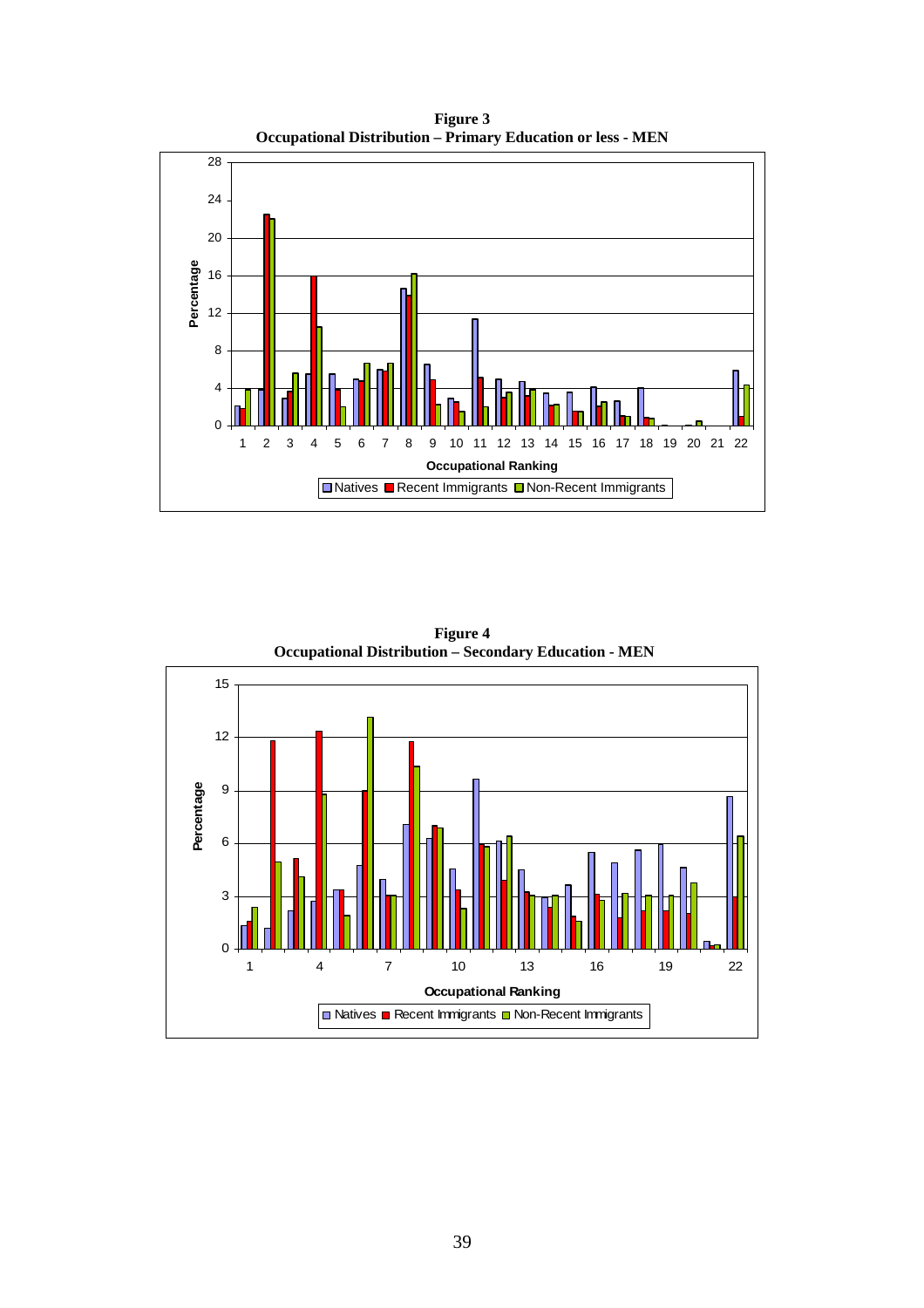**Figure 5 Occupational Distribution – University Education - MEN** 





**Figure 6 Occupational Distribution – All Educational Levels -WOMEN**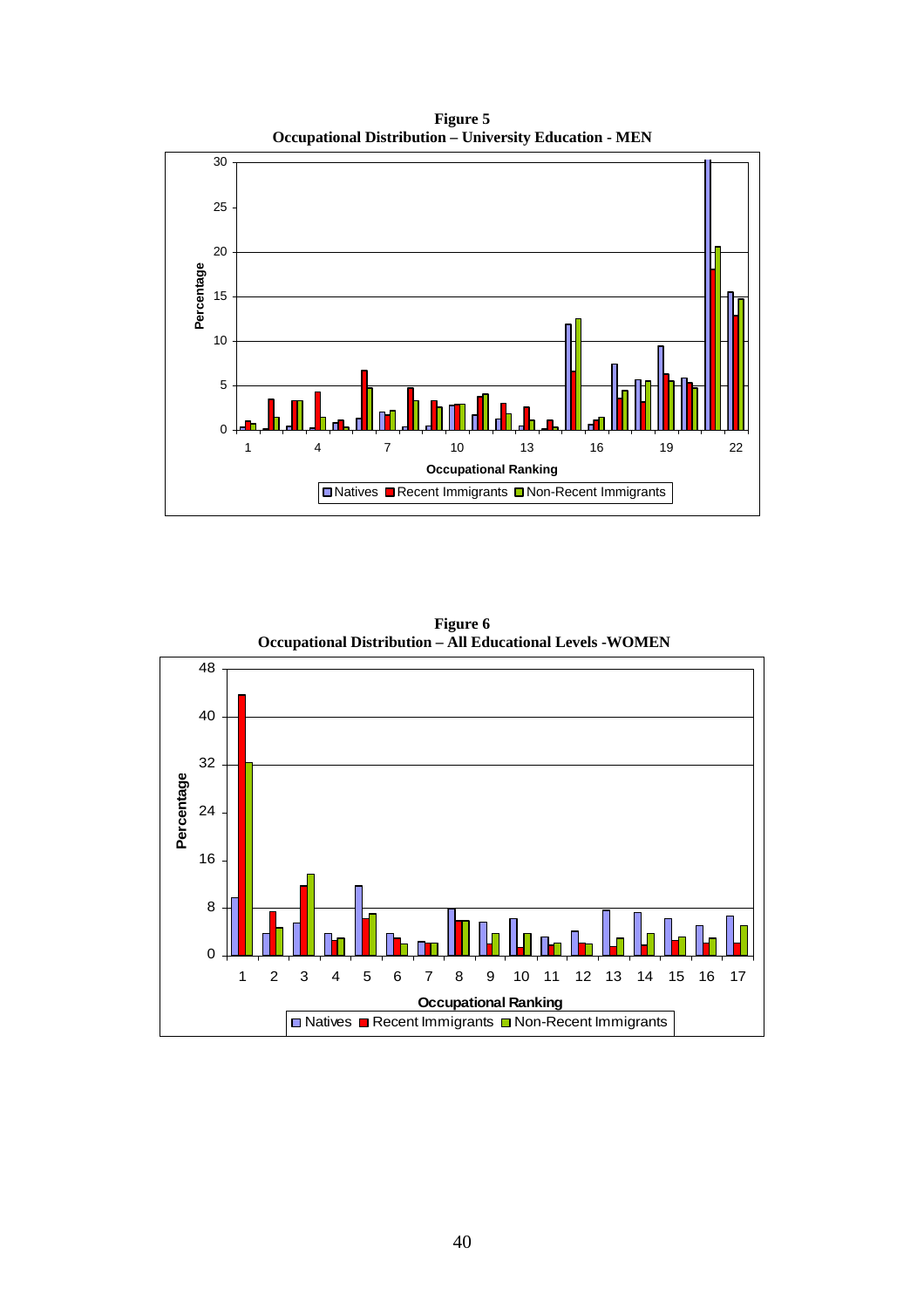**Figure 7 Occupational Distribution – Primary Education or less -WOMEN**



48 40 32 Percentage **Percentage** 24 16 8 0 1 2 3 4 5 6 7 8 9 10 11 12 13 14 15 16 17 **Occupational Ranking Distubes B** Recent Immigrants D Non-Recent Immigrants

**Figure 8 Occupational Distribution – Secondary Education -WOMEN**